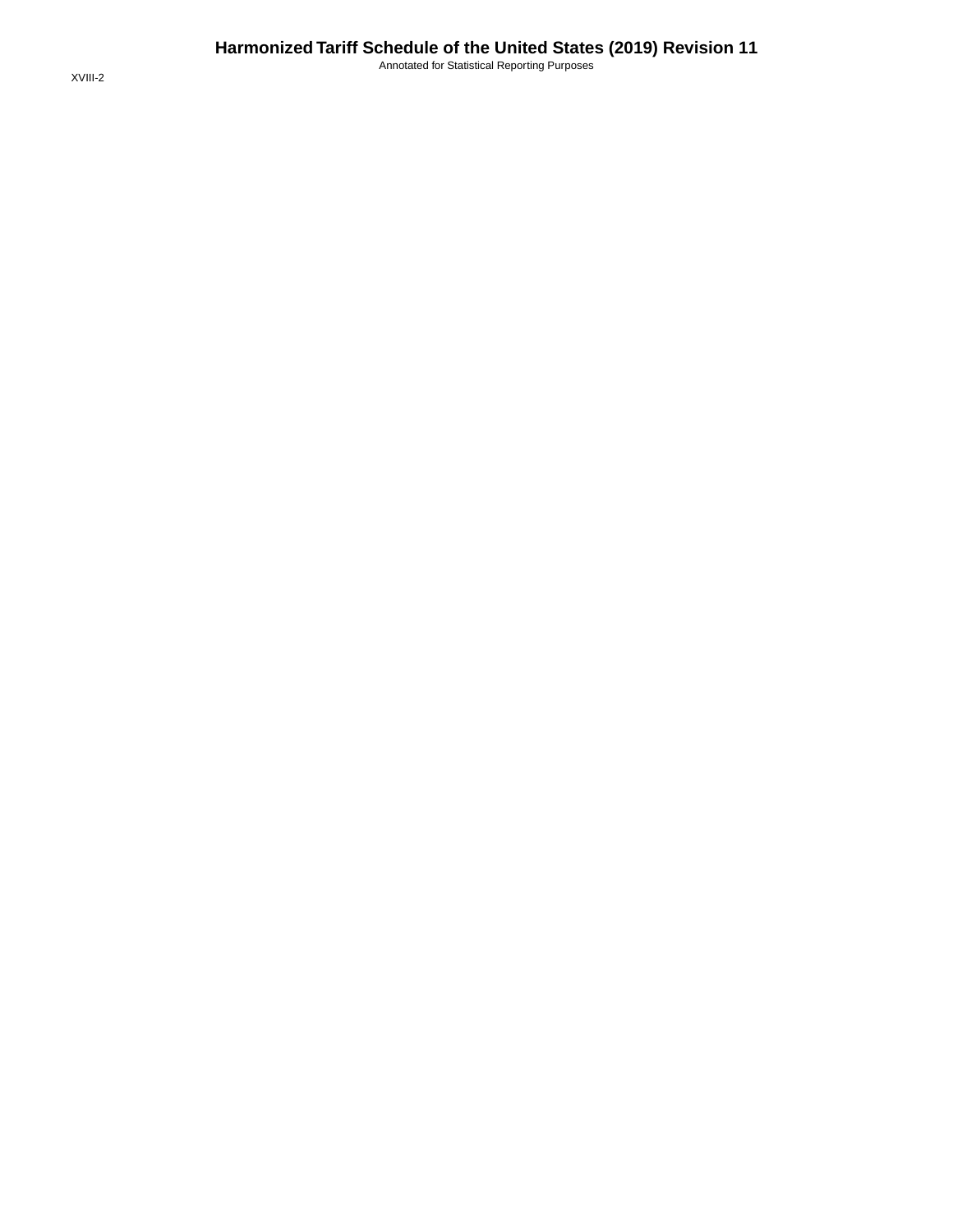Annotated for Statistical Reporting Purposes

#### CHAPTER 90

#### OPTICAL, PHOTOGRAPHIC, CINEMATOGRAPHIC, MEASURING, CHECKING, PRECISION, MEDICAL OR SURGICAL INSTRUMENTS AND APPARATUS; PARTS AND ACCESSORIES THEREOF

#### Notes

- 1. This chapter does not cover:
	- (a) Articles of a kind used in machines, appliances or for other technical uses, of vulcanized rubber other than hard rubber (heading 4016), of leather or of composition leather (heading 4205) or of textile material (heading 5911);
	- (b) Supporting belts or other support articles of textile material, whose intended effect on the organ to be supported or held derives solely from their elasticity (for example, maternity belts, thoracic support bandages, abdominal support bandages, supports for joints or muscles) (section XI);
	- (c) Refractory goods of heading 6903; ceramic wares for laboratory, chemical or other technical uses, of heading 6909;
	- (d) Glass mirrors, not optically worked, of heading 7009, or mirrors of base metal or of precious metal, not being optical elements (heading 8306 or chapter 71);
	- (e) Goods of heading 7007, 7008, 7011, 7014, 7015 or 7017;
	- (f) Parts of general use, as defined in note 2 to section XV, of base metal (section XV) or similar goods of plastics (chapter 39);
	- (g) Pumps incorporating measuring devices, of heading 8413; weight-operated counting or checking machinery, or separately entered weights for balances (heading 8423); lifting or handling machinery (headings 8425 to 8428); paper or paperboard cutting machines of all kinds (heading 8441); fittings for adjusting work or tools on machine tools or water-jet cutting machines, of heading 8466, including fittings with optical devices for reading the scale (for example, "optical" dividing heads) but not those which are in themselves essentially optical instruments (for example, alignment telescopes); calculating machines (heading 8470); valves or other appliances of heading 8481, machines and apparatus (including apparatus for the projection or drawing of circuit patterns on sensitized semiconductor materials) of heading 8486;
	- (h) Searchlights or spotlights of a kind used for cycles or motor vehicles (heading 8512); portable electric lamps of heading 8513; cinematographic sound recording, reproducing or re-recording apparatus (heading 8519); sound-heads (heading 8522); television cameras, digital cameras and video camera recorders (heading 8525); radar apparatus, radio navigational aid apparatus and radio remote control apparatus (heading 8526); connectors for optical fibers, optical fiber bundles and cables (heading 8536); numerical control apparatus (heading 8537); sealed beam lamp units of heading 8539; optical fiber cables of heading 8544;
	- (ij) Searchlights or spotlights of heading 9405;
	- (k) Articles of chapter 95;
	- (l) Monopods, bipods, tripods and similar articles, of heading 9620;
	- (m) Capacity measures, which are to be classified according to their constituent material; or
	- (n) Spools, reels or similar supports (which are to be classified according to their constituent material, for example, in heading 3923 or section XV).
- 2. Subject to note 1 above, parts and accessories for machines, apparatus, instruments or articles of this chapter are to be classified according to the following rules:
	- (a) Parts and accessories which are goods included in any of the headings of this chapter or of chapter 84, 85 or 91 (other than heading 8487, 8548 or 9033) are in all cases to be classified in their respective headings;
	- (b) Other parts and accessories, if suitable for use solely or principally with a particular kind of machine, instrument or apparatus, or with a number of machines, instruments or apparatus of the same heading (including a machine, instrument or apparatus of heading 9010, 9013 or 9031) are to be classified with the machines, instruments or apparatus of that kind;
	- (c) All other parts and accessories are to be classified in heading 9033.
- 3. The provisions of notes 3 and 4 to section XVI apply also to this chapter.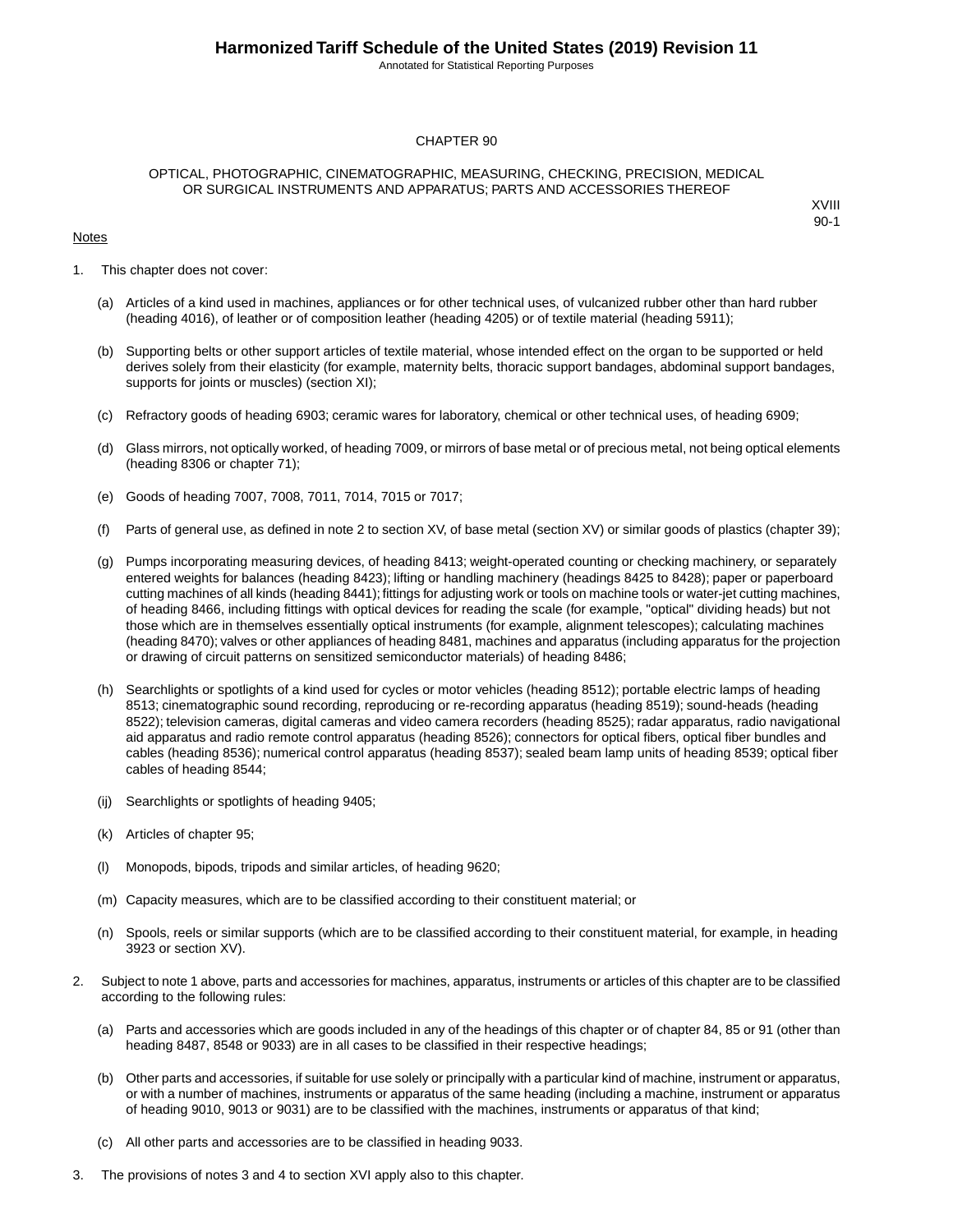Annotated for Statistical Reporting Purposes

Notes (con.) XVIII 90-2

- 4. Heading 9005 does not apply to telescopic sights for fitting to arms, periscopic telescopes for fitting to submarines or tanks, or to telescopes for machines, appliances, instruments or apparatus of this chapter or section XVI; such telescopic sights and telescopes are to be classified in heading 9013.
- 5. Measuring or checking optical instruments, appliances or machines which, but for this note, could be classified both in heading 9013 and in heading 9031 are to be classified in heading 9031.
- 6. For the purposes of heading 9021, the expression "orthopedic appliances" means appliances for:
	- (a) Preventing or correcting bodily deformities; or
	- (b) Supporting or holding parts of the body following an illness, operation or injury.

Orthopedic appliances include footwear and special insoles designed to correct orthopedic conditions, provided that they are either (1) made to measure or (2) mass-produced, entered singly and not in pairs and designed to fit either foot equally.

- 7. Heading 9032 applies only to:
	- (a) Instruments and apparatus for automatically controlling the flow, level, pressure or other variables of liquids or gases, or for automatically controlling temperature, whether or not their operation depends on an electrical phenomenon which varies according to the factor to be automatically controlled, which are designed to bring this factor to, and maintain it at, a desired value, stabilized against disturbances, by constantly or periodically measuring its actual value; and
	- (b) Automatic regulators of electrical quantities, and instruments or apparatus for automatically controlling non-electrical quantities the operation of which depends on an electrical phenomenon varying according to the factor to be controlled, which are designed to bring this factor to, and maintain it at, a desired value, stabilized against disturbances, by constantly or periodically measuring its actual value.

#### Additional U.S. Notes

- 1. For the purposes of headings 9001 and 9002, the term "optically worked" refers to glass the surface of which has been ground or polished in order to produce the required optical properties.
- 2. For the purposes of this chapter, the term "electrical" when used in reference to instruments, appliances, apparatus and machines, refers to those articles the operation of which depends on an electrical phenomenon which varies according to the factor to be ascertained.
- 3. For the purposes of this chapter, the terms "optical appliances"and"optical instruments" refer only to those appliances and instruments which incorporate one or more optical elements, but do not include any appliances or instruments in which the incorporated optical element or elements are solely for viewing a scale or for some other subsidiary purpose.
- 4. For the purposes of this chapter, the term "printed circuit assembly" means goods consisting of one or more printed circuits of heading 8534 with one or more active elements assembled thereon, with or without passive elements. For the purposes of this note,"active elements" means diodes, transistors and similar semiconductor devices, whether or not photosensitive, of heading 8541, and integrated circuits of heading 8542.

#### **Statistical Notes**

1. For statistical reporting purposes under subheading 9001.10, the unit of quantity "fiber m", as it pertains to optical fiber bundles and cables, is determined by multiplying the number of individual fibers contained therein by the length in meters.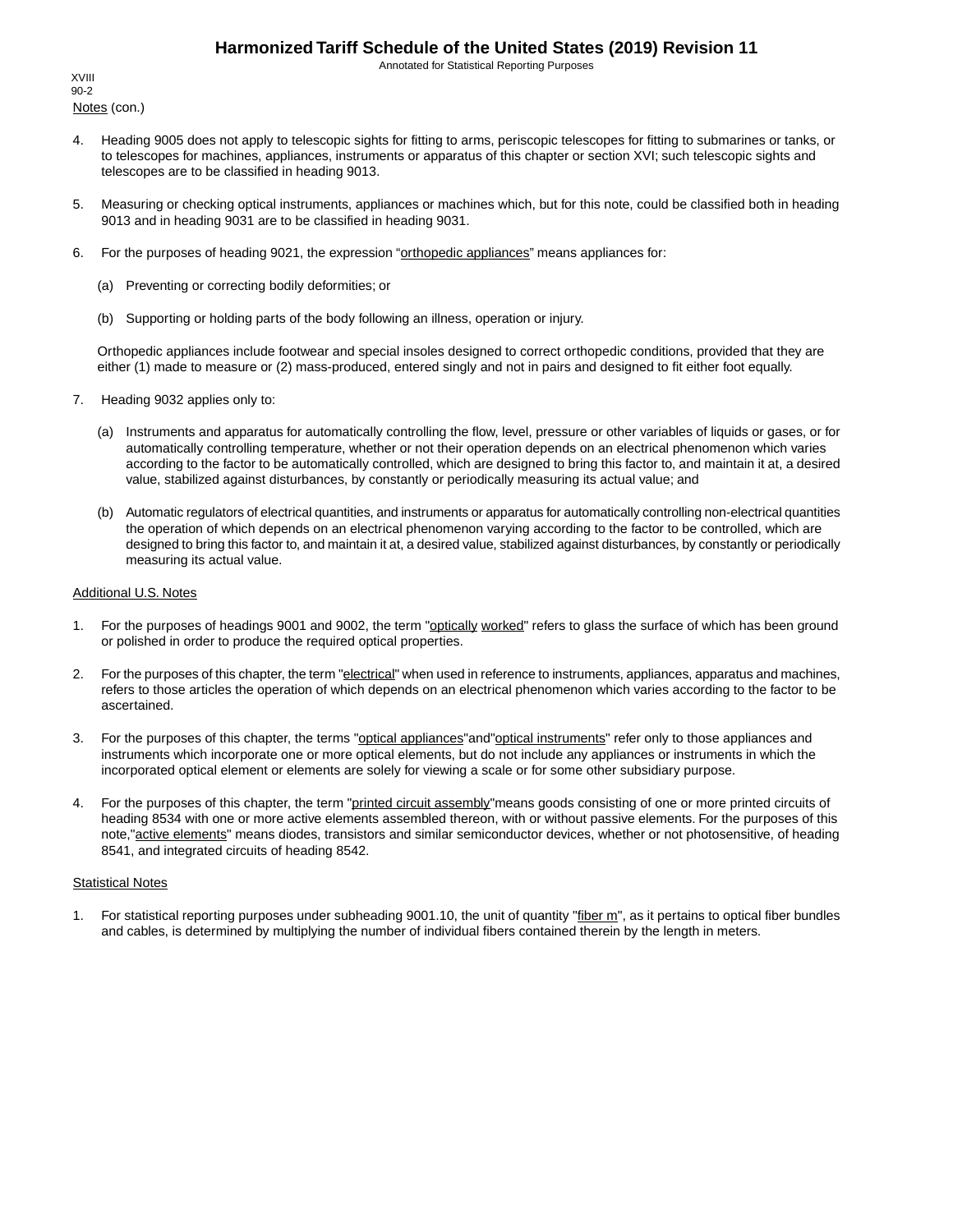Annotated for Statistical Reporting Purposes

| ı        |  |
|----------|--|
| ۰,<br>۰, |  |

| Heading/           | Stat.       |                                                                                                                                                                                                                                                                                                                                              | Unit           |         | Rates of Duty                                                                         |                |
|--------------------|-------------|----------------------------------------------------------------------------------------------------------------------------------------------------------------------------------------------------------------------------------------------------------------------------------------------------------------------------------------------|----------------|---------|---------------------------------------------------------------------------------------|----------------|
| Subheading         | Suf-<br>fix | <b>Article Description</b>                                                                                                                                                                                                                                                                                                                   | of<br>Quantity | General | $\mathbf{1}$<br>Special                                                               | $\overline{2}$ |
| 9001<br>9001.10.00 |             | Optical fibers and optical fiber bundles; optical fiber cables<br>other than those of heading 8544; sheets and plates of<br>polarizing material; lenses (including contact lenses), prisms,<br>mirrors and other optical elements, of any material, unmounted,<br>other than such elements of glass not optically worked:<br>Optical fibers: |                |         | Free (A, AU, BH,<br>CA, CL, CO, D, E,<br>IL, JO, KR, MA,<br>MX, OM, P, PA,<br>PE, SG) | 65%            |
|                    | 30          | For transmission of voice, data or video<br>Other:                                                                                                                                                                                                                                                                                           |                |         |                                                                                       |                |
|                    | 50          |                                                                                                                                                                                                                                                                                                                                              |                |         |                                                                                       |                |
|                    | 70<br>75    | Optical fiber bundles and cables:<br>Plastic optical fiber bundles and cables Fiber m                                                                                                                                                                                                                                                        |                |         |                                                                                       |                |
|                    | 85          |                                                                                                                                                                                                                                                                                                                                              |                |         |                                                                                       |                |
| 9001.20.00         | 00          |                                                                                                                                                                                                                                                                                                                                              |                |         |                                                                                       | 50%            |
| 9001.30.00 00      |             |                                                                                                                                                                                                                                                                                                                                              |                |         | Free (A, AU, BH,<br>CA, CL, CO, D, E,<br>IL, JO, KR, MA,<br>MX, OM, P, PA,<br>PE, SG) | 40%            |
| 9001.40.00 00      |             |                                                                                                                                                                                                                                                                                                                                              |                |         | Free (A, AU, BH,<br>CA, CL, CO, D, E,<br>IL, JO, KR, MA,<br>MX, OM, P, PA,<br>PE, SG) | 40%            |
| 9001.50.00 00      |             |                                                                                                                                                                                                                                                                                                                                              |                |         | Free (A, AU, BH,<br>CA, CL, CO, D, E,<br>IL, JO, KR, MA,<br>MX, OM, P, PA,<br>PE, SG) | 40%            |
| 9001.90            |             | Other:                                                                                                                                                                                                                                                                                                                                       |                |         |                                                                                       |                |
| 9001.90.40 00      |             |                                                                                                                                                                                                                                                                                                                                              |                |         |                                                                                       | 45%            |
| 9001.90.50 00      |             |                                                                                                                                                                                                                                                                                                                                              |                |         |                                                                                       | 65%            |
| 9001.90.60 00      |             |                                                                                                                                                                                                                                                                                                                                              |                |         |                                                                                       | 45%            |
| 9001.90.80 00      |             | Other:<br>Halftone screens designed for use in engraving or                                                                                                                                                                                                                                                                                  |                |         |                                                                                       | 25%            |
| 9001.90.90 00      |             |                                                                                                                                                                                                                                                                                                                                              |                |         |                                                                                       | 85%            |
|                    |             |                                                                                                                                                                                                                                                                                                                                              |                |         |                                                                                       |                |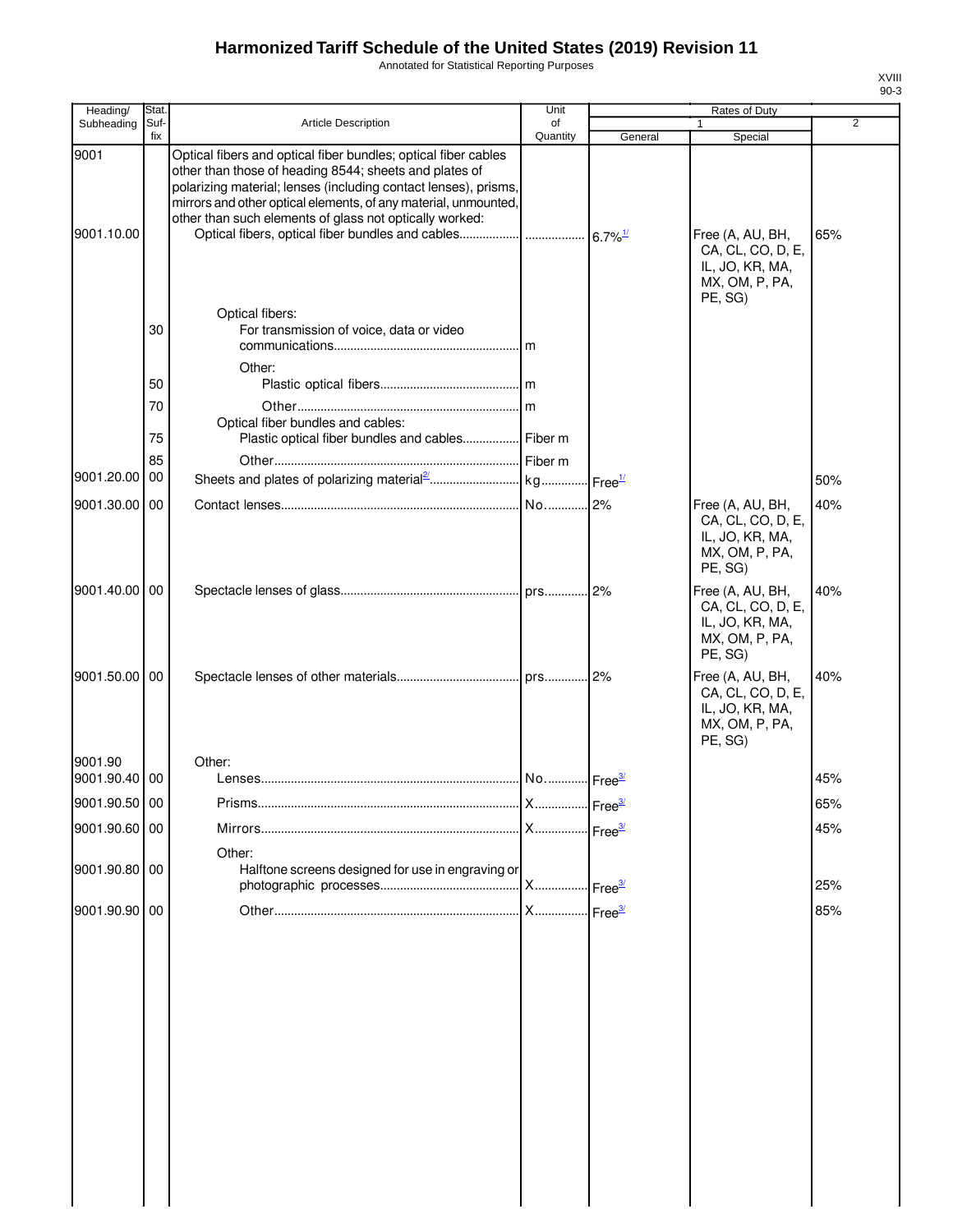Annotated for Statistical Reporting Purposes

| Heading/                 | Stat.       |                                                                                                                                                                                                                                                                                                                                                       | Unit                  |         | Rates of Duty                                                                          |     |
|--------------------------|-------------|-------------------------------------------------------------------------------------------------------------------------------------------------------------------------------------------------------------------------------------------------------------------------------------------------------------------------------------------------------|-----------------------|---------|----------------------------------------------------------------------------------------|-----|
| Subheading               | Suf-<br>fix | Article Description                                                                                                                                                                                                                                                                                                                                   | of<br>Quantity        | General | $\mathbf{1}$<br>Special                                                                | 2   |
| 9002<br>9002.11          |             | Lenses, prisms, mirrors and other optical elements, of any<br>material, mounted, being parts of or fittings for instruments or<br>apparatus, other than such elements of glass not optically<br>worked; parts and accessories thereof:<br>Objective lenses and parts and accessories thereof:<br>For cameras, projectors or photographic enlargers or |                       |         |                                                                                        |     |
| 9002.11.40 00            |             | reducers:                                                                                                                                                                                                                                                                                                                                             |                       |         |                                                                                        | 45% |
|                          |             | Other:                                                                                                                                                                                                                                                                                                                                                |                       |         | Free (A, AU, BH,<br>CA, CL, CO, D, E,<br>IL, JO, KR, MA,<br>MX, OM, P, PA,<br>PE, SG)  |     |
| 9002.11.60               | 00          | Mounted lenses suitable for use in, and<br>entered separately from, closed-circuit<br>television cameras, with or without attached<br>electrical or non-electrical closed-circuit<br>television camera connectors, and with or                                                                                                                        | No Free <sup>3/</sup> |         |                                                                                        | 45% |
| 9002.11.90 00            |             |                                                                                                                                                                                                                                                                                                                                                       |                       |         | Free (A, AU, BH,                                                                       | 45% |
|                          |             |                                                                                                                                                                                                                                                                                                                                                       |                       |         | CA, CL, CO, D, E,<br>IL, JO, KR, MA,<br>MX, OM, P, PA,<br>PE, SG)                      |     |
| 9002.19.00 00            |             |                                                                                                                                                                                                                                                                                                                                                       |                       |         |                                                                                        | 45% |
| 9002.20<br>9002.20.40    | 00          | Filters and parts and accessories thereof:                                                                                                                                                                                                                                                                                                            |                       |         |                                                                                        | 20% |
|                          |             |                                                                                                                                                                                                                                                                                                                                                       |                       |         |                                                                                        |     |
| 9002.20.80 00<br>9002.90 |             | Other:                                                                                                                                                                                                                                                                                                                                                |                       |         |                                                                                        | 65% |
| 9002.90.20               | 00          |                                                                                                                                                                                                                                                                                                                                                       |                       |         |                                                                                        | 65% |
| 9002.90.40 00            |             |                                                                                                                                                                                                                                                                                                                                                       |                       |         |                                                                                        | 45% |
|                          |             | Other:                                                                                                                                                                                                                                                                                                                                                |                       |         |                                                                                        |     |
| 9002.90.70 00            |             | Halftone screens designed for use in engraving or                                                                                                                                                                                                                                                                                                     |                       |         |                                                                                        | 25% |
| 9002.90.85               | 00          | Mounted lenses suitable for use in, and entered<br>separately from, closed-circuit television cameras,<br>with or without attached electrical or non-electrical<br>closed-circuit television camera connectors, and                                                                                                                                   |                       |         |                                                                                        |     |
|                          |             |                                                                                                                                                                                                                                                                                                                                                       |                       |         |                                                                                        | 65% |
| 9002.90.95 00            |             |                                                                                                                                                                                                                                                                                                                                                       |                       |         |                                                                                        | 65% |
| 9003                     |             | Frames and mountings for spectacles, goggles or the like, and<br>parts thereof:<br>Frames and mountings:                                                                                                                                                                                                                                              |                       |         |                                                                                        |     |
| 9003.11.00 00            |             |                                                                                                                                                                                                                                                                                                                                                       |                       |         | Free (A, AU, BH,<br>CA, CL, CO, D, E,<br>IL, JO, KR, MA,<br>MX, OM, P, PA,<br>PE, SG)  | 50% |
| 9003.19.00 00            |             |                                                                                                                                                                                                                                                                                                                                                       |                       | Free    |                                                                                        | 50% |
| 9003.90.00 00            |             |                                                                                                                                                                                                                                                                                                                                                       |                       |         | Free (A*, AU, BH,<br>CA, CL, CO, D, E,<br>IL, JO, KR, MA,<br>MX, OM, P, PA,<br>PE, SG) | 50% |
|                          |             |                                                                                                                                                                                                                                                                                                                                                       |                       |         |                                                                                        |     |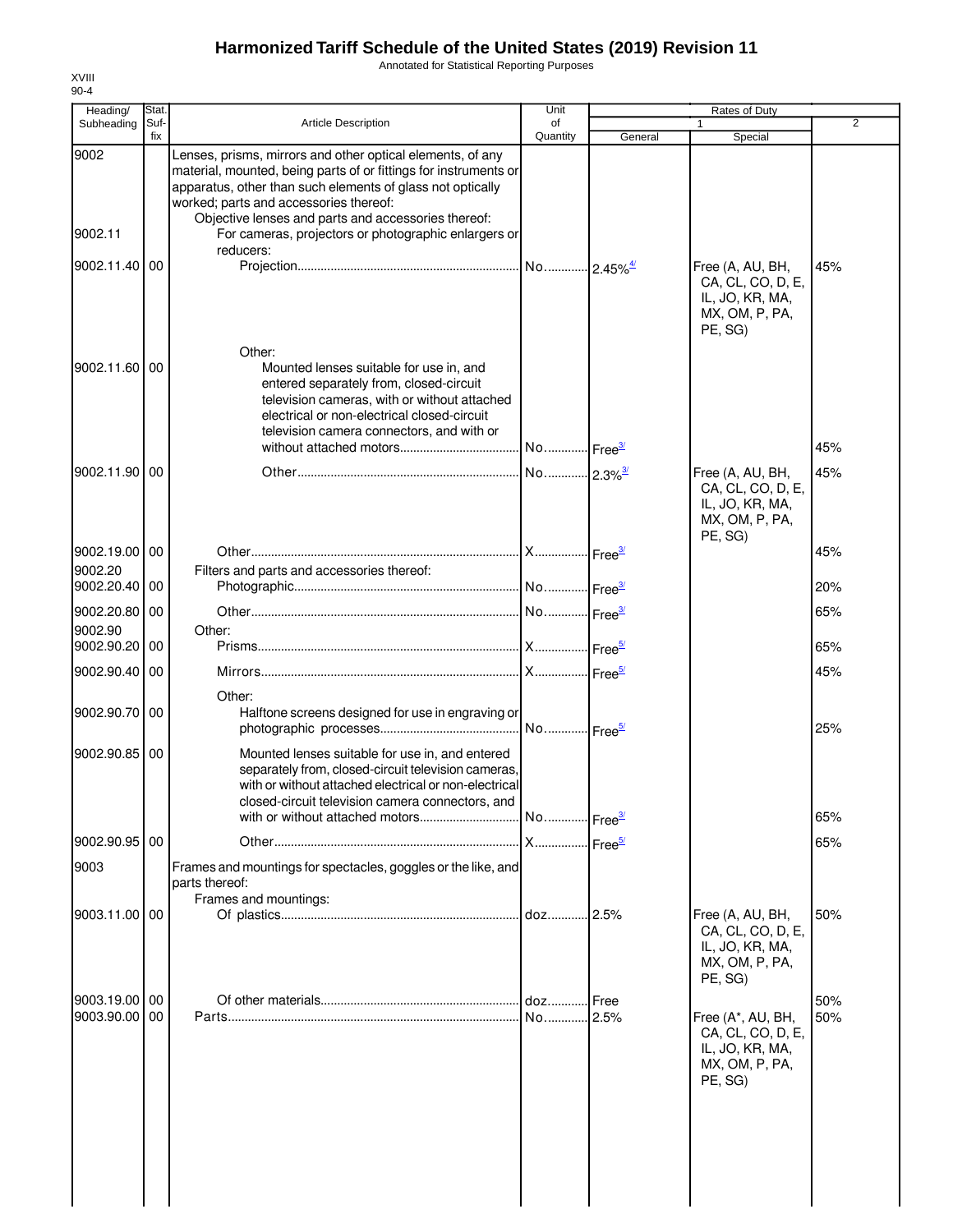Annotated for Statistical Reporting Purposes

| Heading/              | Stat.       |                                                                                                                                                                                                                             | Unit           |                                                                                   | Rates of Duty                                                                          |                                                                                      |
|-----------------------|-------------|-----------------------------------------------------------------------------------------------------------------------------------------------------------------------------------------------------------------------------|----------------|-----------------------------------------------------------------------------------|----------------------------------------------------------------------------------------|--------------------------------------------------------------------------------------|
| Subheading            | Suf-<br>fix | <b>Article Description</b>                                                                                                                                                                                                  | of<br>Quantity | General                                                                           | 1<br>Special                                                                           | 2                                                                                    |
| 9004                  |             | Spectacles, goggles and the like, corrective, protective or other:                                                                                                                                                          |                |                                                                                   |                                                                                        |                                                                                      |
| 9004.10.00            | 00          |                                                                                                                                                                                                                             |                |                                                                                   | Free (A, AU, BH,<br>CA, CL, CO, D, E,<br>IL, JO, KR, MA,<br>MX, OM, P, PA,<br>PE, SG)  | 40%                                                                                  |
| 9004.90.00 00         |             |                                                                                                                                                                                                                             |                |                                                                                   | Free (A, AU, BH,<br>CA, CL, CO, D, E,<br>IL, JO, KR, MA,<br>MX, OM, P, PA,<br>PE, SG)  | 40%                                                                                  |
| 9005                  |             | Binoculars, monoculars, other optical telescopes, and<br>mountings therefor; other astronomical instruments and<br>mountings therefor, but not including instruments for<br>radio-astronomy; parts and accessories thereof: |                |                                                                                   |                                                                                        |                                                                                      |
| 9005.10.00            |             |                                                                                                                                                                                                                             |                | Free                                                                              |                                                                                        | 60%                                                                                  |
|                       | 20          |                                                                                                                                                                                                                             |                |                                                                                   |                                                                                        |                                                                                      |
|                       | 40          |                                                                                                                                                                                                                             |                |                                                                                   |                                                                                        |                                                                                      |
|                       | 80          |                                                                                                                                                                                                                             |                |                                                                                   |                                                                                        |                                                                                      |
| 9005.80               |             | Other instruments:                                                                                                                                                                                                          |                |                                                                                   |                                                                                        |                                                                                      |
| 9005.80.40            |             |                                                                                                                                                                                                                             |                | 8%                                                                                | Free (A*, AU, BH,<br>CA, CL, CO, D, E,<br>IL, JO, KR, MA,<br>MX, OM, P, PA,<br>PE, SG) | 45%                                                                                  |
|                       | 20          |                                                                                                                                                                                                                             |                |                                                                                   |                                                                                        |                                                                                      |
|                       | 40          |                                                                                                                                                                                                                             |                |                                                                                   |                                                                                        |                                                                                      |
| 9005.80.60<br>9005.90 | 00          |                                                                                                                                                                                                                             |                | 6%                                                                                | Free (A*, AU, BH,<br>CA, CL, CO, D, E,<br>IL, JO, KR, MA,<br>MX, OM, P, PA,<br>PE, SG) | 45%                                                                                  |
| 9005.90.40 00         |             | Parts and accessories (including mountings):<br>Incorporating goods of heading 9001 or 9002 X                                                                                                                               |                | The rate<br>applicable to<br>the article of<br>which it is a part<br>or accessory | Free (A, AU, BH,<br>CA, CL, CO, D, E,<br>IL, JO, KR, MA,<br>MX, OM, P, PA,<br>PE, SG)  | The rate<br>applicable to<br>the article of<br>which it is a<br>part or<br>accessory |
| 9005.90.80 01         |             |                                                                                                                                                                                                                             | X              | The rate<br>applicable to<br>the article of<br>which it is a part<br>or accessory | Free (A, AU, BH,<br>CA, CL, CO, D, E,<br>IL, JO, KR, MA,<br>MX, OM, P, PA,<br>PE, SG)  | The rate<br>applicable to<br>the article of<br>which it is a<br>part or<br>accessory |
|                       |             |                                                                                                                                                                                                                             |                |                                                                                   |                                                                                        |                                                                                      |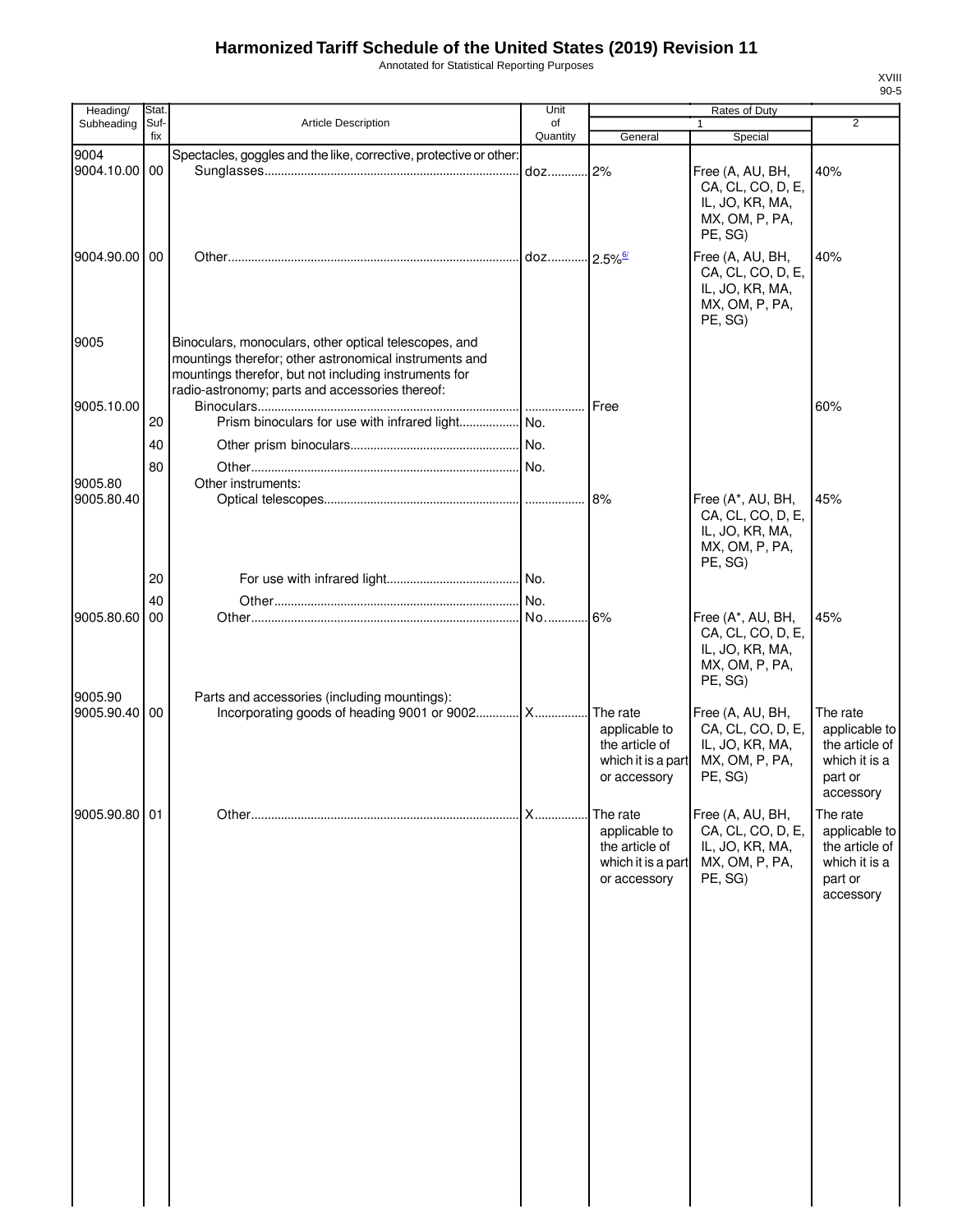Annotated for Statistical Reporting Purposes

| Heading/<br>Subheading   | <b>Stat</b><br>Suf- | <b>Article Description</b>                                                                                                                                                                                                                           | Unit<br>of            |              | Rates of Duty                                                                         | $\overline{2}$ |
|--------------------------|---------------------|------------------------------------------------------------------------------------------------------------------------------------------------------------------------------------------------------------------------------------------------------|-----------------------|--------------|---------------------------------------------------------------------------------------|----------------|
|                          | fix                 |                                                                                                                                                                                                                                                      | Quantity              | General      | Special                                                                               |                |
| 9006<br>9006.30.00 00    |                     | Photographic (other than cinematographic) cameras;<br>photographic flashlight apparatus and flashbulbs other than<br>discharge lamps of heading 8539; parts and accessories<br>thereof:<br>Cameras specially designed for underwater use, for aerial |                       |              |                                                                                       |                |
|                          |                     | survey, or for medical or surgical examination of internal<br>organs; comparison cameras for forensic or criminological                                                                                                                              | No Free <sup>3/</sup> |              |                                                                                       | 20%            |
| 9006.40<br>9006.40.40 00 |                     | Instant print cameras:                                                                                                                                                                                                                               | No Free               |              |                                                                                       | 20%            |
| 9006.40.60 00            |                     | Other than fixed focus:                                                                                                                                                                                                                              |                       |              | Free (A, AU, BH,<br>CA, CL, CO, D, E,<br>IL, JO, KR, MA,<br>MX, OM, P, PA,<br>PE, SG) | 20%            |
| 9006.40.90 00            |                     |                                                                                                                                                                                                                                                      |                       |              |                                                                                       | 20%            |
| 9006.51.00               |                     | Other cameras:<br>With through-the-lens viewfinder (single lens reflex<br>(SLR)), for roll film of a width not exceeding 35 mm                                                                                                                       | .                     | <b>IFree</b> |                                                                                       | 20%            |
|                          | 40                  | Other:                                                                                                                                                                                                                                               | No.                   |              |                                                                                       |                |
|                          | 60                  | For magnetically sensitized roll film of a width                                                                                                                                                                                                     | No.                   |              |                                                                                       |                |
| 9006.52                  | 90                  | Other, for roll film of a width less than 35 mm:<br>Fixed focus:<br>Hand held:                                                                                                                                                                       | No.                   |              |                                                                                       |                |
| 9006.52.10               | 20                  | With built-in electronic stroboscopic                                                                                                                                                                                                                | .<br>No.              | <b>IFree</b> |                                                                                       | 20%            |
| 9006.52.30               | 40<br>00            |                                                                                                                                                                                                                                                      | No.                   |              | Free (A, AU, BH,<br>CA, CL, CO, D, E,<br>IL, JO, KR, MA,<br>MX, OM, P, PA,<br>PE, SG) | 20%            |
| 9006.52.50 00            |                     | Other than fixed focus:                                                                                                                                                                                                                              |                       |              |                                                                                       | 20%            |
| 9006.52.60 00            |                     |                                                                                                                                                                                                                                                      |                       |              | Free (A, AU, BH,<br>CA, CL, CO, D, E,<br>IL, JO, KR, MA,<br>MX, OM, P, PA,<br>PE, SG) | 20%            |
| 9006.52.91               | 20                  | Hand-held type:<br>110 cameras:<br>With built-in electronic                                                                                                                                                                                          |                       | Free         |                                                                                       | 20%            |
|                          |                     | stroboscopic flash                                                                                                                                                                                                                                   | .I No.                |              |                                                                                       |                |
|                          | 40                  |                                                                                                                                                                                                                                                      | No.                   |              |                                                                                       |                |
|                          | 60<br>80            |                                                                                                                                                                                                                                                      | No.<br>No.            |              |                                                                                       |                |
|                          |                     |                                                                                                                                                                                                                                                      |                       |              |                                                                                       |                |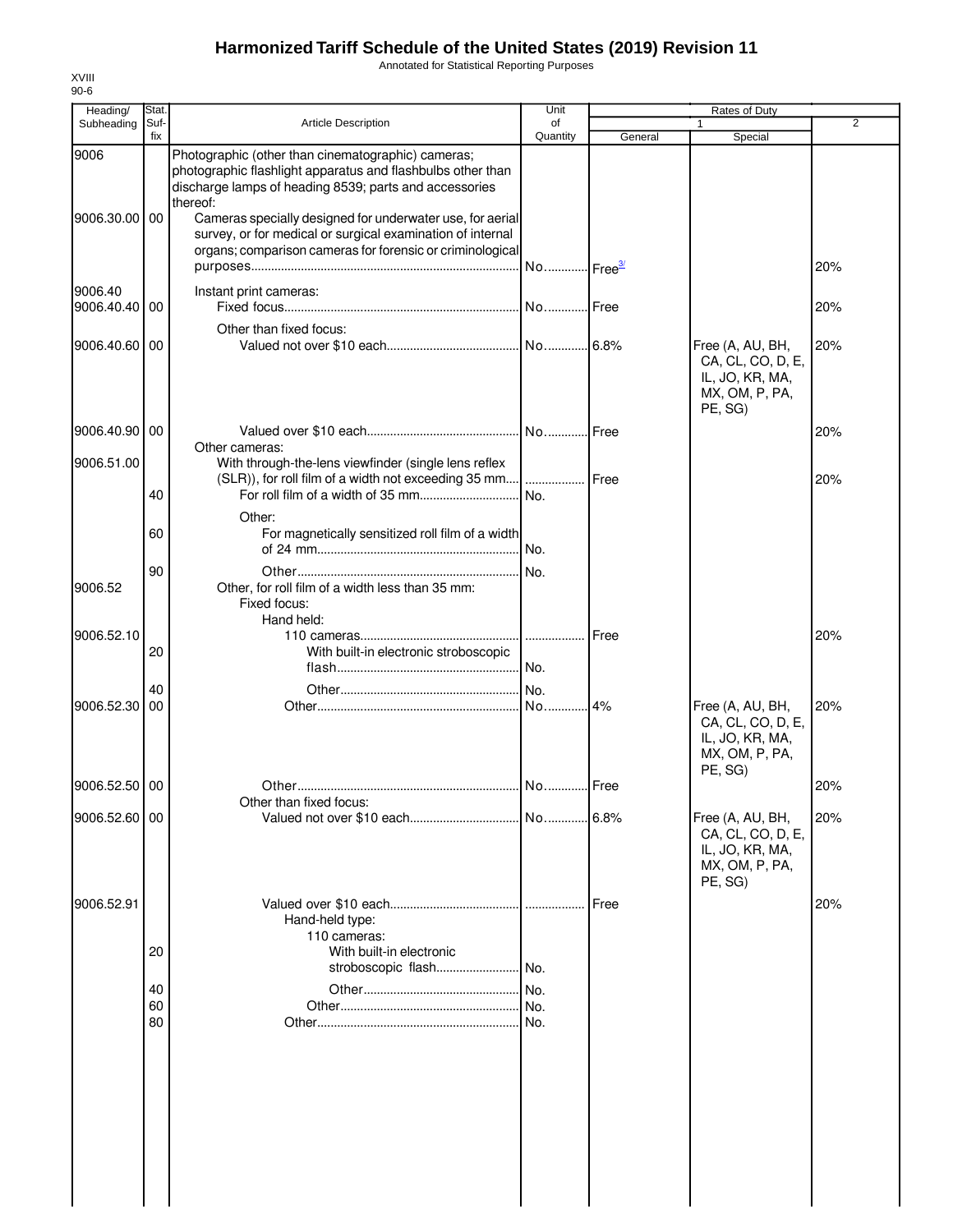Annotated for Statistical Reporting Purposes

| Heading/                  | Stat.       |                                                                                                                                                                                                                         | Unit           |         | Rates of Duty                                                                         |                |
|---------------------------|-------------|-------------------------------------------------------------------------------------------------------------------------------------------------------------------------------------------------------------------------|----------------|---------|---------------------------------------------------------------------------------------|----------------|
| Subheading                | Suf-<br>fix | <b>Article Description</b>                                                                                                                                                                                              | οf<br>Quantity | General | $\mathbf{1}$<br>Special                                                               | $\overline{2}$ |
| 9006 (con.)<br>9006.53.01 |             | Photographic (other than cinematographic) cameras;<br>photographic flashlight apparatus and flashbulbs other than<br>discharge lamps of heading 8539; parts and accessories<br>thereof: (con.)<br>Other cameras: (con.) |                | Free    |                                                                                       | 20%            |
|                           |             | One time use cameras:                                                                                                                                                                                                   |                |         |                                                                                       |                |
|                           | 10          | With built-in electronic stroboscopic flash No.                                                                                                                                                                         |                |         |                                                                                       |                |
|                           | 20          |                                                                                                                                                                                                                         | No.            |         |                                                                                       |                |
|                           | 50          | Other:<br>With built-in electronic stroboscopic flash No.                                                                                                                                                               |                |         |                                                                                       |                |
|                           | 70          |                                                                                                                                                                                                                         | No.            |         |                                                                                       |                |
| 9006.59<br>9006.59.20     | 00          | Other:<br>Cameras of a kind used for preparing printing                                                                                                                                                                 |                |         |                                                                                       | 20%            |
| 9006.59.40                |             |                                                                                                                                                                                                                         |                |         | Free (A, AU, BH,                                                                      | 20%            |
|                           |             |                                                                                                                                                                                                                         |                |         | CA, CL, CO, D, E,<br>IL, JO, KR, MA,<br>MX, OM, P, PA,<br>PE, SG)                     |                |
|                           | 40          |                                                                                                                                                                                                                         |                |         |                                                                                       |                |
|                           | 60          | Other than fixed focus:                                                                                                                                                                                                 |                |         |                                                                                       |                |
| 9006.59.60                | 00          |                                                                                                                                                                                                                         |                | 6.8%    | Free (A, AU, BH,                                                                      | 20%            |
|                           |             |                                                                                                                                                                                                                         |                |         | CA, CL, CO, D, E,<br>IL, JO, KR, MA,<br>MX, OM, P, PA,<br>PE, SG)                     |                |
| 9006.59.91                | 00          |                                                                                                                                                                                                                         |                |         |                                                                                       | 20%            |
| 9006.61.00                |             | Photographic flashlight apparatus and flashbulbs:<br>Discharge lamp ("electronic") flashlight apparatus      Free                                                                                                       |                |         |                                                                                       | 35%            |
|                           | 20          | Capable of camera mounting:<br>Capable of automatically controlling flash                                                                                                                                               |                |         |                                                                                       |                |
|                           | 40          |                                                                                                                                                                                                                         |                |         |                                                                                       |                |
|                           | 60          |                                                                                                                                                                                                                         |                |         |                                                                                       |                |
| 9006.69.01                |             |                                                                                                                                                                                                                         |                | Free    |                                                                                       | 35%            |
|                           | 10          |                                                                                                                                                                                                                         |                |         |                                                                                       |                |
|                           | 50          |                                                                                                                                                                                                                         | X              |         |                                                                                       |                |
| 9006.91.00 01             |             | Parts and accessories:                                                                                                                                                                                                  |                |         | Free (A, AU, BH,                                                                      | 20%            |
|                           |             |                                                                                                                                                                                                                         |                |         | CA, CL, CO, D, E,<br>IL, JO, KR, MA,<br>MX, OM, P, PA,<br>PE, SG)                     |                |
| 9006.99.00                | 00          |                                                                                                                                                                                                                         | No             | 3.9%    | Free (A, AU, BH,<br>CA, CL, CO, D, E,<br>IL, JO, KR, MA,<br>MX, OM, P, PA,<br>PE, SG) | 35%            |
|                           |             |                                                                                                                                                                                                                         |                |         |                                                                                       |                |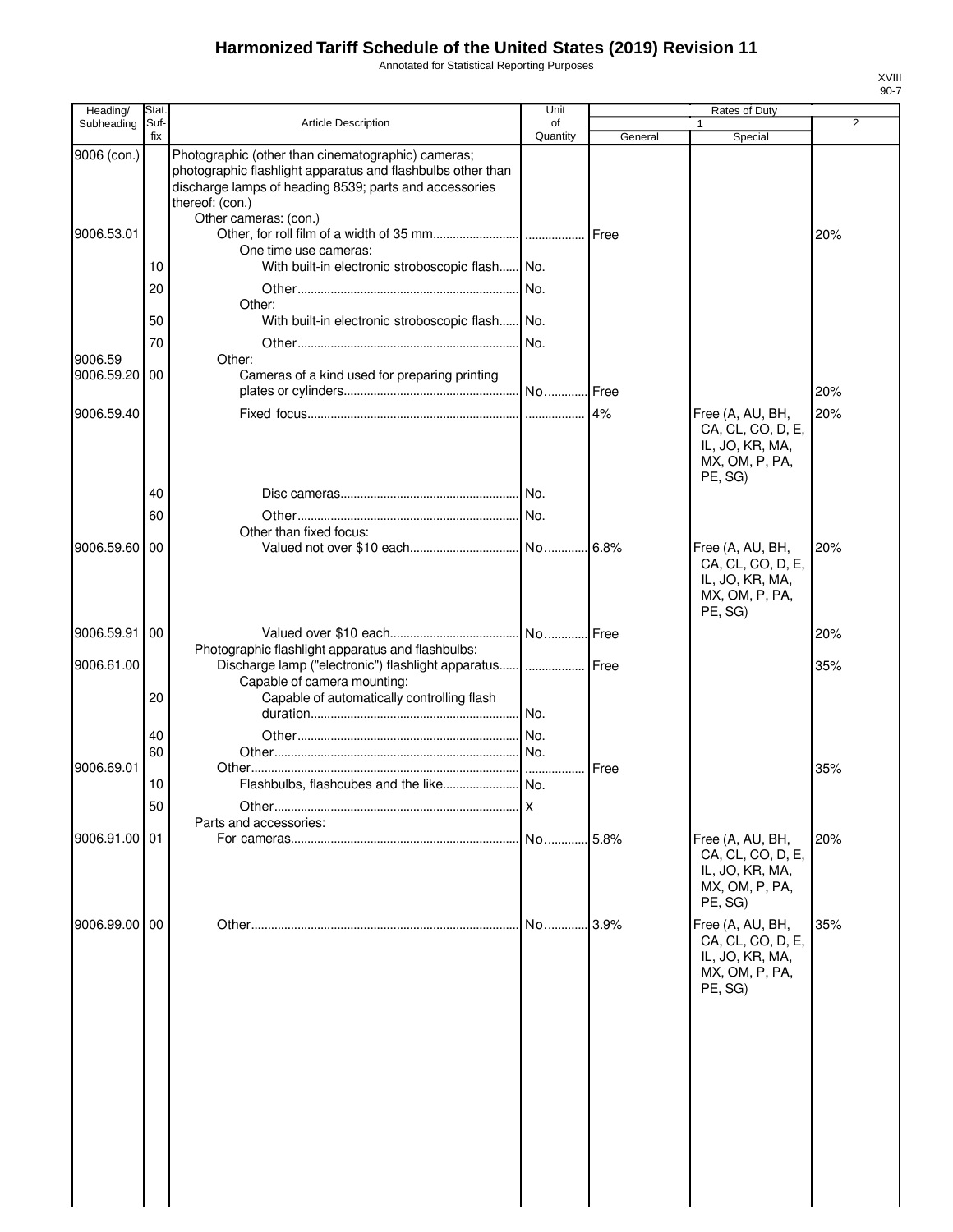Annotated for Statistical Reporting Purposes

| Heading/                 | Stat.       |                                                                                                                                    | Unit                  |         | Rates of Duty                                                                         |                |
|--------------------------|-------------|------------------------------------------------------------------------------------------------------------------------------------|-----------------------|---------|---------------------------------------------------------------------------------------|----------------|
| Subheading               | Suf-<br>fix | Article Description                                                                                                                | οf<br>Quantity        | General | 1<br>Special                                                                          | $\overline{2}$ |
| 9007                     |             | Cinematographic cameras and projectors, whether or not<br>incorporating sound recording or reproducing apparatus; parts            |                       |         |                                                                                       |                |
|                          |             | and accessories thereof:                                                                                                           |                       |         |                                                                                       |                |
| 9007.10.00 00            |             |                                                                                                                                    | No Free <sup>3/</sup> |         |                                                                                       | 20%            |
| 9007.20                  |             | Projectors:                                                                                                                        |                       |         |                                                                                       |                |
| 9007.20.20 00            |             | For film of less than 16 mm:<br>With sound recording and reproducing systems;<br>and those capable of projecting only sound motion |                       |         |                                                                                       |                |
|                          |             |                                                                                                                                    |                       |         |                                                                                       | 45%            |
| 9007.20.40 00            |             |                                                                                                                                    | No 4.9% <sup>3/</sup> |         | Free (A, AU, BH,<br>CA, CL, CO, D, E,<br>IL, JO, KR, MA,<br>MX, OM, P, PA,<br>PE, SG) | 45%            |
| 9007.20.60               |             | Other:<br>With sound recording and reproducing systems;<br>and those capable of projecting only sound motion                       |                       |         |                                                                                       | 45%            |
|                          | 40          |                                                                                                                                    |                       |         |                                                                                       |                |
|                          |             |                                                                                                                                    |                       |         |                                                                                       |                |
| 9007.20.80               | 80<br>00    |                                                                                                                                    |                       |         | Free (A, AU, BH,                                                                      | 45%            |
|                          |             |                                                                                                                                    |                       |         | CA, CL, CO, D, E,<br>IL, JO, KR, MA,<br>MX, OM, P, PA,<br>PE, SG)                     |                |
|                          |             | Parts and accessories:                                                                                                             |                       |         |                                                                                       |                |
| 9007.91<br>9007.91.40 00 |             | For cameras:                                                                                                                       |                       |         |                                                                                       | 20%            |
|                          |             |                                                                                                                                    |                       |         |                                                                                       |                |
| 9007.91.80 01            |             |                                                                                                                                    |                       |         | Free (A, AU, BH,<br>CA, CL, CO, D, E,<br>IL, JO, KR, MA,<br>MX, OM, P, PA,<br>PE, SG) | 45%            |
| 9007.92.00 00            |             |                                                                                                                                    |                       |         | Free (A, AU, BH,<br>CA, CL, CO, D, E,<br>IL, JO, KR, MA,<br>MX, OM, P, PA,<br>PE, SG) | 45%            |
|                          |             |                                                                                                                                    |                       |         |                                                                                       |                |
|                          |             |                                                                                                                                    |                       |         |                                                                                       |                |
|                          |             |                                                                                                                                    |                       |         |                                                                                       |                |
|                          |             |                                                                                                                                    |                       |         |                                                                                       |                |
|                          |             |                                                                                                                                    |                       |         |                                                                                       |                |
|                          |             |                                                                                                                                    |                       |         |                                                                                       |                |
|                          |             |                                                                                                                                    |                       |         |                                                                                       |                |
|                          |             |                                                                                                                                    |                       |         |                                                                                       |                |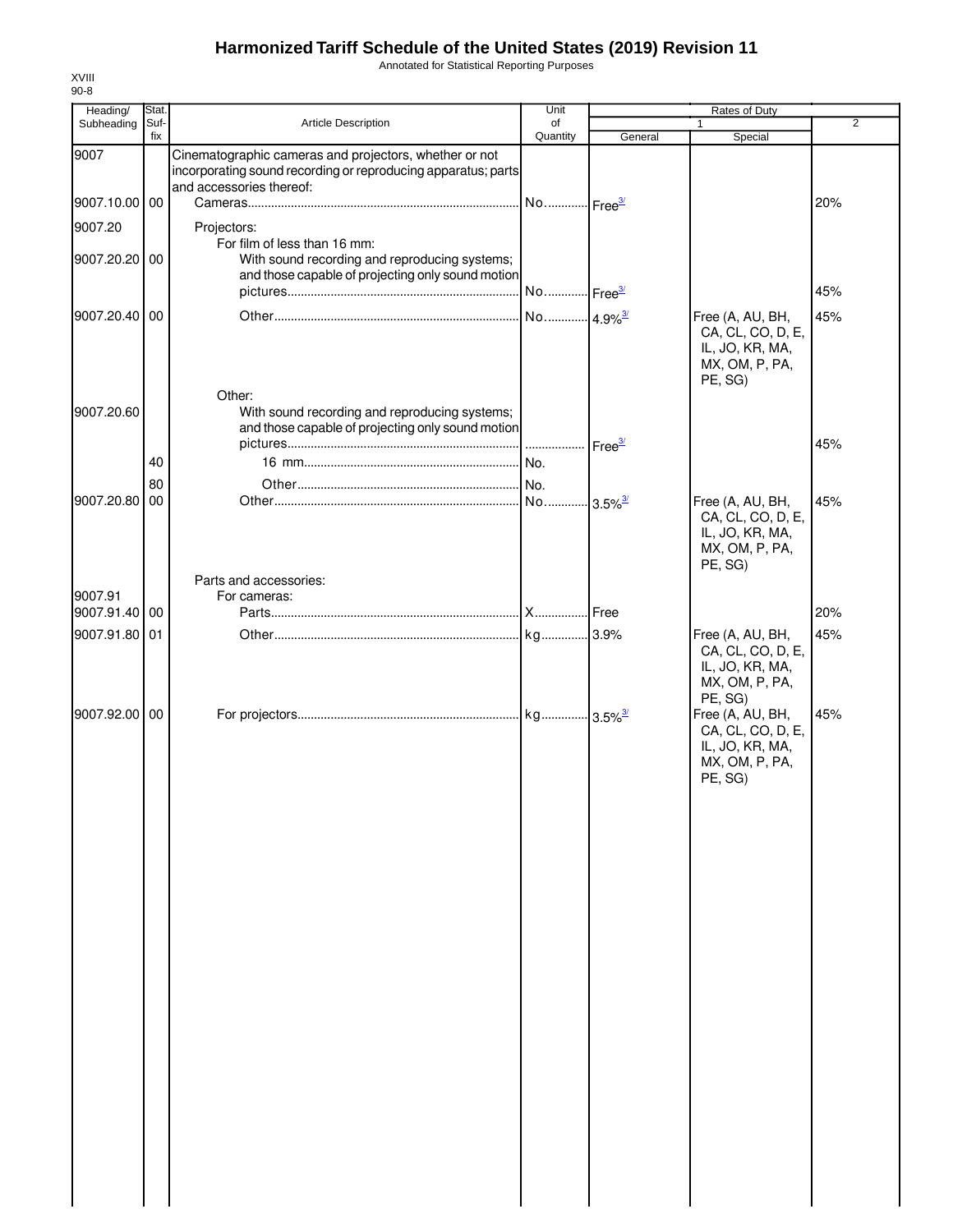Annotated for Statistical Reporting Purposes

| ۰,<br>۰.<br>۰,<br>٠ |
|---------------------|

| Heading/                         | Stat.       |                                                                                                                                                                                             | Unit           |         | Rates of Duty                                                                         |     |
|----------------------------------|-------------|---------------------------------------------------------------------------------------------------------------------------------------------------------------------------------------------|----------------|---------|---------------------------------------------------------------------------------------|-----|
| Subheading                       | Suf-<br>fix | Article Description                                                                                                                                                                         | of<br>Quantity | General | 1<br>Special                                                                          | 2   |
| 9008<br>9008.50<br>9008.50.10 00 |             | Image projectors, other than cinematographic; photographic<br>(other than cinematographic) enlargers and reducers; parts<br>and accessories thereof:<br>Projectors, enlargers and reducers: |                | 7%      | Free (A, AU, BH,<br>CA, CL, CO, D, E,<br>IL, JO, KR, MA,<br>MX, OM, P, PA,<br>PE, SG) | 45% |
|                                  |             | Microfilm, microfiche or other microform readers,                                                                                                                                           |                |         |                                                                                       |     |
|                                  |             | whether or not capable of producing copies:                                                                                                                                                 |                |         |                                                                                       |     |
| 9008.50.20 00                    |             |                                                                                                                                                                                             |                |         |                                                                                       | 35% |
| 9008.50.30 00                    |             |                                                                                                                                                                                             | No             | 3.5%    | Free (A, AU, BH,<br>CA, CL, CO, D, E,<br>IL, JO, KR, MA,<br>MX, OM, P, PA,<br>PE, SG) | 45% |
| 9008.50.40 00                    |             |                                                                                                                                                                                             |                |         | Free (A, AU, BH,<br>CA, CL, CO, D, E,<br>IL, JO, KR, MA,<br>MX, OM, P, PA,<br>PE, SG) | 45% |
| 9008.50.50 00                    |             | Photographic (other than cinematographic) enlargers                                                                                                                                         |                |         |                                                                                       | 20% |
| 9008.90                          |             | Parts and accessories:                                                                                                                                                                      |                |         |                                                                                       |     |
| 9008.90.40 00                    |             | Of image projectors, other than cinematographic X Free3                                                                                                                                     |                |         |                                                                                       | 35% |
| 9008.90.80 00                    |             |                                                                                                                                                                                             |                |         | Free (A, AU, BH,<br>CA, CL, CO, D, E,<br>IL, JO, KR, MA,<br>MX, OM, P, PA,<br>PE, SG) | 20% |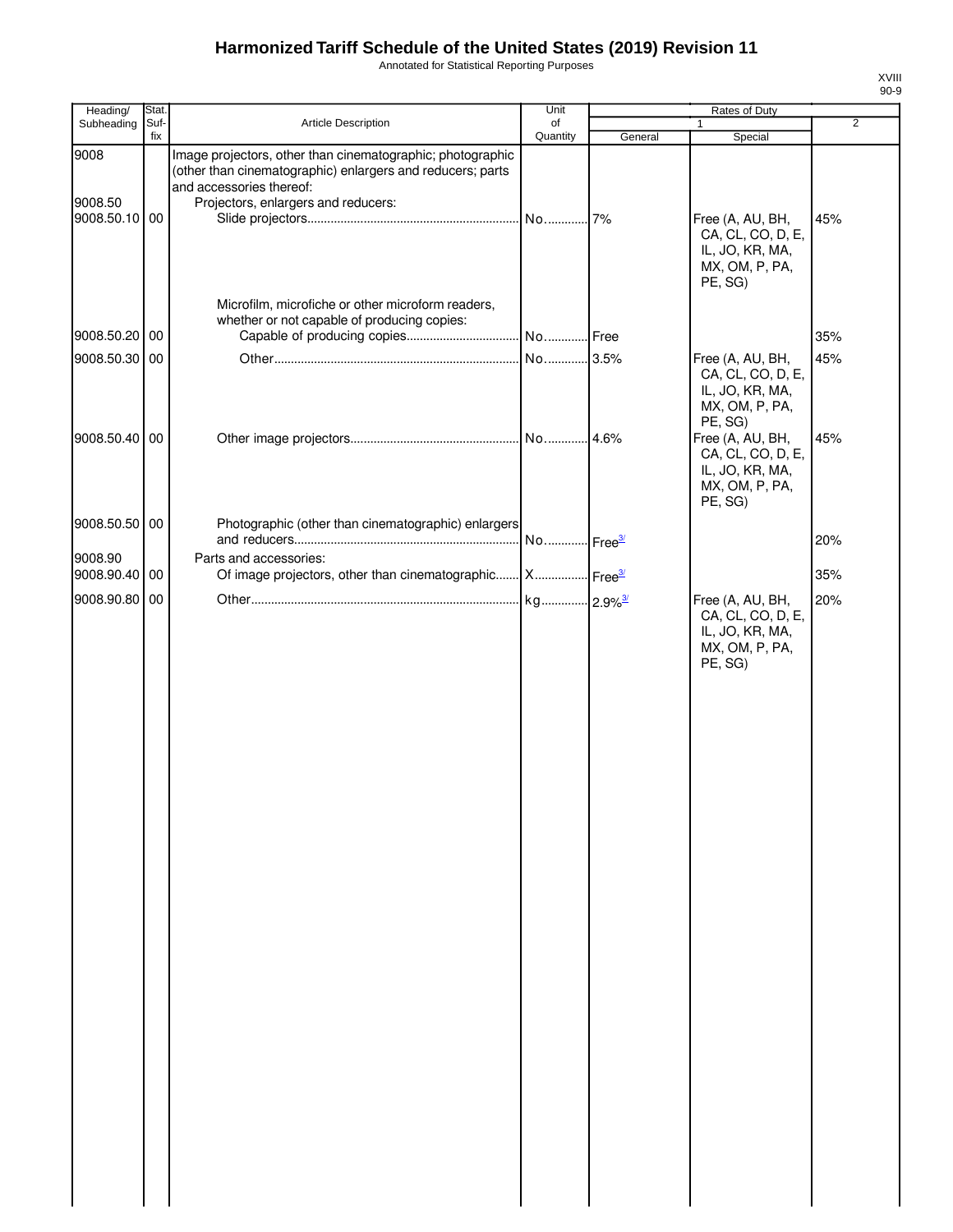Annotated for Statistical Reporting Purposes

| Heading/                 | Stat.       |                                                                                                                                                                                                                                                                                                                                                                                                       | Unit                  |         | Rates of Duty                                                                         |                |
|--------------------------|-------------|-------------------------------------------------------------------------------------------------------------------------------------------------------------------------------------------------------------------------------------------------------------------------------------------------------------------------------------------------------------------------------------------------------|-----------------------|---------|---------------------------------------------------------------------------------------|----------------|
| Subheading               | Suf-<br>fix | Article Description                                                                                                                                                                                                                                                                                                                                                                                   | of<br>Quantity        | General | 1<br>Special                                                                          | $\overline{2}$ |
| 9010<br>9010.10.00       | 00          | Apparatus and equipment for photographic (including<br>cinematographic) laboratories, not specified or included<br>elsewhere in this chapter; negatoscopes; projection screens;<br>parts and accessories thereof:<br>Apparatus and equipment for automatically developing<br>photographic (including cinematographic) film or paper in<br>rolls or for automatically exposing developed film to rolls |                       |         | Free (A, AU, BH,<br>CA, CL, CO, D, E,<br>IL, JO, KR, MA,<br>MX, OM, P, PA,            | 35%            |
| 9010.50                  |             | Other apparatus and equipment for photographic (including<br>cinematographic) laboratories; negatoscopes:                                                                                                                                                                                                                                                                                             |                       |         | PE, SG)                                                                               |                |
| 9010.50.10               | 00          |                                                                                                                                                                                                                                                                                                                                                                                                       |                       |         |                                                                                       | 35%            |
| 9010.50.20               | 00          |                                                                                                                                                                                                                                                                                                                                                                                                       |                       |         |                                                                                       | 45%            |
| 9010.50.30               | 00          | Photographic film viewers, titlers, splicers and editors,<br>all the foregoing and combinations thereof:<br>Articles containing an optical lens or designed to<br>contain such a lens:<br>Editors and combination editor-splicers, for                                                                                                                                                                |                       |         |                                                                                       | 45%            |
| 9010.50.40 00            |             |                                                                                                                                                                                                                                                                                                                                                                                                       |                       |         |                                                                                       | 45%            |
| 9010.50.50               | 00          |                                                                                                                                                                                                                                                                                                                                                                                                       |                       |         |                                                                                       | 35%            |
| 9010.50.60               | 00          |                                                                                                                                                                                                                                                                                                                                                                                                       |                       |         |                                                                                       | 35%            |
| 9010.60.00               | 00          |                                                                                                                                                                                                                                                                                                                                                                                                       |                       |         |                                                                                       | 50%            |
| 9010.90<br>9010.90.85 00 |             | Parts and accessories:<br>Parts and accessories of articles of subheadings                                                                                                                                                                                                                                                                                                                            |                       |         |                                                                                       | 45%            |
| 9010.90.95               | 00          |                                                                                                                                                                                                                                                                                                                                                                                                       |                       |         | Free (A, AU, BH,<br>CA, CL, CO, E, IL,<br>JO, KR, MA, MX,<br>OM, P, PA, PE,<br>SG)    | 45%            |
| 9011<br>9011.10          |             | Compound optical microscopes, including those for<br>photomicrography, cinemicrography or microprojection; parts<br>and accessories thereof:<br>Stereoscopic microscopes:                                                                                                                                                                                                                             |                       |         |                                                                                       |                |
| 9011.10.40 00            |             | Provided with a means for photographing the image No Free <sup>5/</sup>                                                                                                                                                                                                                                                                                                                               |                       |         |                                                                                       | 20%            |
| 9011.10.80 00            |             |                                                                                                                                                                                                                                                                                                                                                                                                       | No Free <sup>5/</sup> |         |                                                                                       | 45%            |
| 9011.20                  |             | Other microscopes, for photomicrography, cinemicrography<br>or microprojection:                                                                                                                                                                                                                                                                                                                       |                       |         |                                                                                       |                |
| 9011.20.40 00            |             | Provided with a means for photographing the image No 3.9% <sup>5/</sup>                                                                                                                                                                                                                                                                                                                               |                       |         | Free (A, AU, BH,<br>CA, CL, CO, D, E,<br>IL, JO, KR, MA,<br>MX, OM, P, PA,<br>PE, SG) | 20%            |
| 9011.20.80               | 00          |                                                                                                                                                                                                                                                                                                                                                                                                       |                       |         | Free (A, AU, BH,<br>CA, CL, CO, D, E,<br>IL, JO, KR, MA,<br>MX, OM, P, PA,<br>PE, SG) | 45%            |
| 9011.80.00 00            |             |                                                                                                                                                                                                                                                                                                                                                                                                       |                       |         |                                                                                       | 45%            |
| 9011.90.00 00            |             |                                                                                                                                                                                                                                                                                                                                                                                                       |                       |         |                                                                                       | 45%            |
|                          |             |                                                                                                                                                                                                                                                                                                                                                                                                       |                       |         |                                                                                       |                |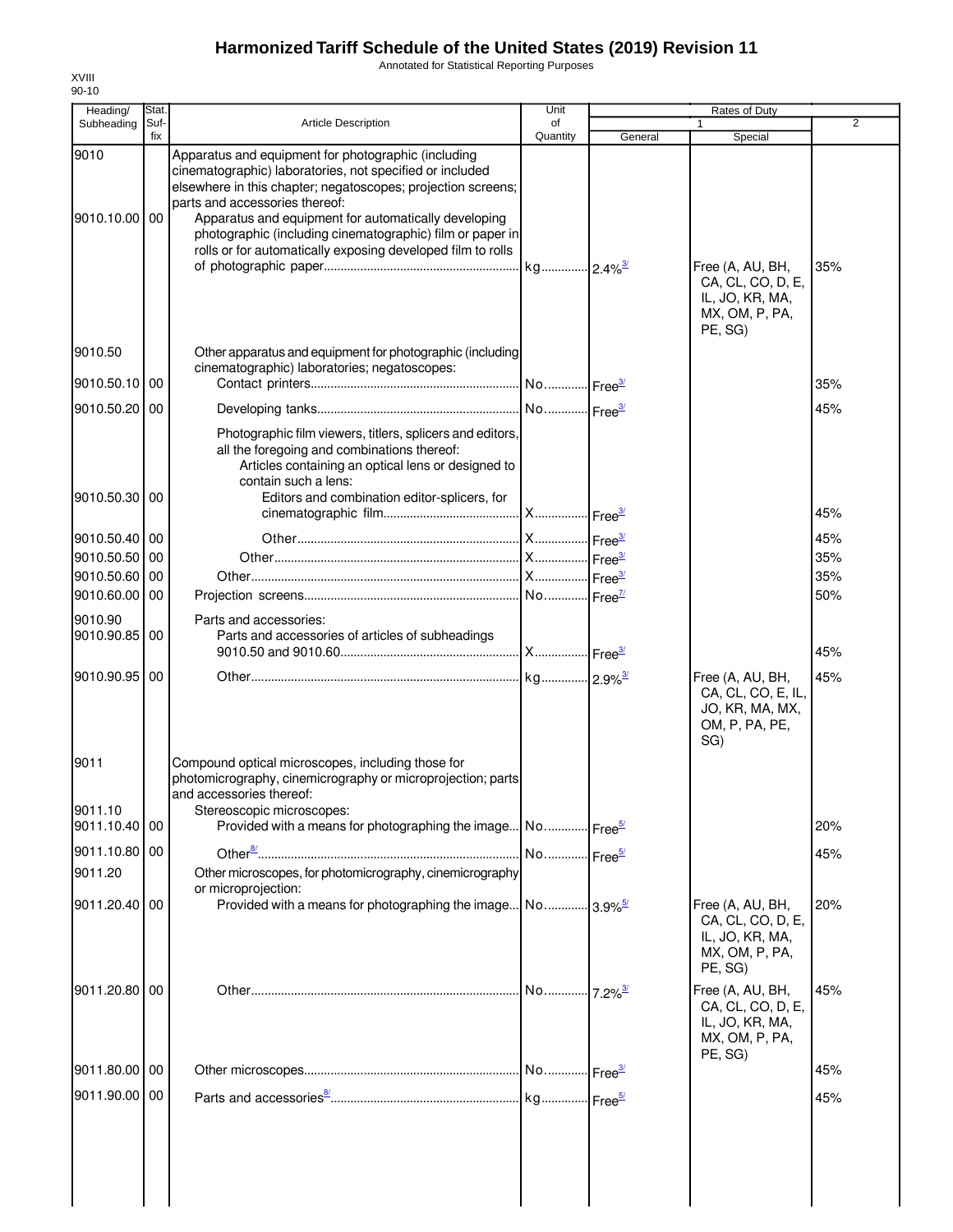Annotated for Statistical Reporting Purposes

| Heading/              | Stat        |                                                                                                                                                                                                                                                                               | Unit                   |                    | Rates of Duty                                                                          |     |
|-----------------------|-------------|-------------------------------------------------------------------------------------------------------------------------------------------------------------------------------------------------------------------------------------------------------------------------------|------------------------|--------------------|----------------------------------------------------------------------------------------|-----|
| Subheading            | Suf-<br>fix | <b>Article Description</b>                                                                                                                                                                                                                                                    | of<br>Quantity         | General            | Special                                                                                | 2   |
| 9012<br>9012.10.00    | 00          | Microscopes other than optical microscopes; diffraction<br>apparatus; parts and accessories thereof:<br>Microscopes other than optical microscopes; diffraction                                                                                                               | . X Free <sup>5/</sup> |                    |                                                                                        | 40% |
| 9012.90.00 00         |             |                                                                                                                                                                                                                                                                               | <b>X</b>               | Free <sup>5/</sup> |                                                                                        | 40% |
| 9013                  |             | Liquid crystal devices not constituting articles provided for<br>more specifically in other headings; lasers, other than laser<br>diodes; other optical appliances and instruments, not specified<br>or included elsewhere in this chapter; parts and accessories<br>thereof: |                        |                    |                                                                                        |     |
| 9013.10               |             | Telescopic sights for fitting to arms; periscopes; telescopes<br>designed to form parts of machines, appliances,<br>instruments or apparatus of this chapter or section XVI:<br>Telescopic sights for rifles:                                                                 |                        |                    |                                                                                        |     |
| 9013.10.10 00         |             | Not designed for use with infrared light No 14.9%                                                                                                                                                                                                                             |                        |                    | Free (A, AU, BH,<br>CA, CL, CO, D, E,<br>IL, JO, KR, MA,<br>MX, OM, P, PA,<br>PE, SG)  | 45% |
| 9013.10.30 00         |             | Other:                                                                                                                                                                                                                                                                        |                        |                    | Free (A*, AU, BH,<br>CA, CL, CO, D, E,<br>IL, JO, KR, MA,<br>MX, OM, P, PA,<br>PE, SG) | 35% |
| 9013.10.45 00         |             | Telescopes designed to form parts of machines,<br>appliances, instruments or apparatus of this                                                                                                                                                                                | No Free <sup>5/</sup>  |                    |                                                                                        | 45% |
| 9013.10.50            | 00          |                                                                                                                                                                                                                                                                               | No 5.3%                |                    | Free (A, AU, BH,<br>CA, CL, CO, E, IL,<br>JO, KR, MA, MX,<br>OM, P, PA, PE,<br>SG)     | 45% |
| 9013.20.00            | 00          |                                                                                                                                                                                                                                                                               | No Free <sup>5/</sup>  |                    |                                                                                        | 35% |
| 9013.80<br>9013.80.20 | 00          | Other devices, appliances and instruments:<br>Hand magnifiers, magnifying glasses, loupes, thread                                                                                                                                                                             |                        |                    |                                                                                        | 45% |
|                       |             |                                                                                                                                                                                                                                                                               | No 6.6% <sup>3/</sup>  |                    | Free (A, AU, BH,<br>CA, CL, CO, D, E,<br>IL, JO, KR, MA,<br>MX, OM, P, PA,<br>PE, SG)  |     |
| 9013.80.40 00         |             |                                                                                                                                                                                                                                                                               |                        |                    | Free (A, AU, BH,<br>CA, CL, CO, D, E,<br>IL, JO, KR, MA,<br>MX, OM, P, PA,<br>PE, SG)  | 60% |
| 9013.80.70            | 00          | Flat panel displays other than for articles of heading<br>8528, except subheadings 8528.52 or 8528.62 <sup>9</sup>                                                                                                                                                            | No Free <sup>5/</sup>  |                    |                                                                                        | 45% |
| 9013.80.90 00         |             |                                                                                                                                                                                                                                                                               |                        |                    | Free (A*, AU, BH,<br>CA, CL, CO, D, E,<br>IL, JO, KR, MA,<br>MX, OM, P, PA,<br>PE, SG) | 45% |
|                       |             |                                                                                                                                                                                                                                                                               |                        |                    |                                                                                        |     |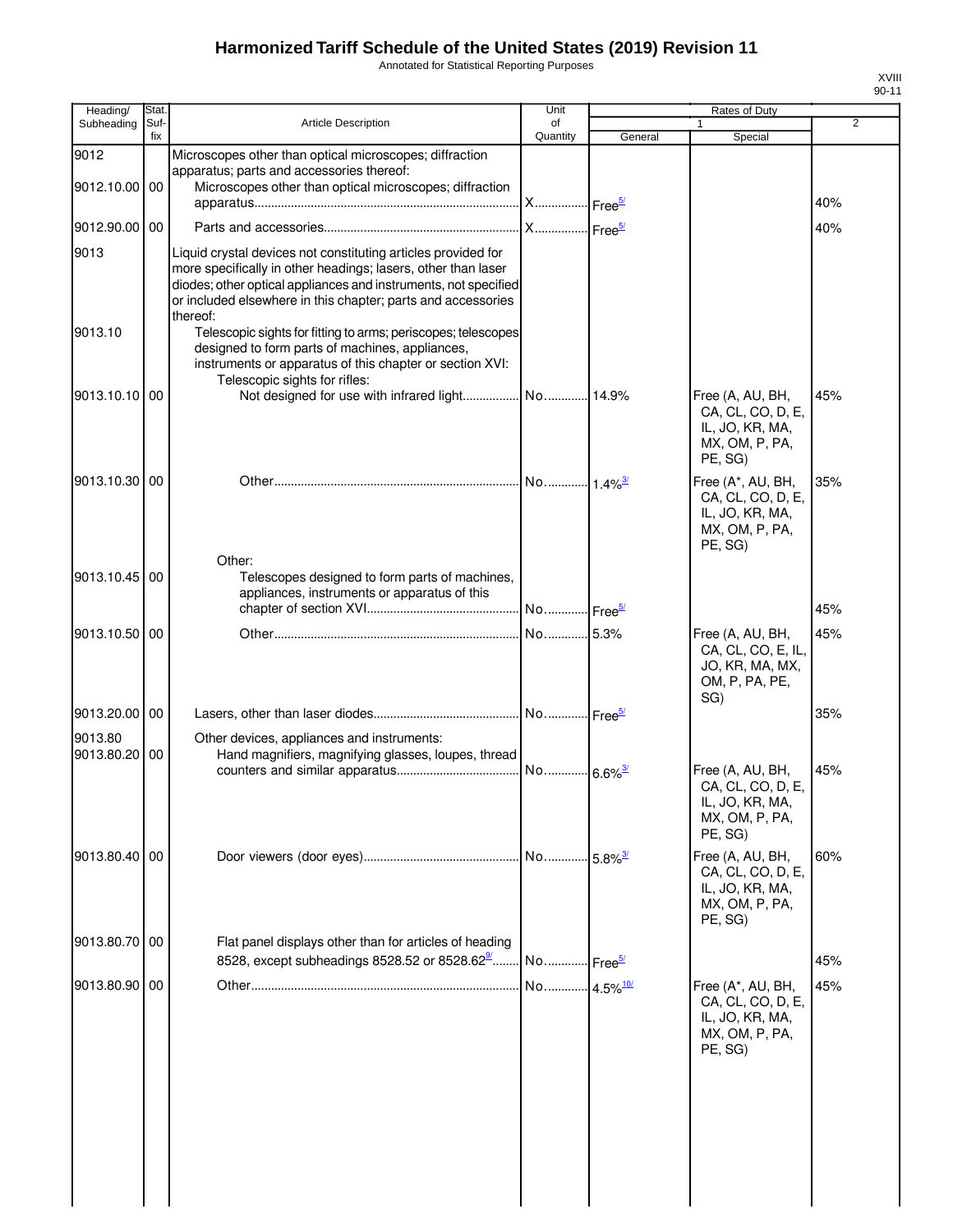Annotated for Statistical Reporting Purposes

| Heading/               | Stat.       |                                                                                                                                                                                                                                                                                                                | Unit                  |         | Rates of Duty                                                                         |                |
|------------------------|-------------|----------------------------------------------------------------------------------------------------------------------------------------------------------------------------------------------------------------------------------------------------------------------------------------------------------------|-----------------------|---------|---------------------------------------------------------------------------------------|----------------|
| Subheading             | Suf-<br>fix | Article Description                                                                                                                                                                                                                                                                                            | of<br>Quantity        |         | 1<br>Special                                                                          | $\overline{2}$ |
| 9013 (con.)<br>9013.90 |             | Liquid crystal devices not constituting articles provided for<br>more specifically in other headings; lasers, other than laser<br>diodes; other optical appliances and instruments, not specified<br>or included elsewhere in this chapter; parts and accessories<br>thereof: (con.)<br>Parts and accessories: |                       | General |                                                                                       |                |
| 9013.90.20 00          |             |                                                                                                                                                                                                                                                                                                                |                       |         | Free (A, AU, BH,<br>CA, CL, CO, D, E,<br>IL, JO, KR, MA,<br>MX, OM, P, PA,<br>PE, SG) | 45%            |
| 9013.90.50 00          |             | Of flat panel displays other than for articles of heading<br>8528, except subheadings 8528.52 or 8528.62 X Free3                                                                                                                                                                                               |                       |         |                                                                                       | 45%            |
| 9013.90.70 00          |             | Other:<br>Other parts and accessories, other than for<br>telescopic sights for fitting to arms or for                                                                                                                                                                                                          |                       |         |                                                                                       | 45%            |
|                        |             |                                                                                                                                                                                                                                                                                                                |                       |         |                                                                                       |                |
| 9013.90.80 00          |             |                                                                                                                                                                                                                                                                                                                | No 4.5% <sup>3/</sup> |         | Free (A, AU, BH,<br>CA, CL, CO, E, IL,<br>JO, KR, MA, MX,<br>OM, P, PA, PE,<br>SG)    | 45%            |
|                        |             |                                                                                                                                                                                                                                                                                                                |                       |         |                                                                                       |                |
|                        |             |                                                                                                                                                                                                                                                                                                                |                       |         |                                                                                       |                |
|                        |             |                                                                                                                                                                                                                                                                                                                |                       |         |                                                                                       |                |
|                        |             |                                                                                                                                                                                                                                                                                                                |                       |         |                                                                                       |                |
|                        |             |                                                                                                                                                                                                                                                                                                                |                       |         |                                                                                       |                |
|                        |             |                                                                                                                                                                                                                                                                                                                |                       |         |                                                                                       |                |
|                        |             |                                                                                                                                                                                                                                                                                                                |                       |         |                                                                                       |                |
|                        |             |                                                                                                                                                                                                                                                                                                                |                       |         |                                                                                       |                |
|                        |             |                                                                                                                                                                                                                                                                                                                |                       |         |                                                                                       |                |
|                        |             |                                                                                                                                                                                                                                                                                                                |                       |         |                                                                                       |                |
|                        |             |                                                                                                                                                                                                                                                                                                                |                       |         |                                                                                       |                |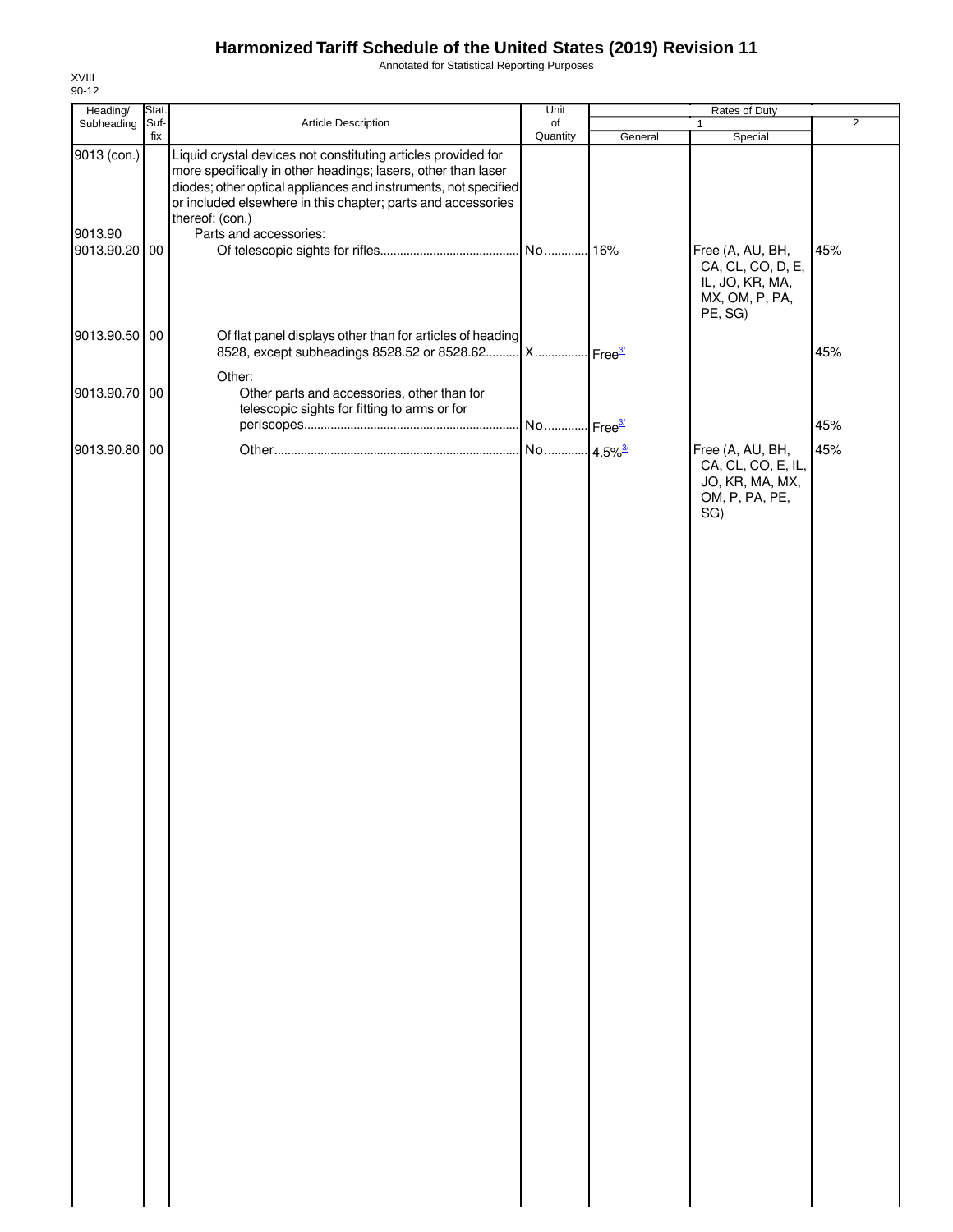Annotated for Statistical Reporting Purposes

| Heading/              | Stat.       |                                                                                                               | Unit                  |         | Rates of Duty | 2   |
|-----------------------|-------------|---------------------------------------------------------------------------------------------------------------|-----------------------|---------|---------------|-----|
| Subheading            | Suf-<br>fix | <b>Article Description</b>                                                                                    | of<br>Quantity        | General | Special       |     |
| 9014                  |             | Direction finding compasses; other navigational instruments<br>and appliances; parts and accessories thereof: |                       |         |               |     |
| 9014.10<br>9014.10.10 | 00          | Direction finding compasses:                                                                                  |                       |         |               | 45% |
| 9014.10.60 00         |             | Other:<br>Gyroscopic compasses, other than electrical No Free                                                 |                       |         |               | 35% |
|                       |             | Other:                                                                                                        |                       |         |               |     |
| 9014.10.70            |             |                                                                                                               |                       |         |               | 40% |
|                       | 30<br>60    |                                                                                                               |                       |         |               |     |
| 9014.10.90            | 00          |                                                                                                               | No Free <sup>1/</sup> |         |               | 45% |
| 9014.20               |             | Instruments and appliances for aeronautical or space<br>navigation (other than compasses):                    |                       |         |               |     |
| 9014.20.20            | 00          |                                                                                                               |                       |         |               | 45% |
| 9014.20.40            | 00          | Other:                                                                                                        |                       |         |               | 40% |
|                       |             | Other:                                                                                                        |                       |         |               |     |
| 9014.20.60 00         |             |                                                                                                               |                       |         |               | 40% |
| 9014.20.80            | 40          |                                                                                                               |                       |         |               | 30% |
|                       | 80          |                                                                                                               |                       |         |               |     |
| 9014.80               |             | Other instruments and appliances:                                                                             |                       |         |               |     |
| 9014.80.10            | 00          |                                                                                                               |                       |         |               | 45% |
| 9014.80.20            | 00          | Other:<br>Ships' logs and depth-sounding apparatus <sup>9</sup> No Free <sup>5/</sup>                         |                       |         |               | 70% |
| 9014.80.40            | 00          | Other:                                                                                                        |                       |         |               | 40% |
| 9014.80.50            | 00          |                                                                                                               |                       |         |               | 30% |
| 9014.90               |             | Parts and accessories:                                                                                        |                       |         |               |     |
| 9014.90.10            | 00          | Of articles covered by subheading 9014.20.40 X Free <sup>5/</sup>                                             |                       |         |               | 40% |
| 9014.90.20            | 40          |                                                                                                               |                       |         |               | 30% |
|                       | 80          |                                                                                                               |                       |         |               |     |
| 9014.90.40 00         |             | Of articles covered by subheading 9014.80.50 X Free <sup>5/</sup>                                             |                       |         |               | 30% |
| 9014.90.60            | 00          |                                                                                                               |                       |         |               | 40% |
|                       |             |                                                                                                               |                       |         |               |     |
|                       |             |                                                                                                               |                       |         |               |     |
|                       |             |                                                                                                               |                       |         |               |     |
|                       |             |                                                                                                               |                       |         |               |     |
|                       |             |                                                                                                               |                       |         |               |     |
|                       |             |                                                                                                               |                       |         |               |     |
|                       |             |                                                                                                               |                       |         |               |     |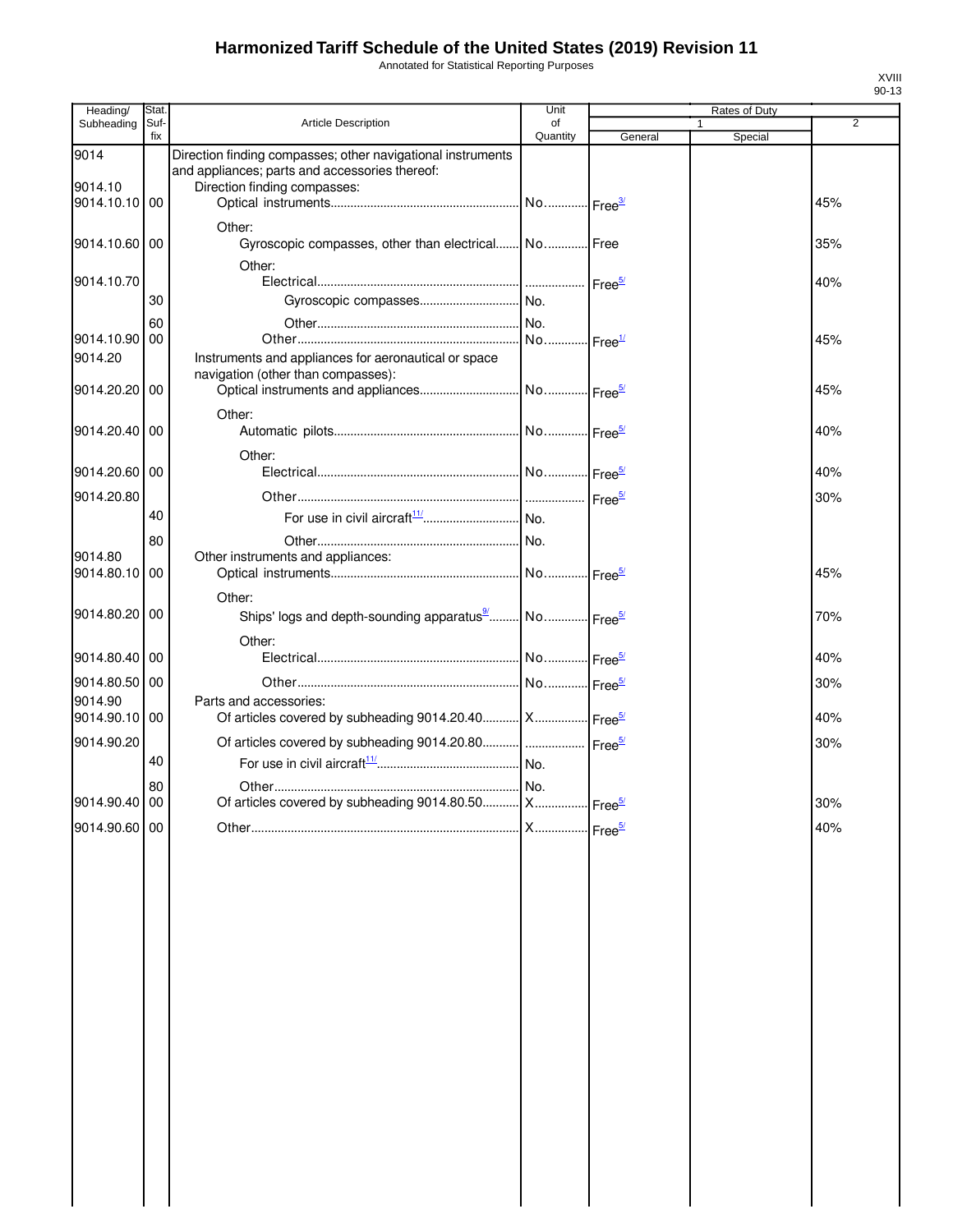Annotated for Statistical Reporting Purposes

| Heading/                 | Stat.       |                                                                                                                                                                                                                                                     | Unit           |         | Rates of Duty                                                                         |                                                                         |
|--------------------------|-------------|-----------------------------------------------------------------------------------------------------------------------------------------------------------------------------------------------------------------------------------------------------|----------------|---------|---------------------------------------------------------------------------------------|-------------------------------------------------------------------------|
| Subheading               | Suf-<br>fix | <b>Article Description</b>                                                                                                                                                                                                                          | of<br>Quantity | General | $\mathbf{1}$<br>Special                                                               | 2                                                                       |
| 9015<br>9015.10          |             | Surveying (including photogrammetrical surveying),<br>hydrographic, oceanographic, hydrological, meteorological or<br>geophysical instruments and appliances, excluding compasses;<br>rangefinders; parts and accessories thereof:<br>Rangefinders: |                |         |                                                                                       |                                                                         |
| 9015.10.40               | 00          |                                                                                                                                                                                                                                                     |                |         |                                                                                       | 40%                                                                     |
| 9015.10.80 00<br>9015.20 |             | Theodolites and tachymeters (tacheometers):                                                                                                                                                                                                         |                |         |                                                                                       | 45%                                                                     |
| 9015.20.40 00            |             |                                                                                                                                                                                                                                                     |                |         |                                                                                       | 40%                                                                     |
| 9015.20.80 00            |             |                                                                                                                                                                                                                                                     |                |         |                                                                                       | 45%                                                                     |
| 9015.30<br>9015.30.40 00 |             | Levels:                                                                                                                                                                                                                                             |                |         |                                                                                       | 40%                                                                     |
| 9015.30.80 00            |             |                                                                                                                                                                                                                                                     |                |         | Free (A, AU, BH,<br>CA, CL, CO, D, E,<br>IL, JO, KR, MA,<br>MX, OM, P, PA,<br>PE, SG) | 45%                                                                     |
| 9015.40<br>9015.40.40 00 |             | Photogrammetrical surveying instruments and appliances:                                                                                                                                                                                             |                |         |                                                                                       | 40%                                                                     |
| 9015.40.80 00            |             |                                                                                                                                                                                                                                                     |                |         |                                                                                       | 40%                                                                     |
| 9015.80                  |             | Other instruments and appliances:                                                                                                                                                                                                                   |                |         |                                                                                       |                                                                         |
| 9015.80.20               | 00          | Other:                                                                                                                                                                                                                                              |                |         |                                                                                       | 45%                                                                     |
| 9015.80.60 00            |             |                                                                                                                                                                                                                                                     |                |         |                                                                                       | 40%                                                                     |
| 9015.80.80               |             |                                                                                                                                                                                                                                                     |                |         |                                                                                       | 40%                                                                     |
|                          | 40          | Geophysical instruments and appliances X                                                                                                                                                                                                            |                |         |                                                                                       |                                                                         |
| 9015.90.01               | 80          |                                                                                                                                                                                                                                                     |                |         |                                                                                       | The rate<br>applicable to<br>the article of<br>which it is a<br>part or |
|                          | 10          |                                                                                                                                                                                                                                                     |                |         |                                                                                       | accessory                                                               |
|                          | 20          |                                                                                                                                                                                                                                                     |                |         |                                                                                       |                                                                         |
|                          | 30          |                                                                                                                                                                                                                                                     |                |         |                                                                                       |                                                                         |
|                          | 40          | Of photogrammetrical surveying instruments and                                                                                                                                                                                                      |                |         |                                                                                       |                                                                         |
|                          | 50          |                                                                                                                                                                                                                                                     |                |         |                                                                                       |                                                                         |
|                          | 60          | Of other geophysical instruments and appliances   X                                                                                                                                                                                                 |                |         |                                                                                       |                                                                         |
|                          | 90          |                                                                                                                                                                                                                                                     |                |         |                                                                                       |                                                                         |
|                          |             |                                                                                                                                                                                                                                                     |                |         |                                                                                       |                                                                         |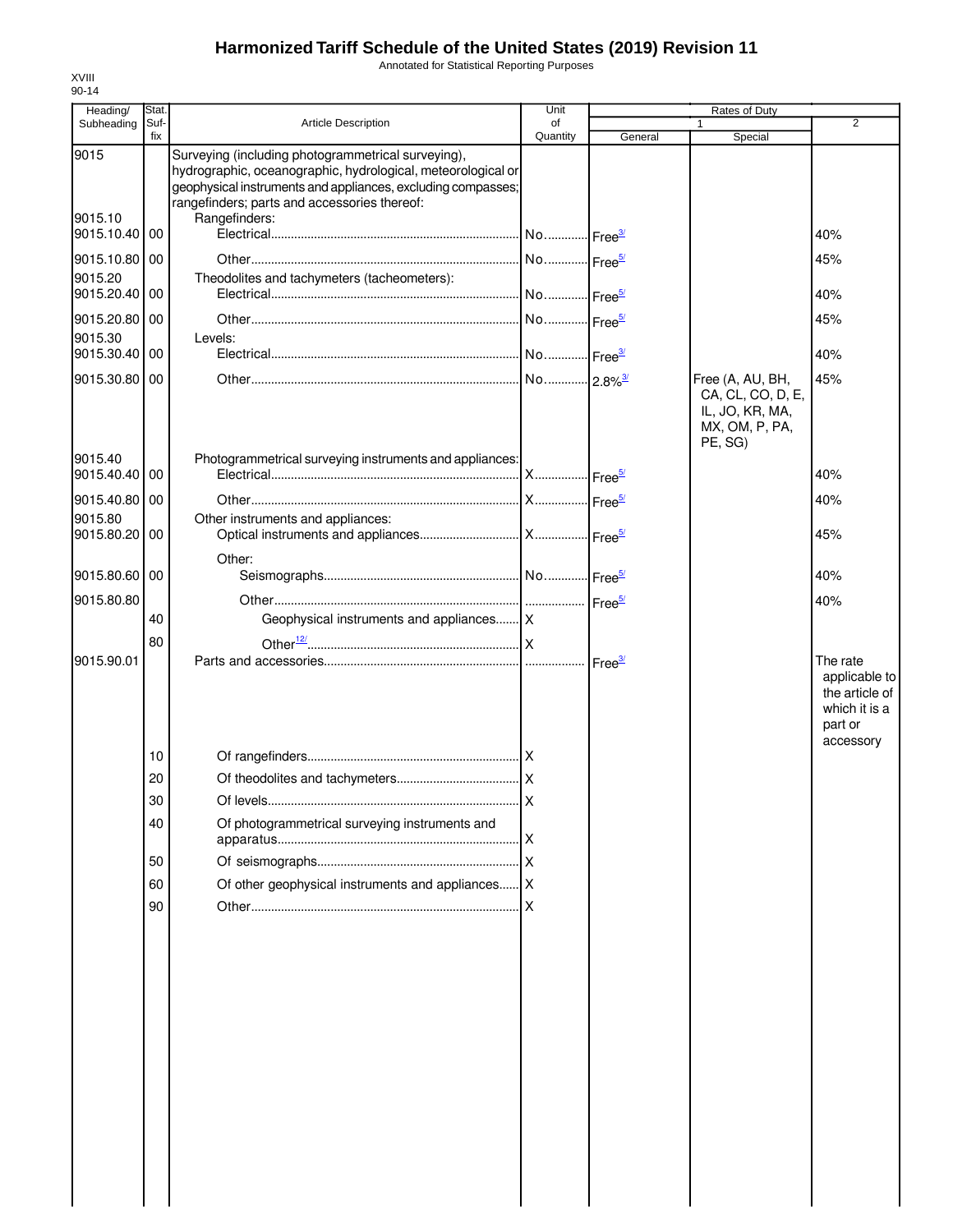Annotated for Statistical Reporting Purposes

| Heading/                 | Stat.       |                                                                                                                                                                                                                                                                                                                                                                                                   | Unit                  |                    | Rates of Duty                                                                                           |                |
|--------------------------|-------------|---------------------------------------------------------------------------------------------------------------------------------------------------------------------------------------------------------------------------------------------------------------------------------------------------------------------------------------------------------------------------------------------------|-----------------------|--------------------|---------------------------------------------------------------------------------------------------------|----------------|
| Subheading               | Suf-<br>fix | Article Description                                                                                                                                                                                                                                                                                                                                                                               | of<br>Quantity        | General            | 1<br>Special                                                                                            | $\overline{2}$ |
| 9016.00<br>9016.00.20 00 |             | Balances of a sensitivity of 5 cg or better, with or without<br>weights; parts and accessories thereof:                                                                                                                                                                                                                                                                                           |                       |                    | Free (A, AU, BH,<br>CA, CL, CO, D, E,<br>IL, JO, KR, MA,                                                | 40%            |
| 9016.00.40 00            |             | Other:<br>Jewelers' balances and parts and accessories                                                                                                                                                                                                                                                                                                                                            |                       |                    | MX, OM, P, PA,<br>PE, SG)<br>Free (A, AU, BH,<br>CA, CL, CO, D, E,<br>IL, JO, KR, MA,<br>MX, OM, P, PA, | 45%            |
| 9016.00.60 00            |             |                                                                                                                                                                                                                                                                                                                                                                                                   |                       |                    | PE, SG)<br>Free (A, AU, BH,<br>CA, CL, CO, D, E,<br>IL, JO, KR, MA,<br>MX, OM, P, PA,                   | 40%            |
| 9017                     |             | Drawing, marking-out or mathematical calculating instruments<br>(for example, drafting machines, pantographs, protractors,<br>drawing sets, slide rules, disc calculators); instruments for<br>measuring length, for use in the hand (for example, measuring<br>rods and tapes, micrometers, calipers), not specified or<br>included elsewhere in this chapter; parts and accessories<br>thereof: |                       |                    | PE, SG)                                                                                                 |                |
| 9017.10<br>9017.10.40 00 |             | Drafting tables and machines, whether or not automatic:                                                                                                                                                                                                                                                                                                                                           |                       |                    |                                                                                                         | 45%            |
| 9017.10.80 00            |             |                                                                                                                                                                                                                                                                                                                                                                                                   | No 3.9% <sup>3/</sup> |                    | Free (A, AU, BH,<br>CA, CL, CO, D, E,<br>IL, JO, KR, MA,                                                | 45%            |
| 9017.20<br>9017.20.40 00 |             | Other drawing, marking-out or mathematical calculating<br>instruments:<br>Disc calculators, slide rules and other mathematical                                                                                                                                                                                                                                                                    |                       |                    | MX, OM, P, PA,<br>PE, SG)<br>Free (A, AU, BH,                                                           | 40%            |
|                          |             |                                                                                                                                                                                                                                                                                                                                                                                                   |                       |                    | CA, CL, CO, D, E,<br>IL, JO, KR, MA,<br>MX, OM, P, PA,<br>PE, SG)                                       |                |
| 9017.20.70 00            |             |                                                                                                                                                                                                                                                                                                                                                                                                   |                       | Free <sup>3/</sup> |                                                                                                         | 45%            |
| 9017.20.80               |             |                                                                                                                                                                                                                                                                                                                                                                                                   |                       |                    | Free (A, AU, BH,<br>CA, CL, CO, D, E,<br>IL, JO, KR, MA,<br>MX, OM, P, PA,<br>PE, SG)                   | 45%            |
|                          | 40<br>80    | Hand operated input devices which transmit<br>position data to computer processors or displays                                                                                                                                                                                                                                                                                                    |                       |                    |                                                                                                         |                |
| 9017.30<br>9017.30.40    | 00          | Micrometers, calipers and gauges:                                                                                                                                                                                                                                                                                                                                                                 |                       |                    | Free (A, AU, BH,<br>CA, CL, CO, D, E,<br>IL, JO, KR, MA,<br>MX, OM, P, PA,<br>PE, SG)                   | 45%            |
|                          |             |                                                                                                                                                                                                                                                                                                                                                                                                   |                       |                    |                                                                                                         |                |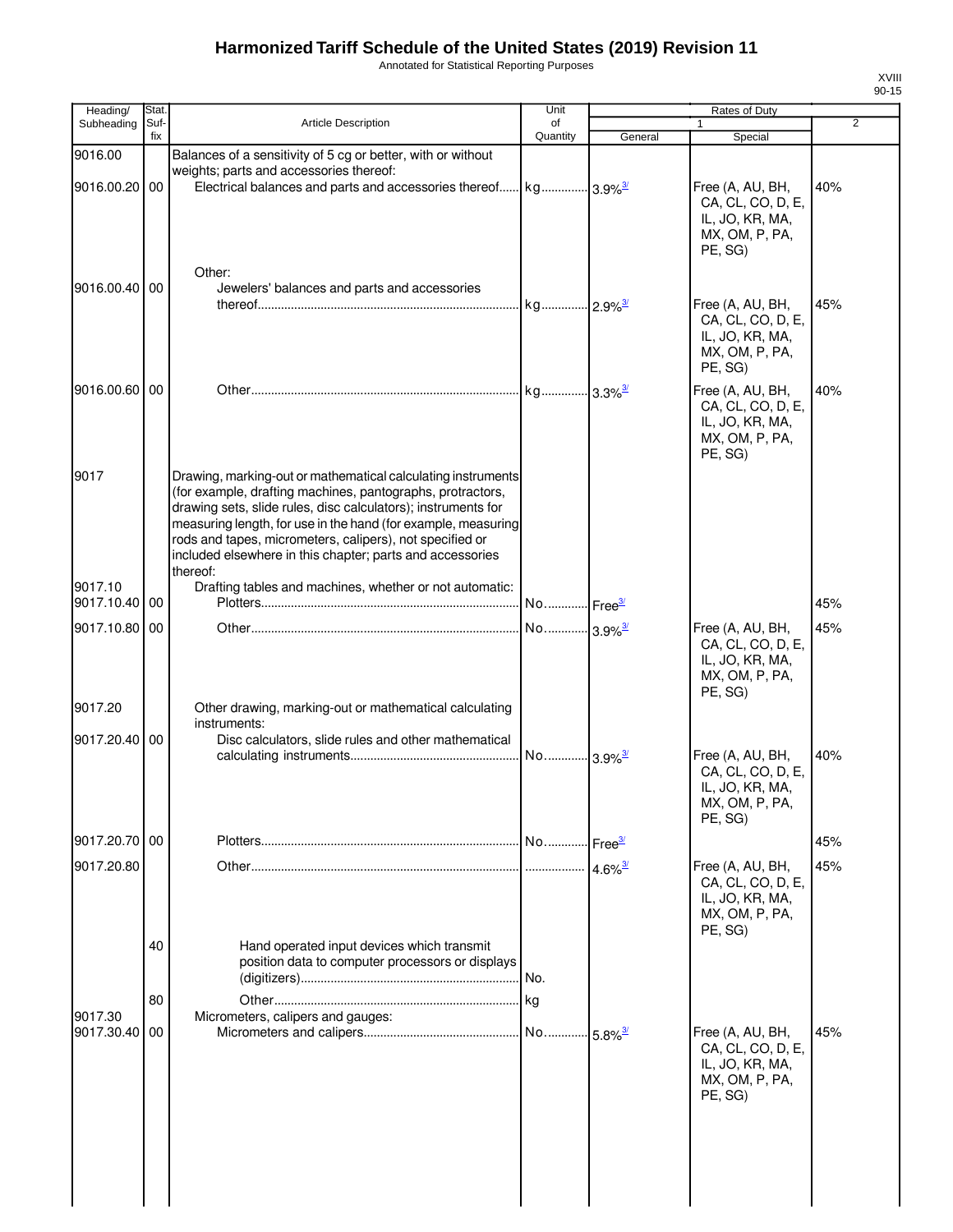Annotated for Statistical Reporting Purposes

| Heading/                | Stat.       |                                                                                                                                                                                                                                                                                                                                                                                                                                                      | Unit           |         | Rates of Duty                                                                         |                |
|-------------------------|-------------|------------------------------------------------------------------------------------------------------------------------------------------------------------------------------------------------------------------------------------------------------------------------------------------------------------------------------------------------------------------------------------------------------------------------------------------------------|----------------|---------|---------------------------------------------------------------------------------------|----------------|
| Subheading              | Suf-<br>fix | Article Description                                                                                                                                                                                                                                                                                                                                                                                                                                  | of<br>Quantity | General | $\mathbf{1}$<br>Special                                                               | $\overline{2}$ |
| 9017 (con.)<br>9017.30  |             | Drawing, marking-out or mathematical calculating instruments<br>(for example, drafting machines, pantographs, protractors,<br>drawing sets, slide rules, disc calculators); instruments for<br>measuring length, for use in the hand (for example, measuring<br>rods and tapes, micrometers, calipers), not specified or<br>included elsewhere in this chapter; parts and accessories<br>thereof: (con.)<br>Micrometers, calipers and gauges: (con.) |                |         |                                                                                       |                |
| (con.)<br>9017.30.80 00 |             |                                                                                                                                                                                                                                                                                                                                                                                                                                                      |                |         | Free (A, AU, BH,<br>CA, CL, CO, D, E,<br>IL, JO, KR, MA,<br>MX, OM, P, PA,<br>PE, SG) | 45%            |
|                         |             |                                                                                                                                                                                                                                                                                                                                                                                                                                                      |                |         |                                                                                       |                |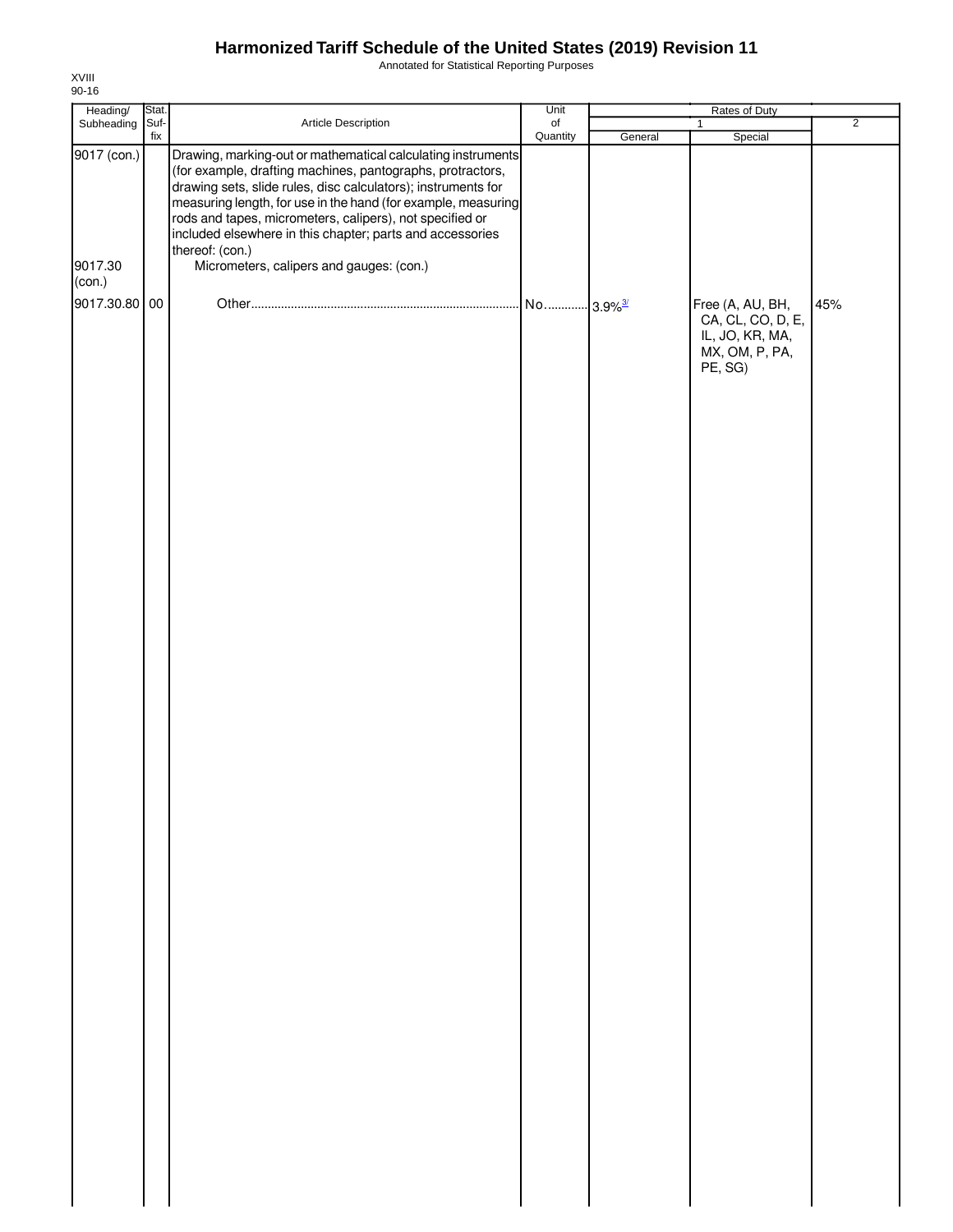Annotated for Statistical Reporting Purposes

| ı |
|---|
|   |

| Heading/        | Stat.       |                                                                                                                                                                                                                                                                                                                                                                                                                                                                          | Unit                  |                                                                                                 | Rates of Duty                                                                         |                                                                                      |
|-----------------|-------------|--------------------------------------------------------------------------------------------------------------------------------------------------------------------------------------------------------------------------------------------------------------------------------------------------------------------------------------------------------------------------------------------------------------------------------------------------------------------------|-----------------------|-------------------------------------------------------------------------------------------------|---------------------------------------------------------------------------------------|--------------------------------------------------------------------------------------|
| Subheading      | Suf-<br>fix | <b>Article Description</b>                                                                                                                                                                                                                                                                                                                                                                                                                                               | of<br>Quantity        | General                                                                                         | 1<br>Special                                                                          | $\overline{2}$                                                                       |
| 9017 (con.)     |             | Drawing, marking-out or mathematical calculating instruments<br>(for example, drafting machines, pantographs, protractors,<br>drawing sets, slide rules, disc calculators); instruments for<br>measuring length, for use in the hand (for example, measuring<br>rods and tapes, micrometers, calipers), not specified or<br>included elsewhere in this chapter; parts and accessories                                                                                    |                       |                                                                                                 |                                                                                       |                                                                                      |
| 9017.80.00 00   |             | thereof: (con.)                                                                                                                                                                                                                                                                                                                                                                                                                                                          | No 5.3% <sup>3/</sup> |                                                                                                 | Free (A, AU, BH,<br>CA, CL, CO, D, E,<br>IL, JO, KR, MA,<br>MX, OM, P, PA,<br>PE, SG) | 45%                                                                                  |
| 9017.90.01      |             |                                                                                                                                                                                                                                                                                                                                                                                                                                                                          |                       | The rate<br>applicable to<br>the article of<br>which it is a part<br>or accessory <sup>3/</sup> | Free (A, AU, BH,<br>CA, CL, CO, D, E,<br>IL, JO, KR, MA,<br>MX, OM, P, PA,<br>PE, SG) | The rate<br>applicable to<br>the article of<br>which it is a<br>part or<br>accessory |
|                 | 05          |                                                                                                                                                                                                                                                                                                                                                                                                                                                                          |                       |                                                                                                 |                                                                                       |                                                                                      |
|                 | 15          |                                                                                                                                                                                                                                                                                                                                                                                                                                                                          |                       |                                                                                                 |                                                                                       |                                                                                      |
|                 | 20          |                                                                                                                                                                                                                                                                                                                                                                                                                                                                          |                       |                                                                                                 |                                                                                       |                                                                                      |
|                 | 32          |                                                                                                                                                                                                                                                                                                                                                                                                                                                                          |                       |                                                                                                 |                                                                                       |                                                                                      |
|                 | 36          |                                                                                                                                                                                                                                                                                                                                                                                                                                                                          |                       |                                                                                                 |                                                                                       |                                                                                      |
|                 | 40          |                                                                                                                                                                                                                                                                                                                                                                                                                                                                          |                       |                                                                                                 |                                                                                       |                                                                                      |
|                 | 50          |                                                                                                                                                                                                                                                                                                                                                                                                                                                                          |                       |                                                                                                 |                                                                                       |                                                                                      |
|                 | 60          |                                                                                                                                                                                                                                                                                                                                                                                                                                                                          | X                     |                                                                                                 |                                                                                       |                                                                                      |
| 9018<br>9018.11 |             | Instruments and appliances used in medical, surgical, dental<br>or veterinary sciences, including scintigraphic apparatus, other<br>electro-medical apparatus and sight-testing instruments; parts<br>and accessories thereof:<br>Electro-diagnostic apparatus (including apparatus for<br>functional exploratory examination or for checking<br>physiological parameters); parts and accessories thereof:<br>Electrocardiographs, and parts and accessories<br>thereof: |                       |                                                                                                 |                                                                                       |                                                                                      |
| 9018.11.30 00   |             |                                                                                                                                                                                                                                                                                                                                                                                                                                                                          |                       |                                                                                                 |                                                                                       | 35%                                                                                  |
| 9018.11.60 00   |             | Printed circuit assemblies.                                                                                                                                                                                                                                                                                                                                                                                                                                              | $\mathsf{X}$          | Free $\frac{5}{2}$                                                                              |                                                                                       | 35%                                                                                  |
| 9018.11.90 00   |             |                                                                                                                                                                                                                                                                                                                                                                                                                                                                          |                       |                                                                                                 |                                                                                       | 35%                                                                                  |
| 9018.12.00 00   |             |                                                                                                                                                                                                                                                                                                                                                                                                                                                                          |                       |                                                                                                 |                                                                                       | 35%                                                                                  |
| 9018.13.00 00   |             |                                                                                                                                                                                                                                                                                                                                                                                                                                                                          |                       |                                                                                                 |                                                                                       | 35%                                                                                  |
| 9018.14.00 00   |             |                                                                                                                                                                                                                                                                                                                                                                                                                                                                          |                       |                                                                                                 |                                                                                       | 35%                                                                                  |
|                 |             |                                                                                                                                                                                                                                                                                                                                                                                                                                                                          |                       |                                                                                                 |                                                                                       |                                                                                      |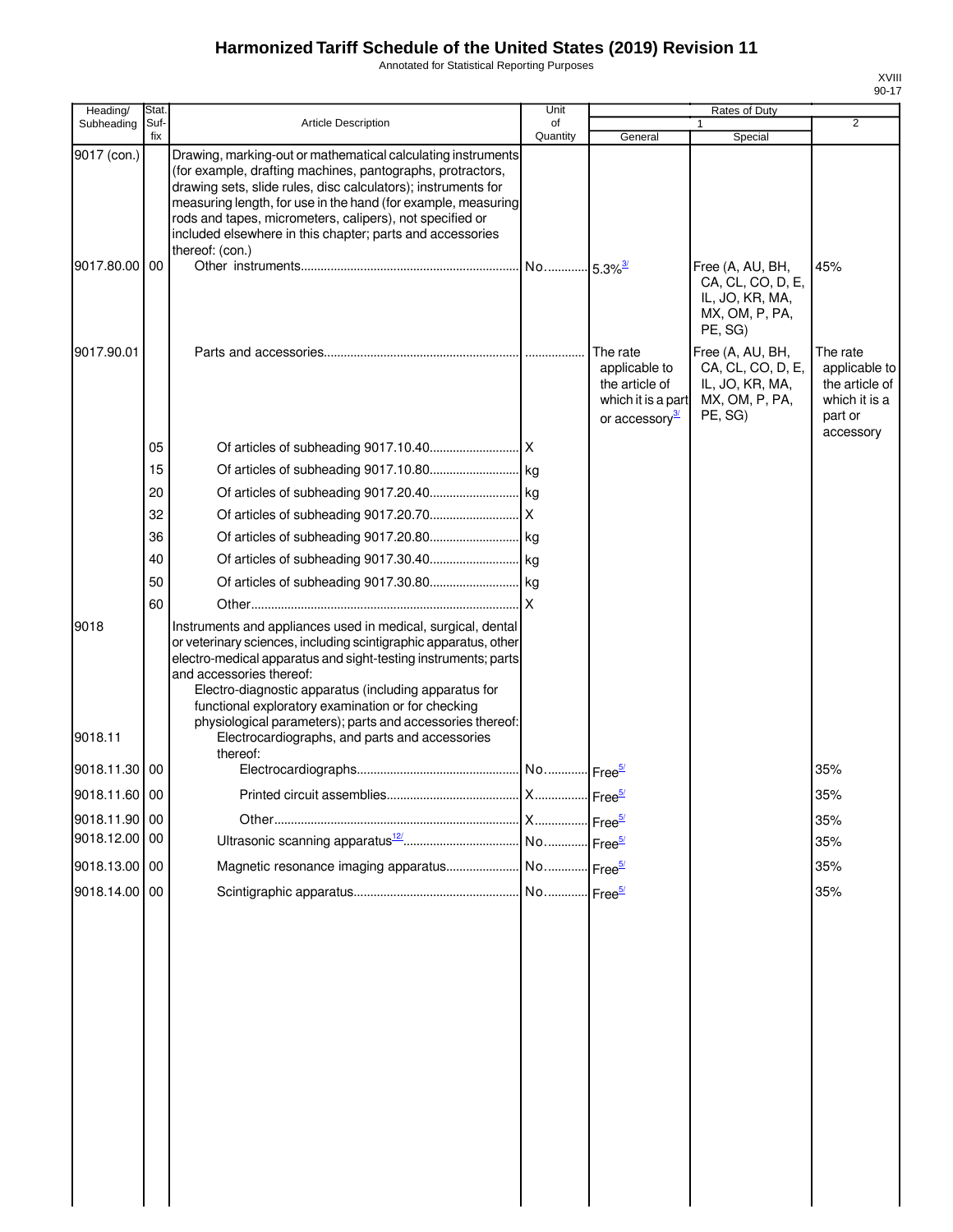Annotated for Statistical Reporting Purposes

| Heading/              | Stat.       |                                                                                                                                                                                                                                                                                                                                                                                                                             | Unit           |         |   | Rates of Duty |                |
|-----------------------|-------------|-----------------------------------------------------------------------------------------------------------------------------------------------------------------------------------------------------------------------------------------------------------------------------------------------------------------------------------------------------------------------------------------------------------------------------|----------------|---------|---|---------------|----------------|
| Subheading            | Suf-<br>fix | Article Description                                                                                                                                                                                                                                                                                                                                                                                                         | of<br>Quantity | General | 1 | Special       | $\overline{2}$ |
| 9018 (con.)           |             | Instruments and appliances used in medical, surgical, dental<br>or veterinary sciences, including scintigraphic apparatus, other<br>electro-medical apparatus and sight-testing instruments; parts<br>and accessories thereof: (con.)<br>Electro-diagnostic apparatus (including apparatus for<br>functional exploratory examination or for checking<br>physiological parameters); parts and accessories thereof:<br>(con.) |                |         |   |               |                |
| 9018.19               |             | Other:                                                                                                                                                                                                                                                                                                                                                                                                                      |                |         |   |               |                |
| 9018.19.40            | 00          | Apparatus for functional exploratory examination,                                                                                                                                                                                                                                                                                                                                                                           |                |         |   |               | 55%            |
| 9018.19.55            | 00          | Other:                                                                                                                                                                                                                                                                                                                                                                                                                      |                |         |   |               | 35%            |
| 9018.19.75            | 00          | Printed circuit assemblies for parameter                                                                                                                                                                                                                                                                                                                                                                                    |                |         |   |               | 35%            |
| 9018.19.95            |             |                                                                                                                                                                                                                                                                                                                                                                                                                             |                |         |   |               | 35%            |
|                       | 30          | Basal metabolism and blood pressure                                                                                                                                                                                                                                                                                                                                                                                         |                |         |   |               |                |
|                       | 35          | Electroencephalographs (EEG) and                                                                                                                                                                                                                                                                                                                                                                                            |                |         |   |               |                |
|                       | 50          |                                                                                                                                                                                                                                                                                                                                                                                                                             |                |         |   |               |                |
| 9018.20.00            | 60          | Ultraviolet or infrared ray apparatus, and parts and                                                                                                                                                                                                                                                                                                                                                                        |                |         |   |               | 35%            |
|                       | 40          |                                                                                                                                                                                                                                                                                                                                                                                                                             |                |         |   |               |                |
|                       | 80          | Syringes, needles, catheters, cannulae and the like; parts<br>and accessories thereof:                                                                                                                                                                                                                                                                                                                                      |                |         |   |               |                |
| 9018.31.00            |             | Syringes, with or without needles; parts and<br>Syringes, with or without their needles:                                                                                                                                                                                                                                                                                                                                    |                |         |   |               | 60%            |
|                       | 40          |                                                                                                                                                                                                                                                                                                                                                                                                                             |                |         |   |               |                |
|                       | 80          |                                                                                                                                                                                                                                                                                                                                                                                                                             |                |         |   |               |                |
| 9018.32.00            | 90<br>00    | Tubular metal needles and needles for sutures and                                                                                                                                                                                                                                                                                                                                                                           |                |         |   |               | 55%            |
| 9018.39.00            |             | Bougies, catheters, drains and sondes, and parts                                                                                                                                                                                                                                                                                                                                                                            |                | Free    |   |               | 30%            |
|                       |             | and accessories thereof:                                                                                                                                                                                                                                                                                                                                                                                                    | .l doz.        |         |   |               |                |
|                       | 20          |                                                                                                                                                                                                                                                                                                                                                                                                                             |                |         |   |               |                |
|                       | 40<br>50    | Other instruments and appliances, used in dental sciences,                                                                                                                                                                                                                                                                                                                                                                  |                |         |   |               |                |
| 9018.41.00            | 00          | and parts and accessories thereof:<br>Dental drill engines, whether or not combined on a<br>single base with other dental equipment, and parts                                                                                                                                                                                                                                                                              | <b>X</b>       | Free    |   |               | 35%            |
| 9018.49<br>9018.49.40 | 00          | Other:                                                                                                                                                                                                                                                                                                                                                                                                                      |                |         |   |               | 35%            |
| 9018.49.80            | 40          | Dental hand instruments and parts and                                                                                                                                                                                                                                                                                                                                                                                       |                | Free    |   |               | 35%            |
|                       | 80          |                                                                                                                                                                                                                                                                                                                                                                                                                             |                |         |   |               |                |
|                       |             |                                                                                                                                                                                                                                                                                                                                                                                                                             |                |         |   |               |                |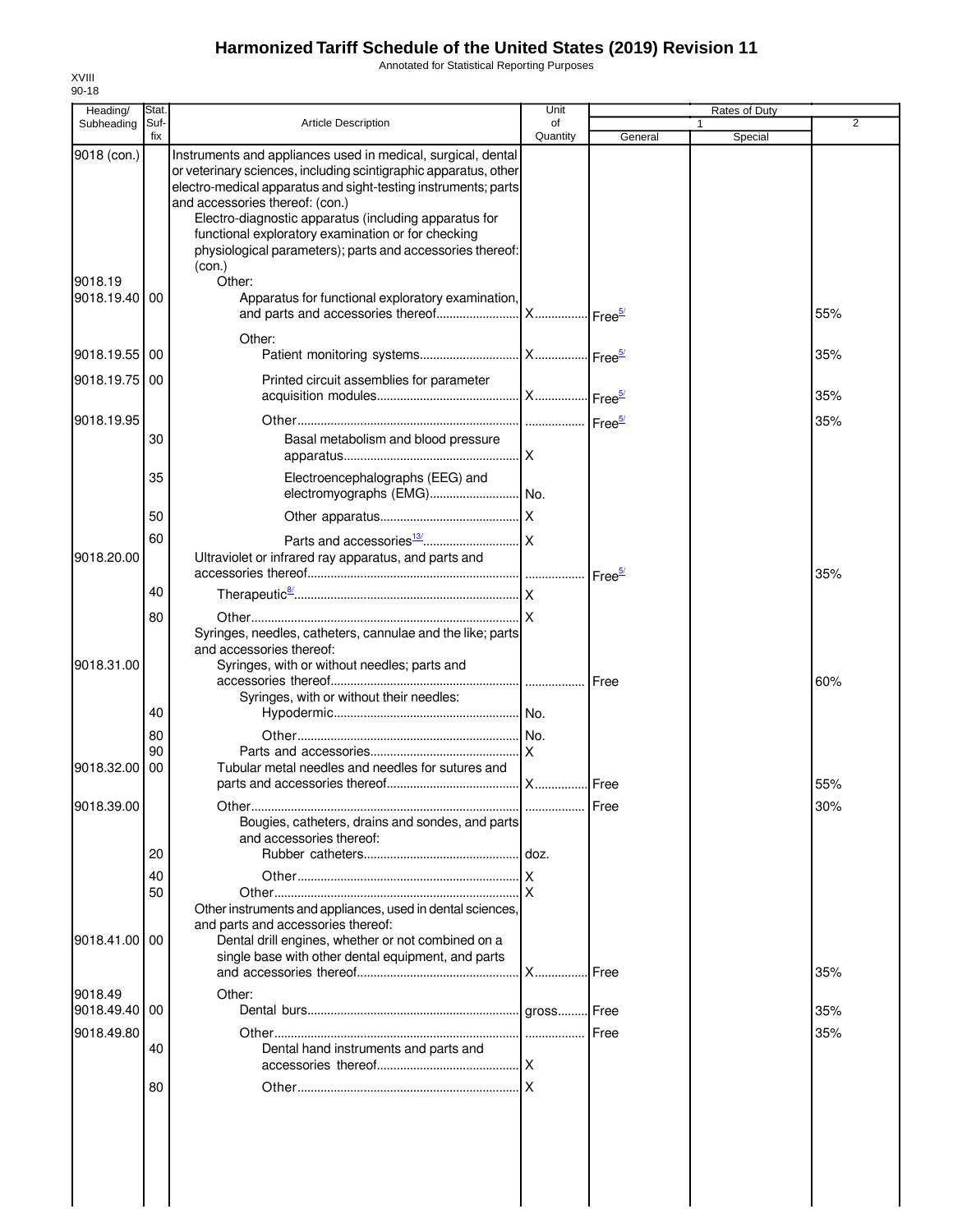Annotated for Statistical Reporting Purposes

| Heading/      | Stat.       |                                                                                                                                                                                                                                       | Unit           |                    |   | Rates of Duty |                |
|---------------|-------------|---------------------------------------------------------------------------------------------------------------------------------------------------------------------------------------------------------------------------------------|----------------|--------------------|---|---------------|----------------|
| Subheading    | Suf-<br>fix | <b>Article Description</b>                                                                                                                                                                                                            | of<br>Quantity | General            | 1 | Special       | $\overline{2}$ |
| 9018 (con.)   |             | Instruments and appliances used in medical, surgical, dental<br>or veterinary sciences, including scintigraphic apparatus, other<br>electro-medical apparatus and sight-testing instruments; parts<br>and accessories thereof: (con.) |                |                    |   |               |                |
| 9018.50.00 00 |             | Other ophthalmic instruments and appliances and parts                                                                                                                                                                                 | .lx            | Free               |   |               | 60%            |
| 9018.90       |             | Other instruments and appliances and parts and<br>accessories thereof:<br>Optical instruments and appliances and parts and<br>accessories thereof:                                                                                    |                |                    |   |               |                |
| 9018.90.10 00 |             |                                                                                                                                                                                                                                       |                |                    |   |               | 45%            |
| 9018.90.20    | 00          |                                                                                                                                                                                                                                       |                |                    |   |               | 60%            |
| 9018.90.30    | 00          | Other:<br>Anesthetic instruments and appliances and parts                                                                                                                                                                             |                |                    |   |               | 45%            |
| 9018.90.40    | 00          | Percussion hammers, stethoscopes and parts of                                                                                                                                                                                         |                | Free               |   |               | 45%            |
| 9018.90.50    |             | Sphygmomanometers, tensimeters and<br>oscillometers; all the foregoing and parts and                                                                                                                                                  |                |                    |   |               | 27.5%          |
|               | 40          | Sphygmomanometers and parts and                                                                                                                                                                                                       |                |                    |   |               |                |
|               | 80          | Electro-medical instruments and appliances and<br>parts and accessories thereof:                                                                                                                                                      |                |                    |   |               |                |
| 9018.90.60    | 00          | Electro-surgical instruments and appliances,<br>other than extracorporeal shock wave<br>lithotripters; all the foregoing and parts and                                                                                                |                |                    |   |               |                |
|               |             |                                                                                                                                                                                                                                       |                |                    |   |               | 55%            |
| 9018.90.64    | 00          | Other:                                                                                                                                                                                                                                |                |                    |   |               | 35%            |
| 9018.90.68 00 |             | Printed circuit assemblies for the<br>defibrillators of subheading 9018.90.64   X   Free                                                                                                                                              |                |                    |   |               | 35%            |
| 9018.90.75    | 20          | Dialysis instruments and apparatus No.                                                                                                                                                                                                |                | Free <sup>5/</sup> |   |               | 35%            |
|               | 40          | Other therapeutic appliances and<br>instruments:                                                                                                                                                                                      | ΙX             |                    |   |               |                |
|               | 60          |                                                                                                                                                                                                                                       | .lx            |                    |   |               |                |
|               | 70          | Parts and accessories of dialysis                                                                                                                                                                                                     |                |                    |   |               |                |
|               |             |                                                                                                                                                                                                                                       |                |                    |   |               |                |
| 9018.90.80    | 80<br>00    |                                                                                                                                                                                                                                       | $X_{-}$        | Free               |   |               | 55%            |
|               |             |                                                                                                                                                                                                                                       |                |                    |   |               |                |
|               |             |                                                                                                                                                                                                                                       |                |                    |   |               |                |
|               |             |                                                                                                                                                                                                                                       |                |                    |   |               |                |
|               |             |                                                                                                                                                                                                                                       |                |                    |   |               |                |
|               |             |                                                                                                                                                                                                                                       |                |                    |   |               |                |
|               |             |                                                                                                                                                                                                                                       |                |                    |   |               |                |
|               |             |                                                                                                                                                                                                                                       |                |                    |   |               |                |

XVIII 90-19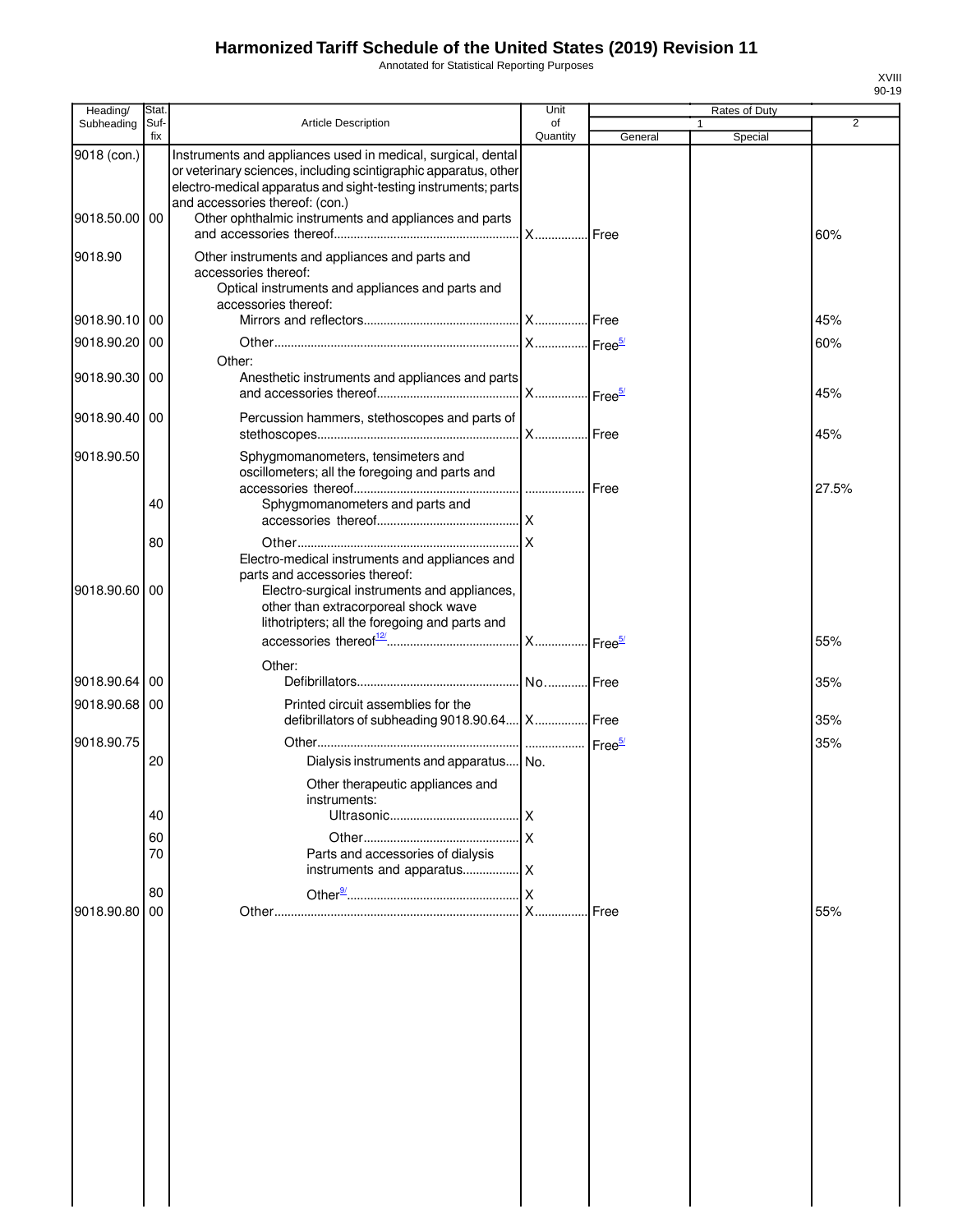Annotated for Statistical Reporting Purposes

| Heading/                    | Stat.       |                                                                                                                                                                                                                                                        | Unit           |               | Rates of Duty                                                                                |                |
|-----------------------------|-------------|--------------------------------------------------------------------------------------------------------------------------------------------------------------------------------------------------------------------------------------------------------|----------------|---------------|----------------------------------------------------------------------------------------------|----------------|
| Subheading                  | Suf-<br>fix | Article Description                                                                                                                                                                                                                                    | of<br>Quantity | General       | 1<br>Special                                                                                 | $\overline{2}$ |
| 9019                        |             | Mechano-therapy appliances; massage apparatus;<br>psychological aptitude-testing apparatus; ozone therapy,<br>oxygen therapy, aerosol therapy, artificial respiration or other<br>therapeutic respiration apparatus; parts and accessories<br>thereof: |                |               |                                                                                              |                |
| 9019.10                     |             | Mechano-therapy appliances; massage apparatus;<br>psychological aptitude-testing apparatus; parts and<br>accessories thereof:                                                                                                                          |                |               |                                                                                              |                |
| 9019.10.20                  | 10          | Mechano-therapy appliances and massage apparatus;                                                                                                                                                                                                      |                | Free          |                                                                                              | 35%            |
|                             |             | Massage apparatus:<br>Electrically operated:<br>Battery powered:                                                                                                                                                                                       |                |               |                                                                                              |                |
|                             | 20          |                                                                                                                                                                                                                                                        |                |               |                                                                                              |                |
|                             | 30          | Other:                                                                                                                                                                                                                                                 |                |               |                                                                                              |                |
|                             | 35          |                                                                                                                                                                                                                                                        |                |               |                                                                                              |                |
|                             | 45<br>50    |                                                                                                                                                                                                                                                        |                |               |                                                                                              |                |
|                             | 90          | Other:                                                                                                                                                                                                                                                 |                |               |                                                                                              |                |
| 9019.10.40                  | 00          | Electrically operated apparatus and parts                                                                                                                                                                                                              |                |               |                                                                                              |                |
|                             |             |                                                                                                                                                                                                                                                        |                | <b>I</b> Free |                                                                                              | 35%            |
| 9019.10.60 00<br>9019.20.00 | 00          | Ozone therapy, oxygen therapy, aerosol therapy, artificial<br>respiration or other therapeutic respiration apparatus; parts                                                                                                                            |                | .Free<br>Free |                                                                                              | 55%<br>35%     |
| 9020.00<br>9020.00.40       | 00          | Other breathing appliances and gas masks, excluding<br>protective masks having neither mechanical parts nor<br>replaceable filters; parts and accessories thereof:<br>Underwater breathing devices designed as a complete                              |                |               |                                                                                              |                |
|                             |             | unit to be carried on the person and not requiring                                                                                                                                                                                                     |                |               |                                                                                              |                |
|                             |             |                                                                                                                                                                                                                                                        | X              | I Free        |                                                                                              | 27.5%          |
| 9020.00.60                  | 00          |                                                                                                                                                                                                                                                        |                |               | Free (A, AU, BH, C, 35%<br>CA, CL, CO, D, E,<br>IL, JO, KR, MA,<br>MX, OM, P, PA,<br>PE, SG) |                |
| 9020.00.90 00               |             |                                                                                                                                                                                                                                                        |                |               | Free (A, AU, BH,<br>CA, CL, CO, D, E,<br>IL, JO, KR, MA,<br>MX, OM, P, PA,<br>PE, SG)        | 35%            |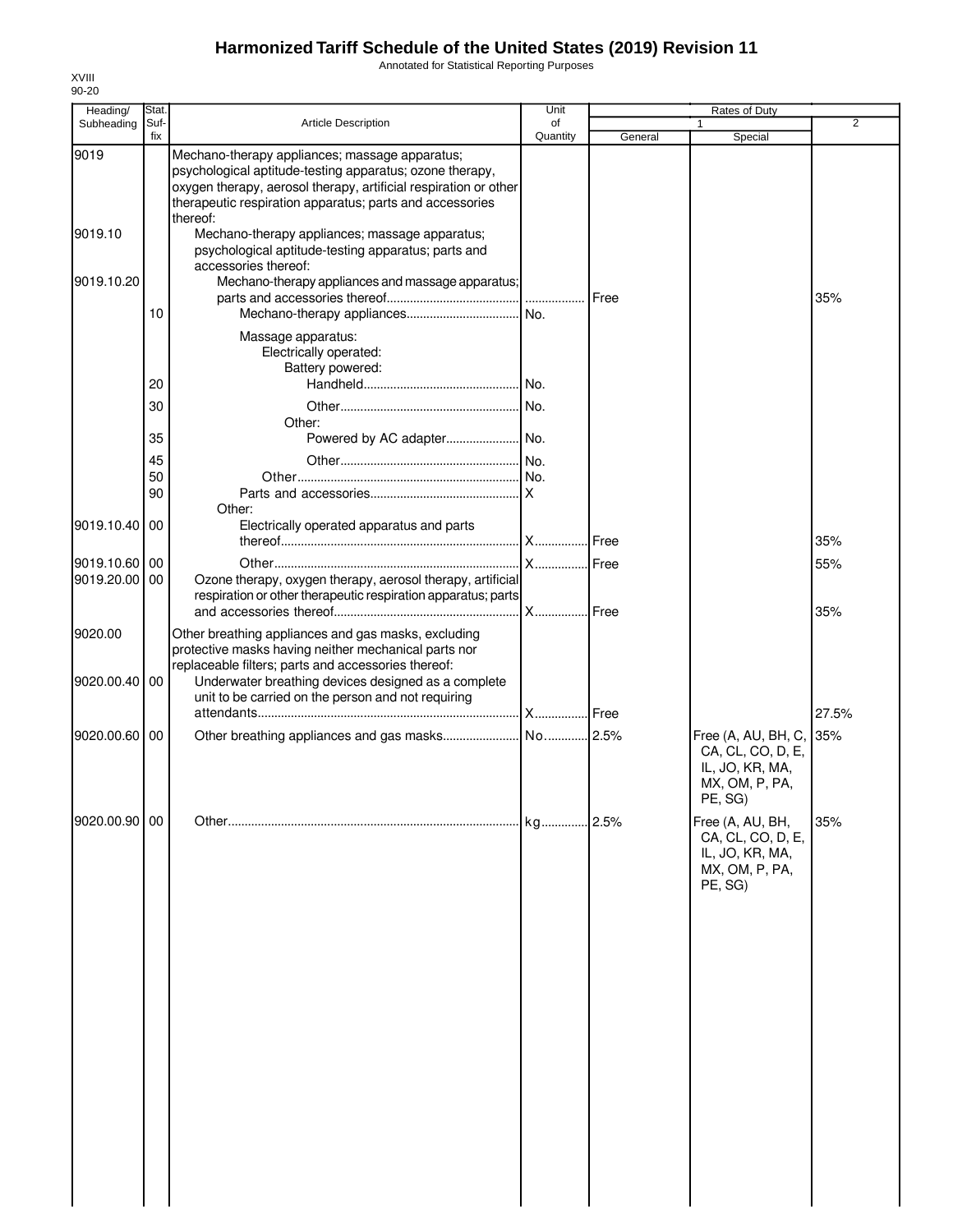Annotated for Statistical Reporting Purposes

| Heading/                            | Stat.       |                                                                                                                                                                                                                                                                                                                                                                                                                                  | Unit           |         | Rates of Duty |                |
|-------------------------------------|-------------|----------------------------------------------------------------------------------------------------------------------------------------------------------------------------------------------------------------------------------------------------------------------------------------------------------------------------------------------------------------------------------------------------------------------------------|----------------|---------|---------------|----------------|
| Subheading                          | Suf-<br>fix | Article Description                                                                                                                                                                                                                                                                                                                                                                                                              | of<br>Quantity | General | 1<br>Special  | $\overline{2}$ |
| 9021<br>9021.10.00                  | 50          | Orthopedic appliances, including crutches, surgical belts and<br>trusses; splints and other fracture appliances; artificial parts<br>of the body; hearing aids and other appliances which are worn<br>or carried, or implanted in the body, to compensate for a defect<br>or disability; parts and accessories thereof:<br>Orthopedic or fracture appliances, and parts and<br>Bone plates, screws and nails, and other internal |                | Free    |               | 55%            |
| 9021.21                             | 90          | Artificial teeth and dental fittings, and parts and<br>accessories thereof:<br>Artificial teeth and parts and accessories thereof:                                                                                                                                                                                                                                                                                               |                |         |               |                |
| 9021.21.40                          | 00          |                                                                                                                                                                                                                                                                                                                                                                                                                                  |                |         |               | 20%            |
| 9021.21.80<br>9021.29<br>9021.29.40 | 00<br>00    | Other:                                                                                                                                                                                                                                                                                                                                                                                                                           |                |         |               | 70%<br>20%     |
| 9021.29.80                          | 00          |                                                                                                                                                                                                                                                                                                                                                                                                                                  |                |         |               | 70%            |
|                                     |             | Other artificial parts of the body and parts and accessories<br>thereof:                                                                                                                                                                                                                                                                                                                                                         |                |         |               |                |
| 9021.31.00 00                       |             | Artificial joints and parts and accessories thereof X Free                                                                                                                                                                                                                                                                                                                                                                       |                |         |               | 55%            |
| 9021.39.00 00                       |             |                                                                                                                                                                                                                                                                                                                                                                                                                                  |                |         |               | 40%            |
| 9021.40.00                          | 00          | Hearing aids, excluding parts and accessories thereof No Free                                                                                                                                                                                                                                                                                                                                                                    |                |         |               | 35%            |
| 9021.50.00 00                       |             | Pacemakers for stimulating heart muscles, excluding parts                                                                                                                                                                                                                                                                                                                                                                        |                |         |               | 35%            |
| 9021.90<br>9021.90.40               | 40          | Other:<br>Parts and accessories for hearing aids and for                                                                                                                                                                                                                                                                                                                                                                         |                |         |               | 35%            |
|                                     | 80          |                                                                                                                                                                                                                                                                                                                                                                                                                                  |                |         |               |                |
| 9021.90.81                          | 00          |                                                                                                                                                                                                                                                                                                                                                                                                                                  |                |         |               | 35%            |
|                                     |             |                                                                                                                                                                                                                                                                                                                                                                                                                                  |                |         |               |                |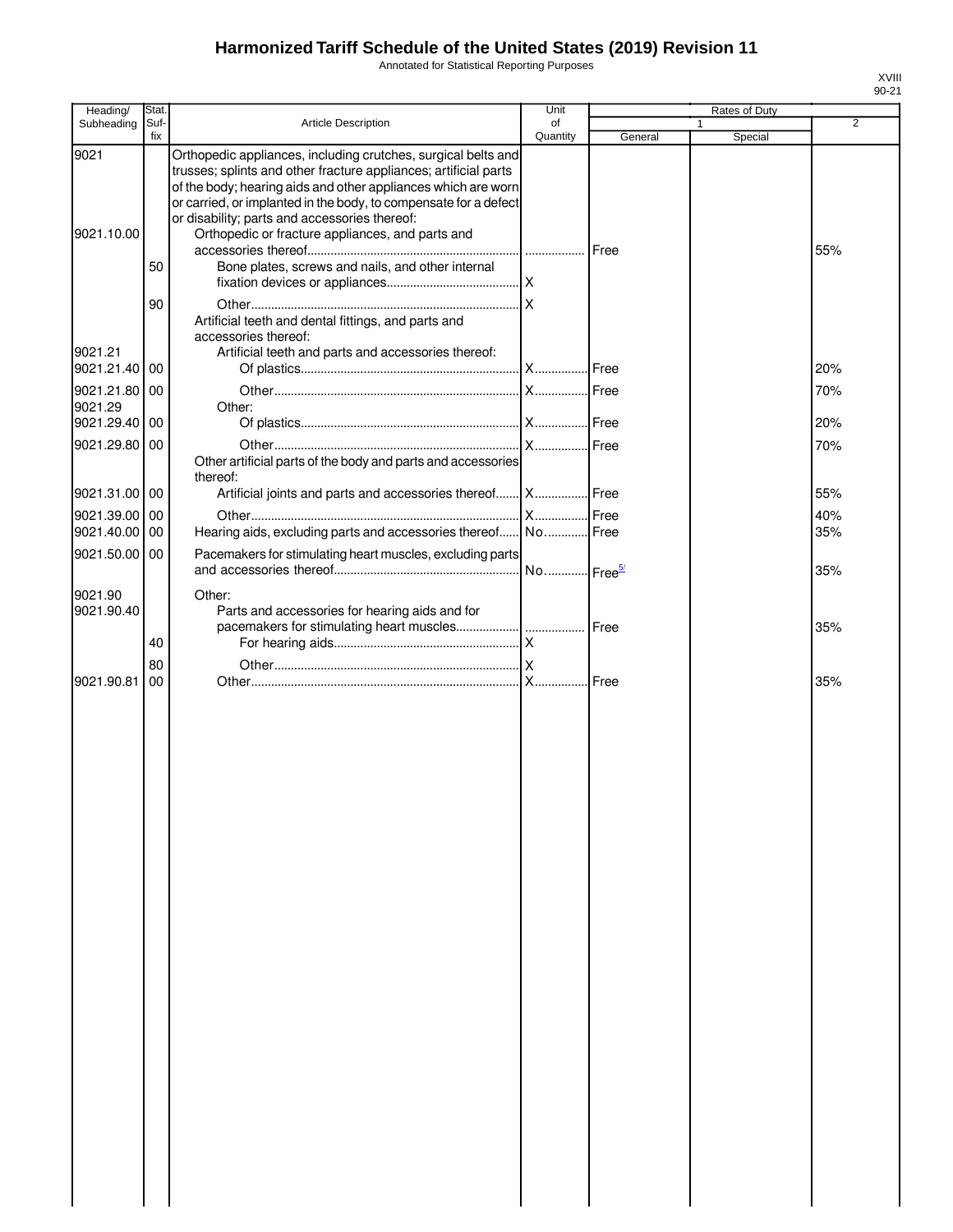Annotated for Statistical Reporting Purposes

| Heading/                 | Stat.       |                                                                                                                                                                                                                                                                                                                                                                                                                                                                                                                                                                           | Unit           |         | Rates of Duty                                                                                             |     |
|--------------------------|-------------|---------------------------------------------------------------------------------------------------------------------------------------------------------------------------------------------------------------------------------------------------------------------------------------------------------------------------------------------------------------------------------------------------------------------------------------------------------------------------------------------------------------------------------------------------------------------------|----------------|---------|-----------------------------------------------------------------------------------------------------------|-----|
| Subheading               | Suf-<br>fix | Article Description                                                                                                                                                                                                                                                                                                                                                                                                                                                                                                                                                       | of<br>Quantity | General | 1<br>Special                                                                                              | 2   |
| 9022                     |             | Apparatus based on the use of X-rays or of alpha, beta or<br>gamma radiations, whether or not for medical, surgical, dental<br>or veterinary uses, including radiography or radiotherapy<br>apparatus, X-ray tubes and other X-ray generators, high<br>tension generators, control panels and desks, screens,<br>examination or treatment tables, chairs and the like; parts and<br>accessories thereof:<br>Apparatus based on the use of X-rays, whether or not for<br>medical, surgical, dental or veterinary uses, including<br>radiography or radiotherapy apparatus: |                |         |                                                                                                           |     |
| 9022.12.00 00            |             |                                                                                                                                                                                                                                                                                                                                                                                                                                                                                                                                                                           |                |         |                                                                                                           | 35% |
| 9022.13.00 00            |             |                                                                                                                                                                                                                                                                                                                                                                                                                                                                                                                                                                           |                |         |                                                                                                           | 35% |
| 9022.14.00               | 00          | Other, for medical, surgical or veterinary uses <sup>14</sup> X Free <sup>5/</sup>                                                                                                                                                                                                                                                                                                                                                                                                                                                                                        |                |         |                                                                                                           | 35% |
| 9022.19.00               | 00          |                                                                                                                                                                                                                                                                                                                                                                                                                                                                                                                                                                           |                |         |                                                                                                           | 35% |
|                          |             | Apparatus based on the use of alpha, beta or gamma<br>radiations, whether or not for medical, surgical, dental or<br>veterinary uses, including radiography or radiotherapy<br>apparatus:                                                                                                                                                                                                                                                                                                                                                                                 |                |         |                                                                                                           |     |
| 9022.21.00               | 00          | For medical, surgical, dental or veterinary uses X Free <sup>5/</sup>                                                                                                                                                                                                                                                                                                                                                                                                                                                                                                     |                |         |                                                                                                           | 35% |
| 9022.29<br>9022.29.40 00 |             | For other uses:                                                                                                                                                                                                                                                                                                                                                                                                                                                                                                                                                           |                |         |                                                                                                           | 35% |
| 9022.29.80               | 00          |                                                                                                                                                                                                                                                                                                                                                                                                                                                                                                                                                                           |                |         |                                                                                                           | 35% |
| 9022.30.00 00            |             |                                                                                                                                                                                                                                                                                                                                                                                                                                                                                                                                                                           |                |         |                                                                                                           | 35% |
| 9022.90<br>9022.90.05    | 00          | Other, including parts and accessories:                                                                                                                                                                                                                                                                                                                                                                                                                                                                                                                                   |                |         |                                                                                                           | 35% |
| 9022.90.15 00            |             |                                                                                                                                                                                                                                                                                                                                                                                                                                                                                                                                                                           |                |         | Free (A, AU, BH,<br>CA, CL, CO, D, E,<br>IL, JO, KR, MA,<br>MX, OM, P, PA,<br>PE, SG)<br>Free (A, AU, BH, | 35% |
|                          |             |                                                                                                                                                                                                                                                                                                                                                                                                                                                                                                                                                                           |                |         | CA, CL, CO, D, E,<br>IL, JO, KR, MA,<br>MX, OM, P, PA,<br>PE, SG)                                         |     |
| 9022.90.25 00            |             | Other:                                                                                                                                                                                                                                                                                                                                                                                                                                                                                                                                                                    |                |         | Free (A, AU, BH,                                                                                          | 35% |
|                          |             |                                                                                                                                                                                                                                                                                                                                                                                                                                                                                                                                                                           |                |         | CA, CL, CO, D, E,<br>IL, JO, KR, MA,<br>MX, OM, P, PA,<br>PE, SG)                                         |     |
| 9022.90.40 00            |             | Parts and accessories:                                                                                                                                                                                                                                                                                                                                                                                                                                                                                                                                                    |                |         | Free (A, AU, BH,                                                                                          | 35% |
|                          |             |                                                                                                                                                                                                                                                                                                                                                                                                                                                                                                                                                                           |                |         | CA, CL, CO, D, E,<br>IL, JO, KR, MA,<br>MX, OM, P, PA,<br>PE, SG)                                         |     |
| 9022.90.60 00            |             | Other:<br>Of apparatus based on the use of                                                                                                                                                                                                                                                                                                                                                                                                                                                                                                                                |                |         |                                                                                                           |     |
|                          |             |                                                                                                                                                                                                                                                                                                                                                                                                                                                                                                                                                                           |                |         |                                                                                                           | 35% |
| 9022.90.70 00            |             |                                                                                                                                                                                                                                                                                                                                                                                                                                                                                                                                                                           |                |         | Free (A, AU, B, BH,<br>CA, CL, CO, D, E,<br>IL, JO, KR, MA,<br>MX, OM, P, PA,<br>PE, SG)                  | 35% |
|                          |             |                                                                                                                                                                                                                                                                                                                                                                                                                                                                                                                                                                           |                |         |                                                                                                           |     |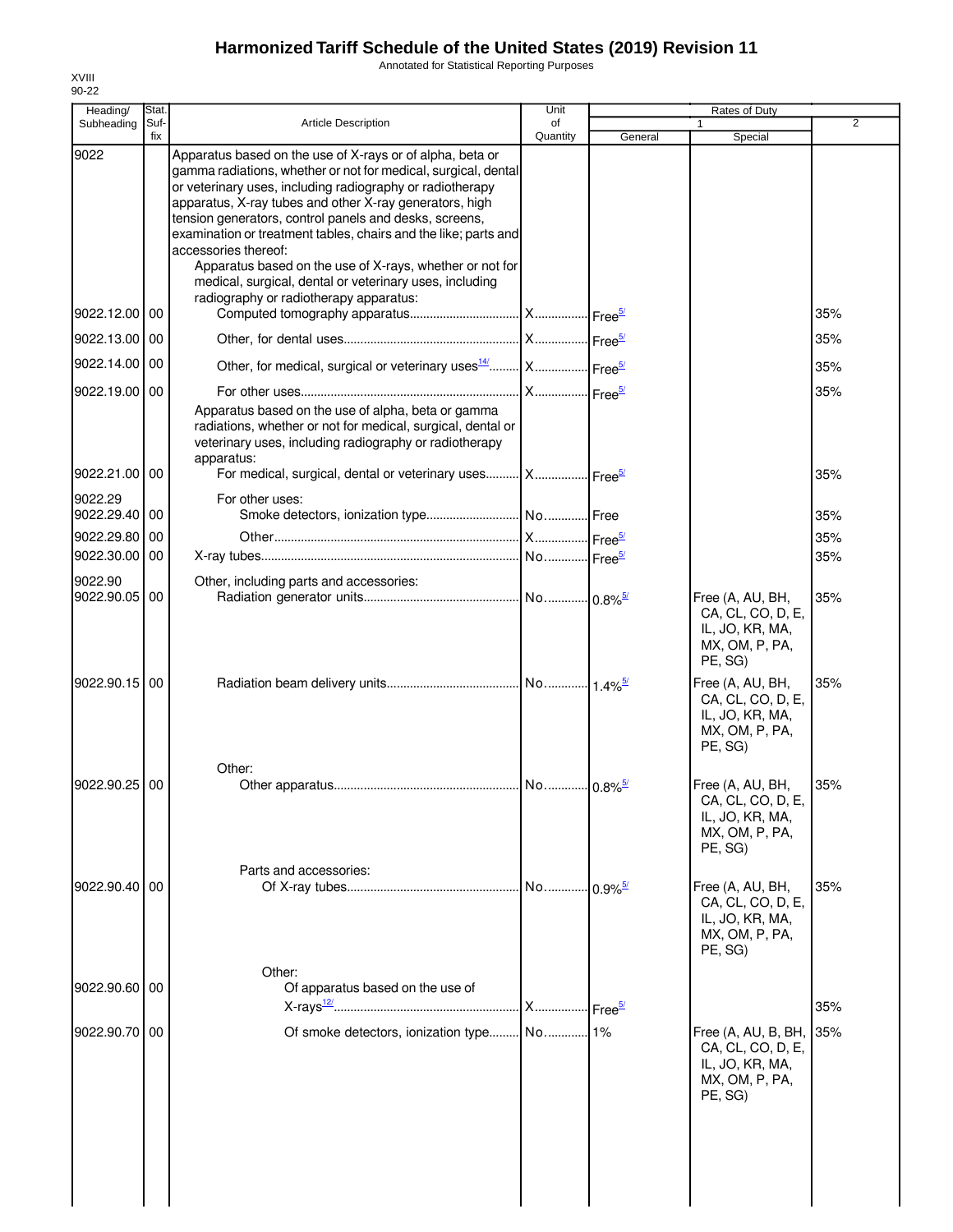Annotated for Statistical Reporting Purposes

| ш        |  |
|----------|--|
| J.<br>r. |  |

| Heading/                         | Stat.       |                                                                                                                                                                                                                                                                                                                                                                                                                                                                                                                     | Unit                  |         |                                                                                       |                |
|----------------------------------|-------------|---------------------------------------------------------------------------------------------------------------------------------------------------------------------------------------------------------------------------------------------------------------------------------------------------------------------------------------------------------------------------------------------------------------------------------------------------------------------------------------------------------------------|-----------------------|---------|---------------------------------------------------------------------------------------|----------------|
| Subheading                       | Suf-<br>fix | Article Description                                                                                                                                                                                                                                                                                                                                                                                                                                                                                                 | $\circ$ f<br>Quantity | General | $\mathbf{1}$<br>Special                                                               | $\overline{2}$ |
| 9022 (con.)<br>9022.90<br>(con.) |             | Apparatus based on the use of X-rays or of alpha, beta or<br>gamma radiations, whether or not for medical, surgical, dental<br>or veterinary uses, including radiography or radiotherapy<br>apparatus, X-ray tubes and other X-ray generators, high<br>tension generators, control panels and desks, screens,<br>examination or treatment tables, chairs and the like; parts and<br>accessories thereof: (con.)<br>Other, including parts and accessories: (con.)<br>Other: (con.)<br>Parts and accessories: (con.) |                       |         |                                                                                       |                |
|                                  |             | Other: (con.)                                                                                                                                                                                                                                                                                                                                                                                                                                                                                                       |                       |         |                                                                                       |                |
| 9022.90.95 00                    |             |                                                                                                                                                                                                                                                                                                                                                                                                                                                                                                                     |                       |         | Free (A, AU, BH,<br>CA, CL, CO, D, E,<br>IL, JO, KR, MA,<br>MX, OM, P, PA,<br>PE, SG) | 35%            |
|                                  |             |                                                                                                                                                                                                                                                                                                                                                                                                                                                                                                                     |                       |         |                                                                                       |                |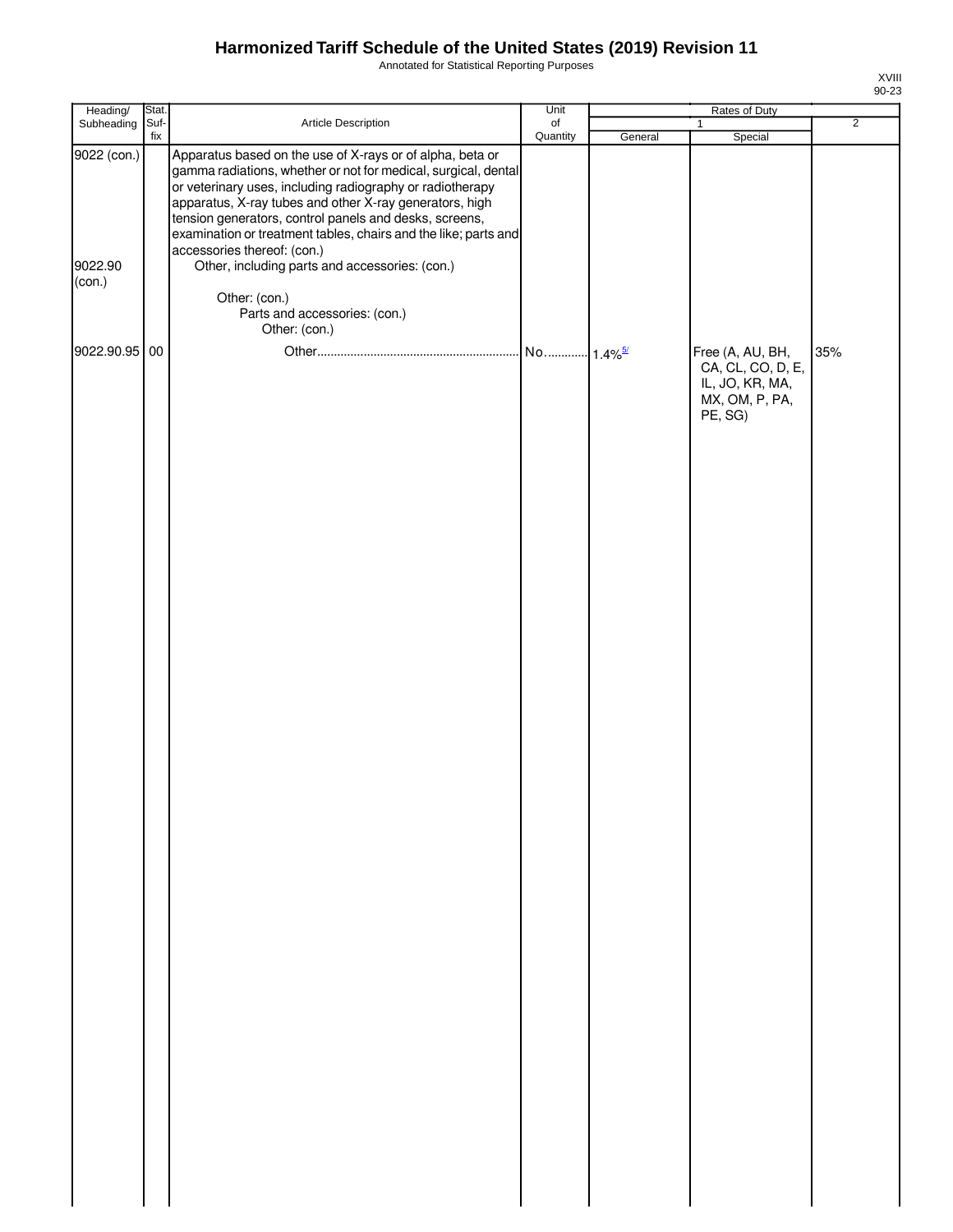Annotated for Statistical Reporting Purposes

| Heading/      | Stat.       |                                                                                                                                                                                                                                         | Unit           |         | Rates of Duty |                |
|---------------|-------------|-----------------------------------------------------------------------------------------------------------------------------------------------------------------------------------------------------------------------------------------|----------------|---------|---------------|----------------|
| Subheading    | Suf-<br>fix | Article Description                                                                                                                                                                                                                     | of<br>Quantity | General | 1<br>Special  | $\overline{2}$ |
| 9023.00.00    |             | 00 Instruments, apparatus and models, designed for<br>demonstrational purposes (for example, in education or<br>exhibitions), unsuitable for other uses, and parts and                                                                  | . X Free       |         |               | Free           |
| 9024          |             | Machines and appliances for testing the hardness, strength,<br>compressibility, elasticity or other mechanical properties of<br>materials (for example, metals, wood, textiles, paper, plastics),<br>and parts and accessories thereof: |                |         |               |                |
| 9024.10.00 00 |             |                                                                                                                                                                                                                                         |                |         |               | 40%            |
| 9024.80.00 00 |             |                                                                                                                                                                                                                                         |                |         |               | 40%            |
| 9024.90.00    |             |                                                                                                                                                                                                                                         |                |         |               | 40%            |
|               | 40          | Of machines and appliances for testing metals X                                                                                                                                                                                         |                |         |               |                |
|               | 80          |                                                                                                                                                                                                                                         |                |         |               |                |
|               |             |                                                                                                                                                                                                                                         |                |         |               |                |
|               |             |                                                                                                                                                                                                                                         |                |         |               |                |
|               |             |                                                                                                                                                                                                                                         |                |         |               |                |
|               |             |                                                                                                                                                                                                                                         |                |         |               |                |
|               |             |                                                                                                                                                                                                                                         |                |         |               |                |
|               |             |                                                                                                                                                                                                                                         |                |         |               |                |
|               |             |                                                                                                                                                                                                                                         |                |         |               |                |
|               |             |                                                                                                                                                                                                                                         |                |         |               |                |
|               |             |                                                                                                                                                                                                                                         |                |         |               |                |
|               |             |                                                                                                                                                                                                                                         |                |         |               |                |
|               |             |                                                                                                                                                                                                                                         |                |         |               |                |
|               |             |                                                                                                                                                                                                                                         |                |         |               |                |
|               |             |                                                                                                                                                                                                                                         |                |         |               |                |
|               |             |                                                                                                                                                                                                                                         |                |         |               |                |
|               |             |                                                                                                                                                                                                                                         |                |         |               |                |
|               |             |                                                                                                                                                                                                                                         |                |         |               |                |
|               |             |                                                                                                                                                                                                                                         |                |         |               |                |
|               |             |                                                                                                                                                                                                                                         |                |         |               |                |
|               |             |                                                                                                                                                                                                                                         |                |         |               |                |
|               |             |                                                                                                                                                                                                                                         |                |         |               |                |
|               |             |                                                                                                                                                                                                                                         |                |         |               |                |
|               |             |                                                                                                                                                                                                                                         |                |         |               |                |
|               |             |                                                                                                                                                                                                                                         |                |         |               |                |
|               |             |                                                                                                                                                                                                                                         |                |         |               |                |
|               |             |                                                                                                                                                                                                                                         |                |         |               |                |
|               |             |                                                                                                                                                                                                                                         |                |         |               |                |
|               |             |                                                                                                                                                                                                                                         |                |         |               |                |
|               |             |                                                                                                                                                                                                                                         |                |         |               |                |
|               |             |                                                                                                                                                                                                                                         |                |         |               |                |
|               |             |                                                                                                                                                                                                                                         |                |         |               |                |
|               |             |                                                                                                                                                                                                                                         |                |         |               |                |
|               |             |                                                                                                                                                                                                                                         |                |         |               |                |
|               |             |                                                                                                                                                                                                                                         |                |         |               |                |
|               |             |                                                                                                                                                                                                                                         |                |         |               |                |
|               |             |                                                                                                                                                                                                                                         |                |         |               |                |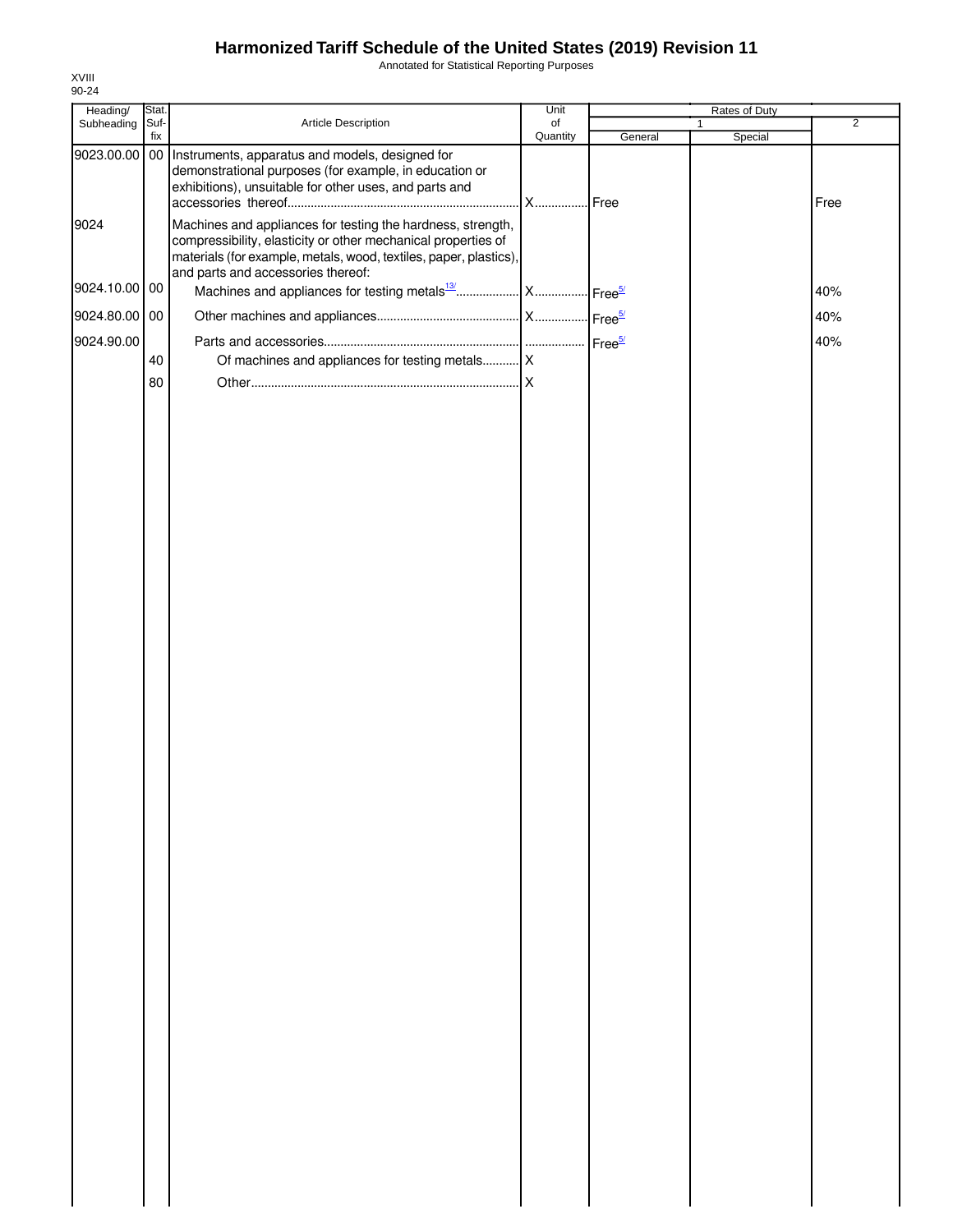Annotated for Statistical Reporting Purposes

| Heading/              | Stat.       |                                                                                                                                                                                                                                                                                                | Unit           |         | Rates of Duty                                                                            |                                                                                      |
|-----------------------|-------------|------------------------------------------------------------------------------------------------------------------------------------------------------------------------------------------------------------------------------------------------------------------------------------------------|----------------|---------|------------------------------------------------------------------------------------------|--------------------------------------------------------------------------------------|
| Subheading            | Suf-<br>fix | Article Description                                                                                                                                                                                                                                                                            | οf<br>Quantity | General | 1<br>Special                                                                             | 2                                                                                    |
| 9025                  |             | Hydrometers and similar floating instruments, thermometers,<br>pyrometers, barometers, hygrometers and psychrometers,<br>recording or not, and any combination of these instruments;<br>parts and accessories thereof:<br>Thermometers and pyrometers, not combined with other<br>instruments: |                |         |                                                                                          |                                                                                      |
| 9025.11<br>9025.11.20 | 00          | Liquid-filled, for direct reading:                                                                                                                                                                                                                                                             |                |         |                                                                                          | 85%                                                                                  |
| 9025.11.40<br>9025.19 | 00          | Other:                                                                                                                                                                                                                                                                                         |                | Free    |                                                                                          | 85%                                                                                  |
| 9025.19.40            | 00          |                                                                                                                                                                                                                                                                                                |                |         |                                                                                          | 45%                                                                                  |
| 9025.19.80            | 40          |                                                                                                                                                                                                                                                                                                |                |         |                                                                                          | 40%                                                                                  |
| 9025.80               | 80          | Other instruments:                                                                                                                                                                                                                                                                             |                |         |                                                                                          |                                                                                      |
| 9025.80.10            | 00          |                                                                                                                                                                                                                                                                                                |                |         | Free (A, AU, BH, C,<br>CA, CL, CO, D, E,<br>IL, JO, KR, MA,<br>MX, OM, P, PA,<br>PE, SG) | 40%                                                                                  |
| 9025.80.15 00         |             | Other:<br>Barometers, not combined with other                                                                                                                                                                                                                                                  | No             | 1%      | Free (A, AU, BH, C,<br>CA, CL, CO, D, E,<br>IL, JO, KR, MA,<br>MX, OM, P, PA,<br>PE, SG) | 40%                                                                                  |
| 9025.80.20            | 00          | Hydrometers and similar floating instruments,<br>whether or not incorporating a thermometer,                                                                                                                                                                                                   |                |         | Free (A, AU, BH, C,<br>CA, CL, CO, D, E,<br>IL, JO, KR, MA,<br>MX, OM, P, PA,<br>PE, SG) | 85%                                                                                  |
| 9025.80.35 00         |             | Hygrometers and psychrometers,                                                                                                                                                                                                                                                                 |                |         | Free (A, AU, BH, C,<br>CA, CL, CO, D, E,<br>IL, JO, KR, MA,<br>MX, OM, P, PA,<br>PE, SG) | 45%                                                                                  |
| 9025.80.40 00         |             | Thermographs, barographs, hygrographs and                                                                                                                                                                                                                                                      |                | 1%      | Free (A, AU, BH, C,<br>CA, CL, CO, D, E,<br>IL, JO, KR, MA,<br>MX, OM, P, PA,<br>PE, SG) | 35%                                                                                  |
| 9025.80.50 00         |             |                                                                                                                                                                                                                                                                                                |                | 1.6%    | Free (A, AU, BH, C,<br>CA, CL, CO, D, E,<br>IL, JO, KR, MA,<br>MX, OM, P, PA,            | 50%                                                                                  |
| 9025.90.06 00         |             |                                                                                                                                                                                                                                                                                                |                |         | PE, SG)                                                                                  | The rate<br>applicable to<br>the article of<br>which it is a<br>part or<br>accessory |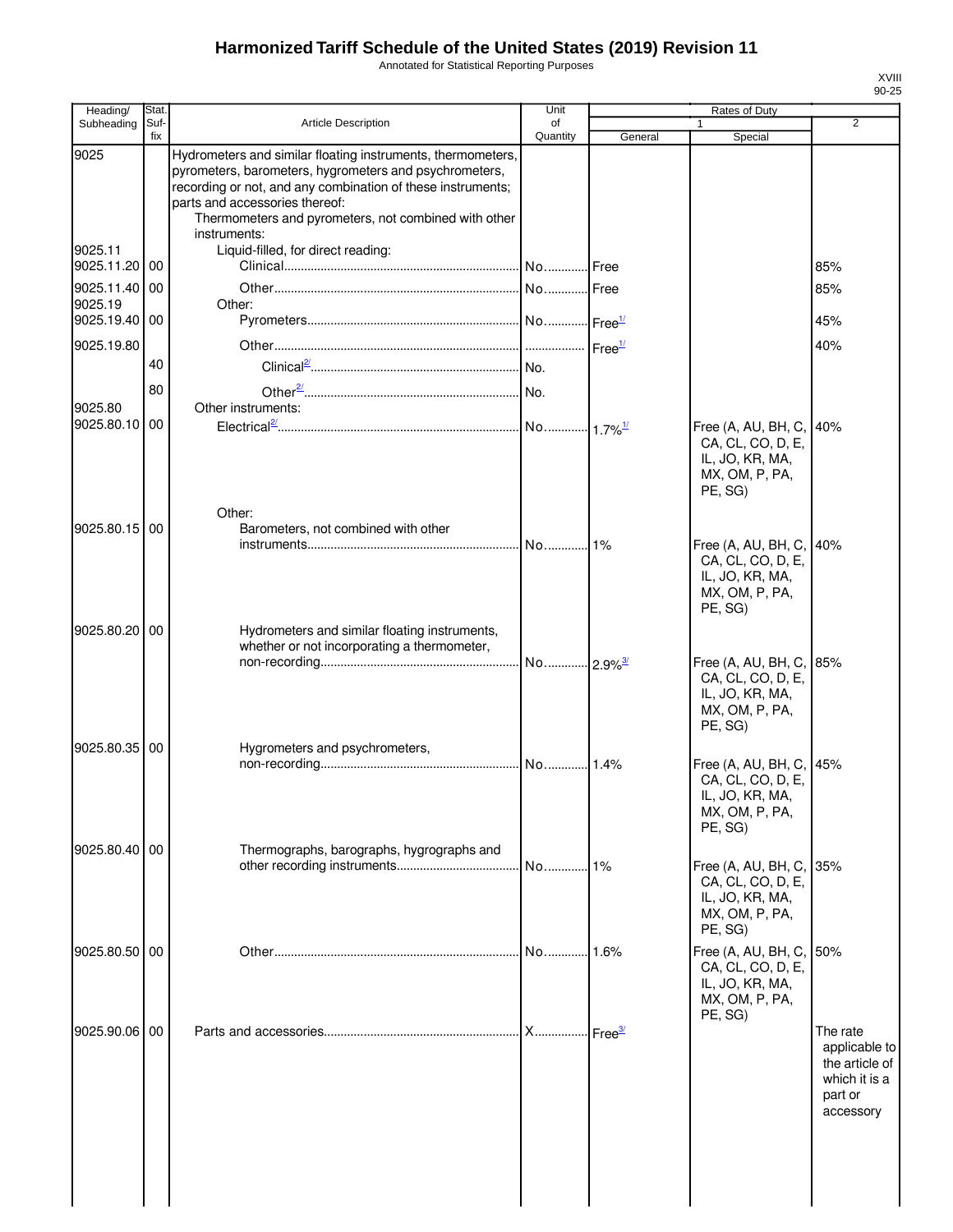Annotated for Statistical Reporting Purposes

| Heading/                 | Stat.       |                                                                                                                                                                                                                                                                                                                                                                        | Unit           |         | Rates of Duty           |                       |
|--------------------------|-------------|------------------------------------------------------------------------------------------------------------------------------------------------------------------------------------------------------------------------------------------------------------------------------------------------------------------------------------------------------------------------|----------------|---------|-------------------------|-----------------------|
| Subheading               | Suf-<br>fix | Article Description                                                                                                                                                                                                                                                                                                                                                    | of<br>Quantity | General | $\mathbf{1}$<br>Special | $\overline{2}$        |
| 9026<br>9026.10          |             | Instruments and apparatus for measuring or checking the flow,<br>level, pressure or other variables of liquids or gases (for<br>example, flow meters, level gauges, manometers, heat meters),<br>excluding instruments and apparatus of heading 9014, 9015,<br>9028 or 9032; parts and accessories thereof:<br>For measuring or checking the flow or level of liquids: |                |         |                         |                       |
| 9026.10.20               |             |                                                                                                                                                                                                                                                                                                                                                                        |                |         |                         | 40%                   |
|                          | 40          |                                                                                                                                                                                                                                                                                                                                                                        |                |         |                         |                       |
|                          | 80          |                                                                                                                                                                                                                                                                                                                                                                        |                |         |                         |                       |
| 9026.10.40 00            |             | Other:                                                                                                                                                                                                                                                                                                                                                                 |                | Free    |                         | \$4.50 each +<br>65%  |
| 9026.10.60 00<br>9026.20 |             | For measuring or checking pressure:                                                                                                                                                                                                                                                                                                                                    |                |         |                         | 35%                   |
| 9026.20.40 00            |             |                                                                                                                                                                                                                                                                                                                                                                        |                |         |                         | 40%                   |
| 9026.20.80 00            |             |                                                                                                                                                                                                                                                                                                                                                                        |                |         |                         | 35%                   |
| 9026.80                  |             | Other instruments and apparatus:                                                                                                                                                                                                                                                                                                                                       |                |         |                         |                       |
| 9026.80.20 00            |             |                                                                                                                                                                                                                                                                                                                                                                        |                |         |                         | 40%                   |
|                          |             |                                                                                                                                                                                                                                                                                                                                                                        |                |         |                         |                       |
|                          |             | Other:                                                                                                                                                                                                                                                                                                                                                                 |                |         |                         |                       |
| 9026.80.40 00            |             | Heat meters incorporating liquid supply meters,                                                                                                                                                                                                                                                                                                                        |                |         |                         |                       |
|                          |             |                                                                                                                                                                                                                                                                                                                                                                        |                |         |                         | $$4.50$ each +<br>65% |
|                          |             |                                                                                                                                                                                                                                                                                                                                                                        |                |         |                         |                       |
| 9026.80.60 00            |             |                                                                                                                                                                                                                                                                                                                                                                        |                |         |                         | 35%                   |
| 9026.90                  |             | Parts and accessories:                                                                                                                                                                                                                                                                                                                                                 |                |         |                         |                       |
| 9026.90.20 00            |             |                                                                                                                                                                                                                                                                                                                                                                        |                |         |                         | 40%                   |
|                          |             | Other:                                                                                                                                                                                                                                                                                                                                                                 |                |         |                         |                       |
| 9026.90.40 00            |             | Of flow meters, heat meters incorporating liquid                                                                                                                                                                                                                                                                                                                       |                |         |                         |                       |
|                          |             |                                                                                                                                                                                                                                                                                                                                                                        |                |         |                         | 65%                   |
| 9026.90.60 00            |             |                                                                                                                                                                                                                                                                                                                                                                        |                |         |                         | 35%                   |
|                          |             |                                                                                                                                                                                                                                                                                                                                                                        |                |         |                         |                       |
|                          |             |                                                                                                                                                                                                                                                                                                                                                                        |                |         |                         |                       |
|                          |             |                                                                                                                                                                                                                                                                                                                                                                        |                |         |                         |                       |
|                          |             |                                                                                                                                                                                                                                                                                                                                                                        |                |         |                         |                       |
|                          |             |                                                                                                                                                                                                                                                                                                                                                                        |                |         |                         |                       |
|                          |             |                                                                                                                                                                                                                                                                                                                                                                        |                |         |                         |                       |
|                          |             |                                                                                                                                                                                                                                                                                                                                                                        |                |         |                         |                       |
|                          |             |                                                                                                                                                                                                                                                                                                                                                                        |                |         |                         |                       |
|                          |             |                                                                                                                                                                                                                                                                                                                                                                        |                |         |                         |                       |
|                          |             |                                                                                                                                                                                                                                                                                                                                                                        |                |         |                         |                       |
|                          |             |                                                                                                                                                                                                                                                                                                                                                                        |                |         |                         |                       |
|                          |             |                                                                                                                                                                                                                                                                                                                                                                        |                |         |                         |                       |
|                          |             |                                                                                                                                                                                                                                                                                                                                                                        |                |         |                         |                       |
|                          |             |                                                                                                                                                                                                                                                                                                                                                                        |                |         |                         |                       |
|                          |             |                                                                                                                                                                                                                                                                                                                                                                        |                |         |                         |                       |
|                          |             |                                                                                                                                                                                                                                                                                                                                                                        |                |         |                         |                       |
|                          |             |                                                                                                                                                                                                                                                                                                                                                                        |                |         |                         |                       |
|                          |             |                                                                                                                                                                                                                                                                                                                                                                        |                |         |                         |                       |
|                          |             |                                                                                                                                                                                                                                                                                                                                                                        |                |         |                         |                       |
|                          |             |                                                                                                                                                                                                                                                                                                                                                                        |                |         |                         |                       |
|                          |             |                                                                                                                                                                                                                                                                                                                                                                        |                |         |                         |                       |
|                          |             |                                                                                                                                                                                                                                                                                                                                                                        |                |         |                         |                       |
|                          |             |                                                                                                                                                                                                                                                                                                                                                                        |                |         |                         |                       |
|                          |             |                                                                                                                                                                                                                                                                                                                                                                        |                |         |                         |                       |
|                          |             |                                                                                                                                                                                                                                                                                                                                                                        |                |         |                         |                       |
|                          |             |                                                                                                                                                                                                                                                                                                                                                                        |                |         |                         |                       |
|                          |             |                                                                                                                                                                                                                                                                                                                                                                        |                |         |                         |                       |
|                          |             |                                                                                                                                                                                                                                                                                                                                                                        |                |         |                         |                       |
|                          |             |                                                                                                                                                                                                                                                                                                                                                                        |                |         |                         |                       |
|                          |             |                                                                                                                                                                                                                                                                                                                                                                        |                |         |                         |                       |
|                          |             |                                                                                                                                                                                                                                                                                                                                                                        |                |         |                         |                       |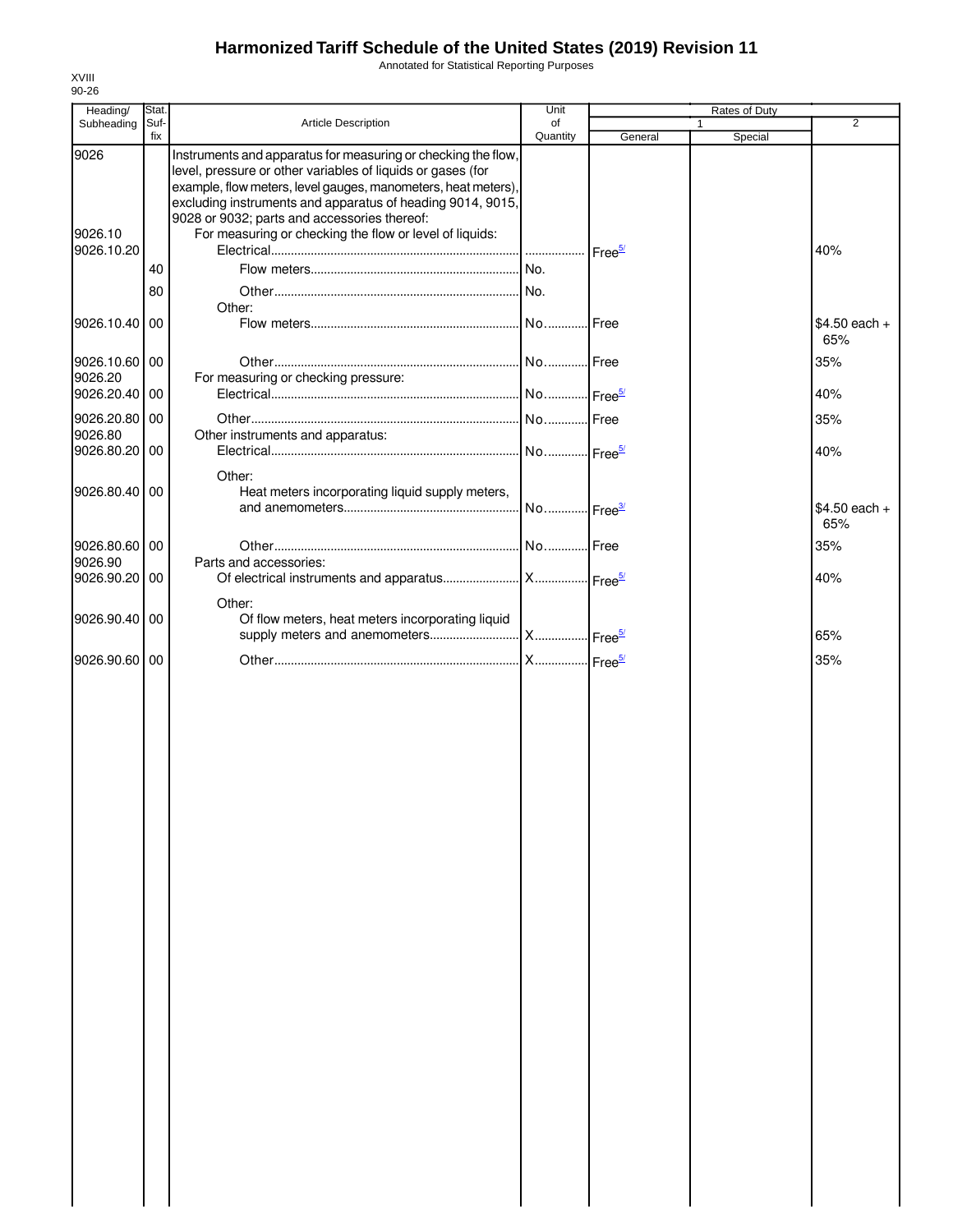Annotated for Statistical Reporting Purposes

| Heading/              | Stat.       |                                                                                                                                                                                                                                                                                                                                                                                                                                                               | Unit           |                    | Rates of Duty                                |       |
|-----------------------|-------------|---------------------------------------------------------------------------------------------------------------------------------------------------------------------------------------------------------------------------------------------------------------------------------------------------------------------------------------------------------------------------------------------------------------------------------------------------------------|----------------|--------------------|----------------------------------------------|-------|
| Subheading            | Suf-<br>fix | <b>Article Description</b>                                                                                                                                                                                                                                                                                                                                                                                                                                    | οf<br>Quantity | General            | 1<br>Special                                 | 2     |
| 9027                  |             | Instruments and apparatus for physical or chemical analysis<br>(for example, polarimeters, refractometers, spectrometers,<br>gas or smoke analysis apparatus); instruments and apparatus<br>for measuring or checking viscosity, porosity, expansion,<br>surface tension or the like; instruments and apparatus for<br>measuring or checking quantities of heat, sound or light<br>(including exposure meters); microtomes; parts and<br>accessories thereof: |                |                    |                                              |       |
| 9027.10<br>9027.10.20 | 00          | Gas or smoke analysis apparatus:                                                                                                                                                                                                                                                                                                                                                                                                                              |                |                    |                                              | 40%   |
| 9027.10.40            | 00          | Other:                                                                                                                                                                                                                                                                                                                                                                                                                                                        |                |                    |                                              | 50%   |
| 9027.10.60            | 00          |                                                                                                                                                                                                                                                                                                                                                                                                                                                               |                |                    |                                              | 40%   |
| 9027.20<br>9027.20.50 |             | Chromatographs and electrophoresis instruments:                                                                                                                                                                                                                                                                                                                                                                                                               |                | Free $\frac{5}{2}$ |                                              | 40%   |
|                       | 30          |                                                                                                                                                                                                                                                                                                                                                                                                                                                               |                |                    |                                              |       |
|                       | 50          |                                                                                                                                                                                                                                                                                                                                                                                                                                                               |                |                    |                                              |       |
|                       | 60          |                                                                                                                                                                                                                                                                                                                                                                                                                                                               |                |                    |                                              |       |
|                       | 80          |                                                                                                                                                                                                                                                                                                                                                                                                                                                               |                |                    |                                              |       |
| 9027.20.80            |             |                                                                                                                                                                                                                                                                                                                                                                                                                                                               |                | Free <sup>5/</sup> |                                              | 40%   |
|                       | 30          |                                                                                                                                                                                                                                                                                                                                                                                                                                                               |                |                    |                                              |       |
|                       | 60          |                                                                                                                                                                                                                                                                                                                                                                                                                                                               |                |                    |                                              |       |
| 9027.30               | 90          | Spectrometers, spectrophotometers and spectrographs<br>using optical radiations (ultraviolet, visible, infrared):                                                                                                                                                                                                                                                                                                                                             |                |                    |                                              |       |
| 9027.30.40            |             |                                                                                                                                                                                                                                                                                                                                                                                                                                                               |                | Free <sup>5/</sup> |                                              | 40%   |
|                       | 40          |                                                                                                                                                                                                                                                                                                                                                                                                                                                               |                |                    |                                              |       |
|                       | 80          |                                                                                                                                                                                                                                                                                                                                                                                                                                                               |                |                    |                                              |       |
| 9027.30.80            |             |                                                                                                                                                                                                                                                                                                                                                                                                                                                               |                | Free <sup>5/</sup> |                                              | 50%   |
|                       | 20          |                                                                                                                                                                                                                                                                                                                                                                                                                                                               |                |                    |                                              |       |
| 9027.50               | 80          | Other instruments and apparatus using optical radiations<br>(ultraviolet, visible, infrared):                                                                                                                                                                                                                                                                                                                                                                 |                |                    |                                              |       |
| 9027.50.10            | 00          |                                                                                                                                                                                                                                                                                                                                                                                                                                                               |                |                    | Free (A, AU, BH,<br>CA, CL, CO, D, E,        | 27.5% |
|                       |             | Other:                                                                                                                                                                                                                                                                                                                                                                                                                                                        |                |                    | IL, JO, KR, MA,<br>MX, OM, P, PA,<br>PE, SG) |       |
| 9027.50.40            |             |                                                                                                                                                                                                                                                                                                                                                                                                                                                               |                | Free <sup>5/</sup> |                                              | 40%   |
|                       | 15          | Chemical analysis instruments and                                                                                                                                                                                                                                                                                                                                                                                                                             |                |                    |                                              |       |
|                       | 20          | Thermal analysis instruments and                                                                                                                                                                                                                                                                                                                                                                                                                              |                |                    |                                              |       |
|                       | 50          |                                                                                                                                                                                                                                                                                                                                                                                                                                                               |                |                    |                                              |       |
|                       | 60          |                                                                                                                                                                                                                                                                                                                                                                                                                                                               | No.            |                    |                                              |       |
| 9027.50.80            |             |                                                                                                                                                                                                                                                                                                                                                                                                                                                               | .              | Free <sup>5/</sup> |                                              | 50%   |
|                       | 15          | Chemical analysis instruments and                                                                                                                                                                                                                                                                                                                                                                                                                             | No.            |                    |                                              |       |
|                       | 20          | Thermal analysis instruments and                                                                                                                                                                                                                                                                                                                                                                                                                              |                |                    |                                              |       |
|                       | 60          |                                                                                                                                                                                                                                                                                                                                                                                                                                                               | No.            |                    |                                              |       |
|                       |             |                                                                                                                                                                                                                                                                                                                                                                                                                                                               |                |                    |                                              |       |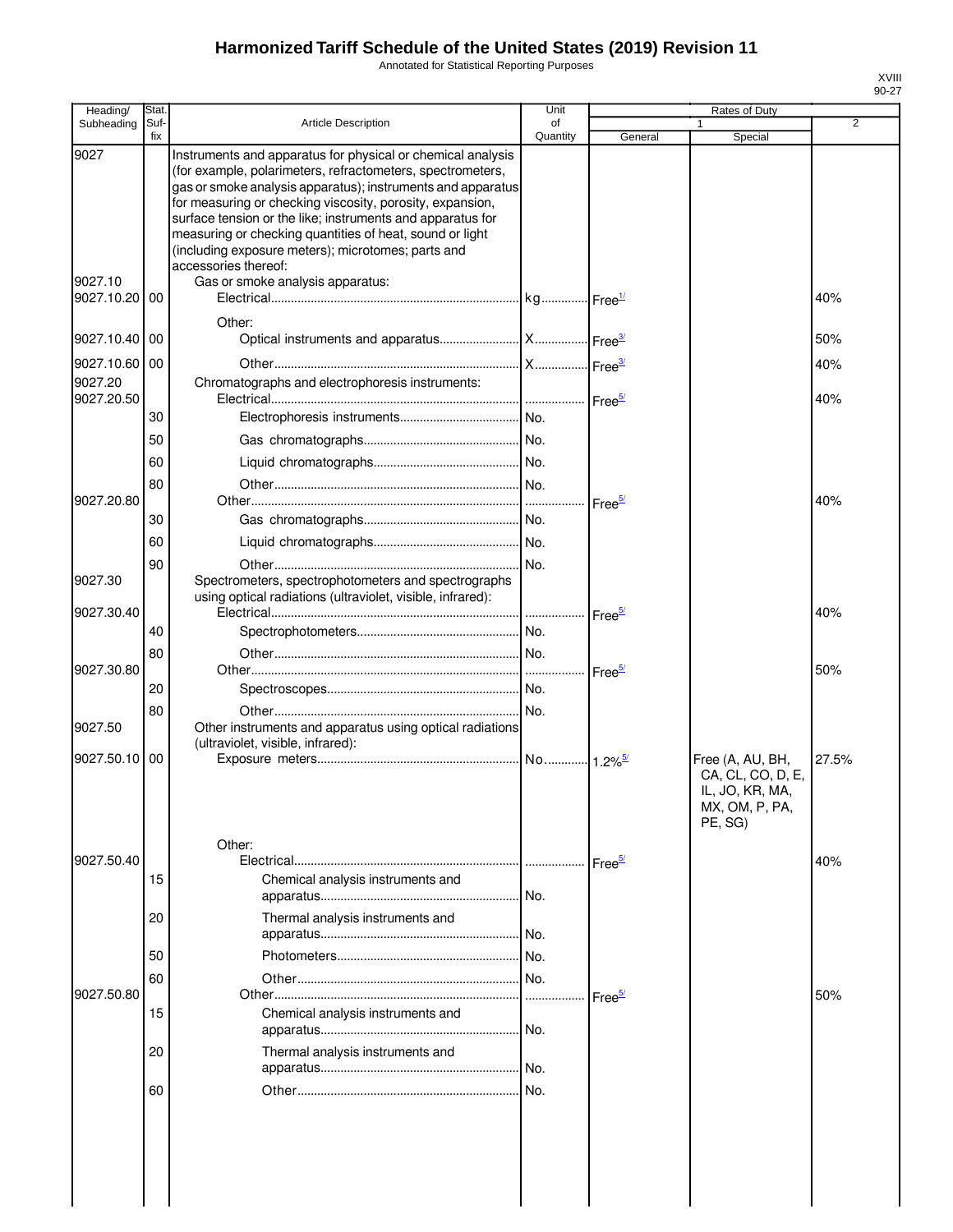Annotated for Statistical Reporting Purposes

| Stat. |                                                                                                                                                                                                                                                                                                                                                                                                       | Unit                                                                                                   |                                                                   | Rates of Duty |                |
|-------|-------------------------------------------------------------------------------------------------------------------------------------------------------------------------------------------------------------------------------------------------------------------------------------------------------------------------------------------------------------------------------------------------------|--------------------------------------------------------------------------------------------------------|-------------------------------------------------------------------|---------------|----------------|
| fix   |                                                                                                                                                                                                                                                                                                                                                                                                       | Quantity                                                                                               | General                                                           | Special       | $\overline{2}$ |
|       | Instruments and apparatus for physical or chemical analysis<br>(for example, polarimeters, refractometers, spectrometers,<br>for measuring or checking viscosity, porosity, expansion,<br>surface tension or the like; instruments and apparatus for<br>measuring or checking quantities of heat, sound or light<br>(including exposure meters); microtomes; parts and<br>accessories thereof: (con.) |                                                                                                        |                                                                   |               |                |
|       |                                                                                                                                                                                                                                                                                                                                                                                                       |                                                                                                        |                                                                   |               | 40%            |
| 20    |                                                                                                                                                                                                                                                                                                                                                                                                       |                                                                                                        |                                                                   |               | 40%            |
| 30    | Other:<br>Chemical analysis instruments and                                                                                                                                                                                                                                                                                                                                                           |                                                                                                        |                                                                   |               |                |
| 60    | Physical analysis instruments and                                                                                                                                                                                                                                                                                                                                                                     |                                                                                                        |                                                                   |               |                |
| 90    |                                                                                                                                                                                                                                                                                                                                                                                                       | $\overline{\mathsf{x}}$                                                                                |                                                                   |               | 40%            |
| 30    | Chemical analysis instruments and                                                                                                                                                                                                                                                                                                                                                                     |                                                                                                        |                                                                   |               |                |
|       |                                                                                                                                                                                                                                                                                                                                                                                                       |                                                                                                        |                                                                   |               |                |
|       |                                                                                                                                                                                                                                                                                                                                                                                                       |                                                                                                        |                                                                   |               |                |
|       | Suf-<br>Subheading<br>9027 (con.)<br>9027.80.25 00<br>9027.80.45<br>9027.80.80<br>60<br>90                                                                                                                                                                                                                                                                                                            | Article Description<br>Other instruments and apparatus:<br>Other:<br>Physical analysis instruments and | of<br>gas or smoke analysis apparatus); instruments and apparatus |               | $\mathbf{1}$   |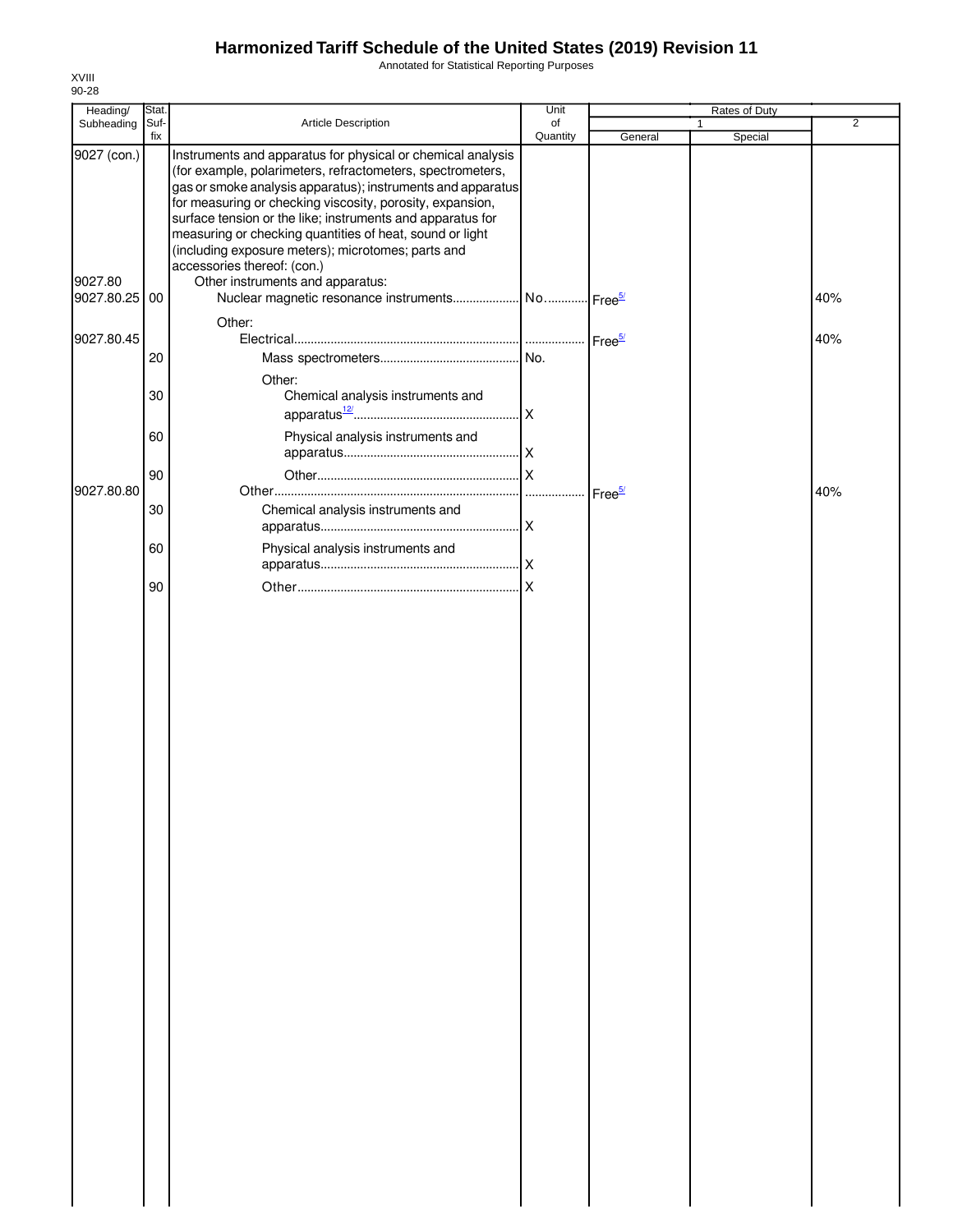Annotated for Statistical Reporting Purposes

| Heading/                             | Stat.       |                                                                                                                                                                                                                                                                                                                                                                                                                                                                                                            | Unit           |                    | Rates of Duty           |     |
|--------------------------------------|-------------|------------------------------------------------------------------------------------------------------------------------------------------------------------------------------------------------------------------------------------------------------------------------------------------------------------------------------------------------------------------------------------------------------------------------------------------------------------------------------------------------------------|----------------|--------------------|-------------------------|-----|
| Subheading                           | Suf-<br>fix | Article Description                                                                                                                                                                                                                                                                                                                                                                                                                                                                                        | οf<br>Quantity | General            | $\mathbf{1}$<br>Special | 2   |
| 9027 (con.)<br>9027.90<br>9027.90.20 | 00          | Instruments and apparatus for physical or chemical analysis<br>(for example, polarimeters, refractometers, spectrometers,<br>gas or smoke analysis apparatus); instruments and apparatus<br>for measuring or checking viscosity, porosity, expansion,<br>surface tension or the like; instruments and apparatus for<br>measuring or checking quantities of heat, sound or light<br>(including exposure meters); microtomes; parts and<br>accessories thereof: (con.)<br>Microtomes; parts and accessories: |                |                    |                         | 40% |
| 9027.90.45 00                        |             | Parts and accessories:<br>Of electrical instruments and apparatus:<br>Printed circuit assemblies for the goods of                                                                                                                                                                                                                                                                                                                                                                                          |                |                    |                         | 40% |
| 9027.90.54                           | 00          | Other:<br>Of electrophoresis instruments not<br>incorporating an optical or other measuring                                                                                                                                                                                                                                                                                                                                                                                                                |                |                    |                         | 40% |
| 9027.90.56                           |             | Of instruments and apparatus of<br>subheading 9027.20, 9027.30, 9027.50                                                                                                                                                                                                                                                                                                                                                                                                                                    |                |                    |                         | 40% |
|                                      | 25<br>30    | Of articles of subheading<br>Of articles of subheading                                                                                                                                                                                                                                                                                                                                                                                                                                                     |                |                    |                         |     |
|                                      | 40          | Of articles of subheading                                                                                                                                                                                                                                                                                                                                                                                                                                                                                  |                |                    |                         |     |
|                                      | 50          | Of articles of subheading                                                                                                                                                                                                                                                                                                                                                                                                                                                                                  |                |                    |                         |     |
| 9027.90.59                           | 95          |                                                                                                                                                                                                                                                                                                                                                                                                                                                                                                            |                | Free <sup>5/</sup> |                         | 40% |
|                                      | 10<br>95    | Of articles of subheading                                                                                                                                                                                                                                                                                                                                                                                                                                                                                  |                |                    |                         |     |
| 9027.90.64 00                        |             | Other:<br>Of optical instruments and apparatus:<br>Of instruments and apparatus of<br>subheading 9027.20, 9027.30, 9027.50                                                                                                                                                                                                                                                                                                                                                                                 |                |                    |                         | 50% |
| 9027.90.68 00                        |             |                                                                                                                                                                                                                                                                                                                                                                                                                                                                                                            |                |                    |                         | 50% |
| 9027.90.84 00                        |             | Other:<br>Of instruments and apparatus of<br>subheading 9027.20, 9027.30, 9027.50                                                                                                                                                                                                                                                                                                                                                                                                                          |                |                    |                         | 40% |
| 9027.90.88 00                        |             |                                                                                                                                                                                                                                                                                                                                                                                                                                                                                                            |                |                    |                         | 40% |
|                                      |             |                                                                                                                                                                                                                                                                                                                                                                                                                                                                                                            |                |                    |                         |     |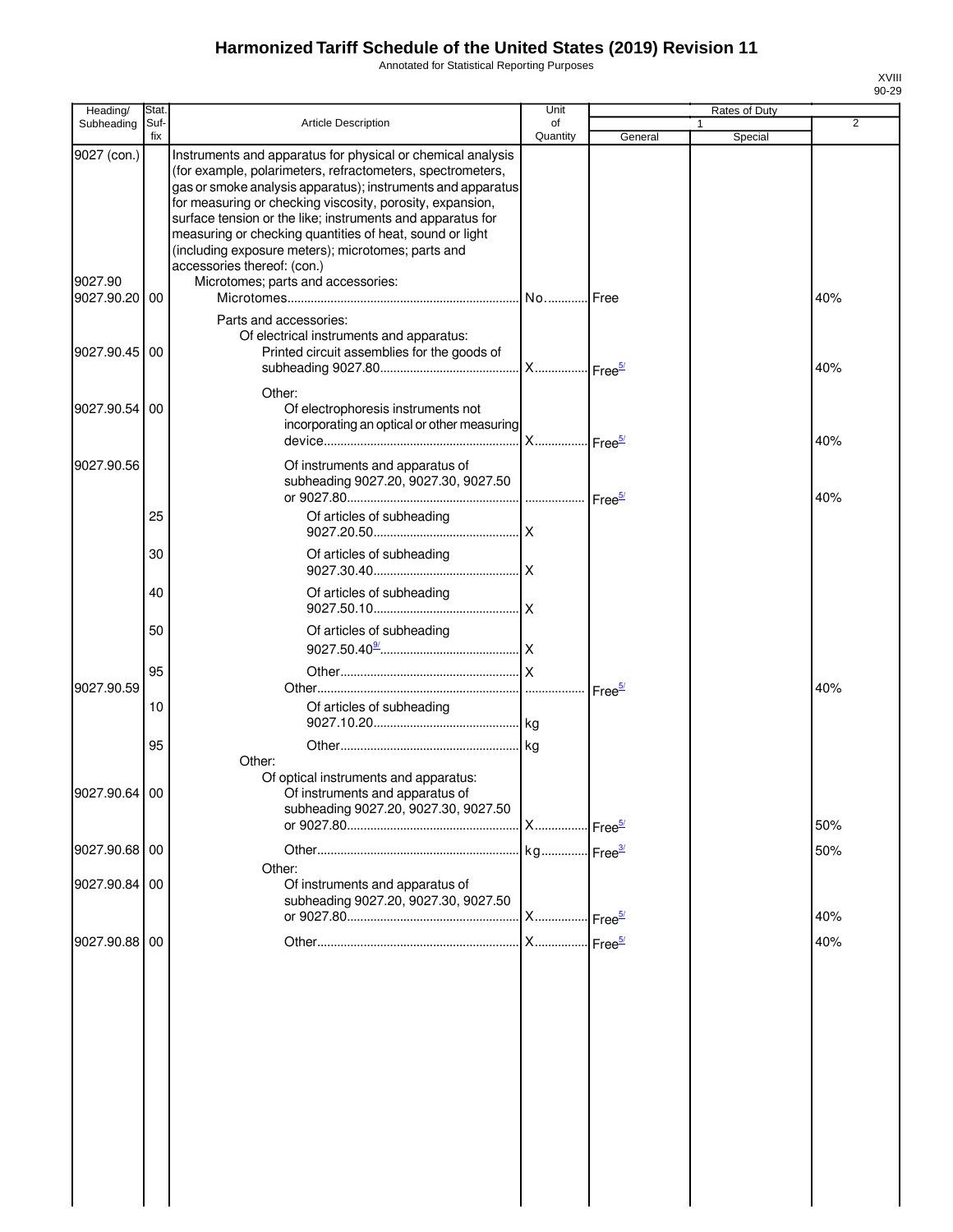Annotated for Statistical Reporting Purposes

| Heading/      | Stat.       |                                                                   | Unit           |                       | Rates of Duty                        |                |
|---------------|-------------|-------------------------------------------------------------------|----------------|-----------------------|--------------------------------------|----------------|
| Subheading    | Suf-<br>fix | Article Description                                               | of<br>Quantity | General               | $\mathbf{1}$<br>Special              | $\overline{2}$ |
| 9028          |             | Gas, liquid or electricity supply or production meters, including |                |                       |                                      |                |
|               |             | calibrating meters thereof; parts and accessories thereof:        |                |                       |                                      |                |
| 9028.10.00 00 |             |                                                                   |                |                       | Free (A, AU, BH,                     | $$4.50$ each + |
|               |             |                                                                   |                | $2.5\%$ <sup>1/</sup> | CA, CL, CO, D, E,<br>IL, JO, KR, MA, | 65%            |
|               |             |                                                                   |                |                       | MX, OM, P, PA,                       |                |
|               |             |                                                                   |                |                       | PE, SG)                              |                |
| 9028.20.00 00 |             |                                                                   |                |                       | Free (A, AU, BH,                     | $$4.50$ each + |
|               |             |                                                                   |                | $2.5\%$ <sup>1/</sup> | CA, CL, CO, D, E,                    | 65%            |
|               |             |                                                                   |                |                       | IL, JO, KR, MA,<br>MX, OM, P, PA,    |                |
|               |             |                                                                   |                |                       | PE, SG)                              |                |
| 9028.30.00 00 |             |                                                                   |                |                       |                                      | $$4.50$ each + |
|               |             |                                                                   |                |                       |                                      | 65%            |
| 9028.90.00    |             |                                                                   |                |                       |                                      | 65%            |
|               | 40          |                                                                   |                |                       |                                      |                |
|               | 80          |                                                                   |                |                       |                                      |                |
|               |             |                                                                   |                |                       |                                      |                |
|               |             |                                                                   |                |                       |                                      |                |
|               |             |                                                                   |                |                       |                                      |                |
|               |             |                                                                   |                |                       |                                      |                |
|               |             |                                                                   |                |                       |                                      |                |
|               |             |                                                                   |                |                       |                                      |                |
|               |             |                                                                   |                |                       |                                      |                |
|               |             |                                                                   |                |                       |                                      |                |
|               |             |                                                                   |                |                       |                                      |                |
|               |             |                                                                   |                |                       |                                      |                |
|               |             |                                                                   |                |                       |                                      |                |
|               |             |                                                                   |                |                       |                                      |                |
|               |             |                                                                   |                |                       |                                      |                |
|               |             |                                                                   |                |                       |                                      |                |
|               |             |                                                                   |                |                       |                                      |                |
|               |             |                                                                   |                |                       |                                      |                |
|               |             |                                                                   |                |                       |                                      |                |
|               |             |                                                                   |                |                       |                                      |                |
|               |             |                                                                   |                |                       |                                      |                |
|               |             |                                                                   |                |                       |                                      |                |
|               |             |                                                                   |                |                       |                                      |                |
|               |             |                                                                   |                |                       |                                      |                |
|               |             |                                                                   |                |                       |                                      |                |
|               |             |                                                                   |                |                       |                                      |                |
|               |             |                                                                   |                |                       |                                      |                |
|               |             |                                                                   |                |                       |                                      |                |
|               |             |                                                                   |                |                       |                                      |                |
|               |             |                                                                   |                |                       |                                      |                |
|               |             |                                                                   |                |                       |                                      |                |
|               |             |                                                                   |                |                       |                                      |                |
|               |             |                                                                   |                |                       |                                      |                |
|               |             |                                                                   |                |                       |                                      |                |
|               |             |                                                                   |                |                       |                                      |                |
|               |             |                                                                   |                |                       |                                      |                |
|               |             |                                                                   |                |                       |                                      |                |
|               |             |                                                                   |                |                       |                                      |                |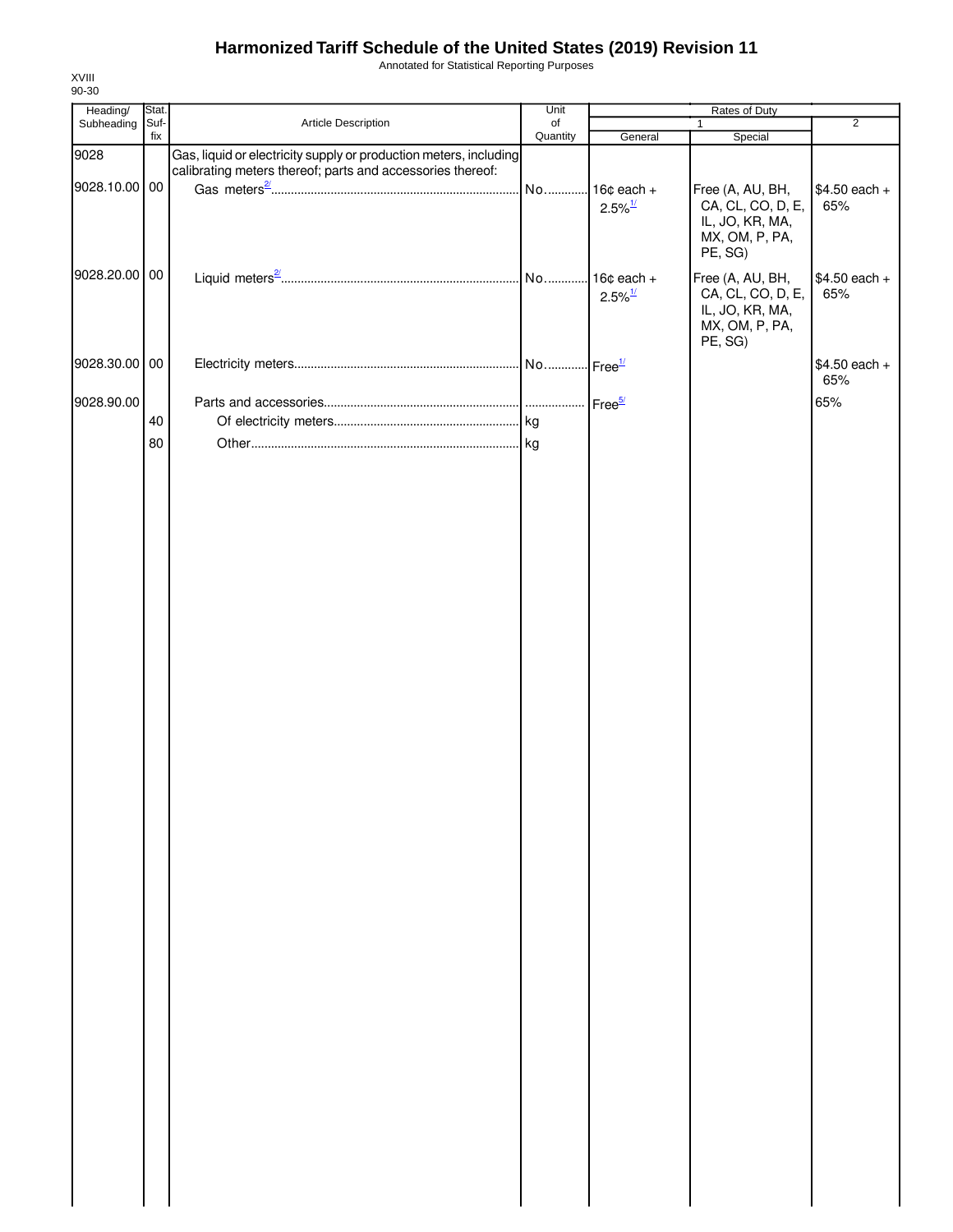Annotated for Statistical Reporting Purposes

| Heading/                      | Stat.       |                                                                                                                                                                                                                                                                                                                         | Unit           |                                                 | Rates of Duty                                                                          |                       |
|-------------------------------|-------------|-------------------------------------------------------------------------------------------------------------------------------------------------------------------------------------------------------------------------------------------------------------------------------------------------------------------------|----------------|-------------------------------------------------|----------------------------------------------------------------------------------------|-----------------------|
| Subheading                    | Suf-<br>fix | Article Description                                                                                                                                                                                                                                                                                                     | of<br>Quantity | General                                         | $\mathbf{1}$<br>Special                                                                | 2                     |
| 9029<br>9029.10<br>9029.10.40 | 00          | Revolution counters, production counters, taximeters,<br>odometers, pedometers and the like; speedometers and<br>tachometers, other than those of heading 9014 or 9015;<br>stroboscopes; parts and accessories thereof:<br>Revolution counters, production counters, taximeters,<br>odometers, pedometers and the like: | No             | $-5.3\%$ <sup>3/</sup>                          | Free (A, AU, B, BH,                                                                    | 85%                   |
|                               |             |                                                                                                                                                                                                                                                                                                                         |                |                                                 | CA, CL, CO, D, E,<br>IL, JO, KR, MA,<br>MX, OM, P, PA,<br>PE, SG)                      |                       |
| 9029.10.80 00                 |             |                                                                                                                                                                                                                                                                                                                         |                |                                                 |                                                                                        | 35%                   |
| 9029.20<br>9029.20.20 00      |             | Speedometers and tachometers; stroboscopes:                                                                                                                                                                                                                                                                             |                |                                                 | Free (A+, AU, BH,<br>CA, CL, CO, D, E,<br>IL, JO, KR, MA,<br>MX, OM, P, PA,<br>PE, SG) | 110%                  |
| 9029.20.40                    |             |                                                                                                                                                                                                                                                                                                                         |                |                                                 |                                                                                        | 35%                   |
|                               | 40          |                                                                                                                                                                                                                                                                                                                         |                |                                                 |                                                                                        |                       |
| 9029.20.60                    | 80<br>00    |                                                                                                                                                                                                                                                                                                                         |                | 16 $\texttt{c}$ each +<br>$2.5\%$ <sup>3/</sup> | Free (A, AU, BH,<br>CA, CL, CO, D, E,<br>IL, JO, KR, MA,<br>MX, OM, P, PA,             | $$4.50$ each +<br>65% |
| 9029.90<br>9029.90.20         | 00          | Parts and accessories:                                                                                                                                                                                                                                                                                                  |                |                                                 | PE, SG)<br>Free (A, AU, B, BH,                                                         | 85%                   |
|                               |             |                                                                                                                                                                                                                                                                                                                         |                |                                                 | CA, CL, CO, D, E,<br>IL, JO, KR, MA,<br>MX, OM, P, PA,<br>PE, SG)                      |                       |
| 9029.90.40 00                 |             |                                                                                                                                                                                                                                                                                                                         |                |                                                 | Free (A+, AU, BH,<br>CA, CL, CO, D, E,<br>IL, JO, KR, MA,<br>MX, OM, P, PA,<br>PE, SG) | 110%                  |
| 9029.90.60 00                 |             |                                                                                                                                                                                                                                                                                                                         |                |                                                 | Free (A, AU, BH,<br>CA, CL, CO, D, E,<br>IL, JO, KR, MA,<br>MX, OM, P, PA,<br>PE, SG)  | 65%                   |
| 9029.90.80                    |             |                                                                                                                                                                                                                                                                                                                         |                | Free <sup>1/</sup>                              |                                                                                        | 35%                   |
|                               | 40<br>80    |                                                                                                                                                                                                                                                                                                                         |                |                                                 |                                                                                        |                       |
|                               |             |                                                                                                                                                                                                                                                                                                                         |                |                                                 |                                                                                        |                       |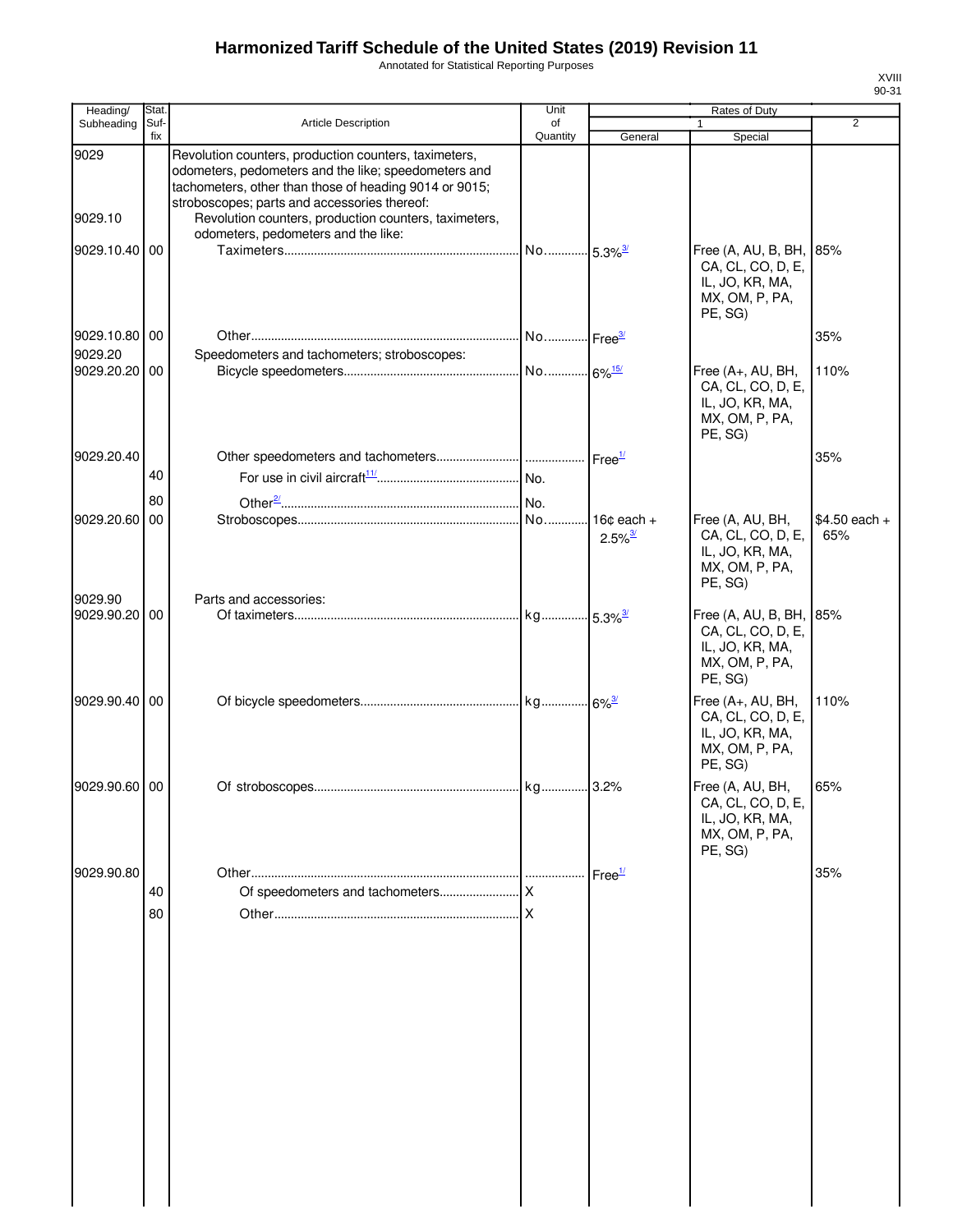Annotated for Statistical Reporting Purposes

| Heading/              | Stat.       |                                                                                                                                                                                                                                                                                                                                                                                  | Unit                   |         | Rates of Duty                                                                            |                |
|-----------------------|-------------|----------------------------------------------------------------------------------------------------------------------------------------------------------------------------------------------------------------------------------------------------------------------------------------------------------------------------------------------------------------------------------|------------------------|---------|------------------------------------------------------------------------------------------|----------------|
| Subheading            | Suf-<br>fix | <b>Article Description</b>                                                                                                                                                                                                                                                                                                                                                       | of<br>Quantity         | General | 1<br>Special                                                                             | $\overline{2}$ |
| 9030<br>9030.10.00 00 |             | Oscilloscopes, spectrum analyzers and other instruments and<br>apparatus for measuring or checking electrical quantities,<br>excluding meters of heading 9028; instruments and apparatus<br>for measuring or detecting alpha, beta, gamma, X-ray, cosmic<br>or other ionizing radiations; parts and accessories thereof:<br>Instruments and apparatus for measuring or detecting |                        |         |                                                                                          | 40%            |
|                       |             |                                                                                                                                                                                                                                                                                                                                                                                  |                        |         |                                                                                          |                |
| 9030.20<br>9030.20.05 | 00          | Oscilloscopes and oscillographs:<br>Specially designed for telecommunications No Free <sup>5/</sup>                                                                                                                                                                                                                                                                              |                        |         |                                                                                          | 40%            |
| 9030.20.10 00         |             |                                                                                                                                                                                                                                                                                                                                                                                  |                        |         |                                                                                          | 40%            |
| 9030.31.00            | 00          | Other instruments and apparatus, for measuring or<br>checking voltage, current, resistance or power:                                                                                                                                                                                                                                                                             |                        |         |                                                                                          | 40%            |
| 9030.32.00 00         |             |                                                                                                                                                                                                                                                                                                                                                                                  |                        |         |                                                                                          | 40%            |
| 9030.33               |             | Other, without a recording device:                                                                                                                                                                                                                                                                                                                                               |                        |         |                                                                                          |                |
| 9030.33.34            | 00          |                                                                                                                                                                                                                                                                                                                                                                                  |                        |         | Free (A, AU, B, BH,<br>C, CA, CL, CO, E,<br>IL, JO, KR, MA,<br>MX, OM, P, PA,<br>PE, SG) | 40%            |
| 9030.33.38 00         |             |                                                                                                                                                                                                                                                                                                                                                                                  |                        |         |                                                                                          | 40%            |
| 9030.39.01            | 00          |                                                                                                                                                                                                                                                                                                                                                                                  |                        |         |                                                                                          | 40%            |
| 9030.40.00            | 00          | Other instruments and apparatus, specially designed for<br>telecommunications (for example, cross-talk meters, gain<br>measuring instruments, distortion factor meters,                                                                                                                                                                                                          |                        |         |                                                                                          | 40%            |
| 9030.82.00 00         |             | Other instruments and apparatus:<br>For measuring or checking semiconductor wafers or                                                                                                                                                                                                                                                                                            | No  Free <sup>5/</sup> |         |                                                                                          | 40%            |
|                       |             |                                                                                                                                                                                                                                                                                                                                                                                  |                        |         |                                                                                          |                |
| 9030.84.00 00         |             |                                                                                                                                                                                                                                                                                                                                                                                  |                        |         |                                                                                          | 40%            |
| 9030.89.01            | 00          |                                                                                                                                                                                                                                                                                                                                                                                  |                        |         |                                                                                          | 40%            |
|                       |             |                                                                                                                                                                                                                                                                                                                                                                                  |                        |         |                                                                                          |                |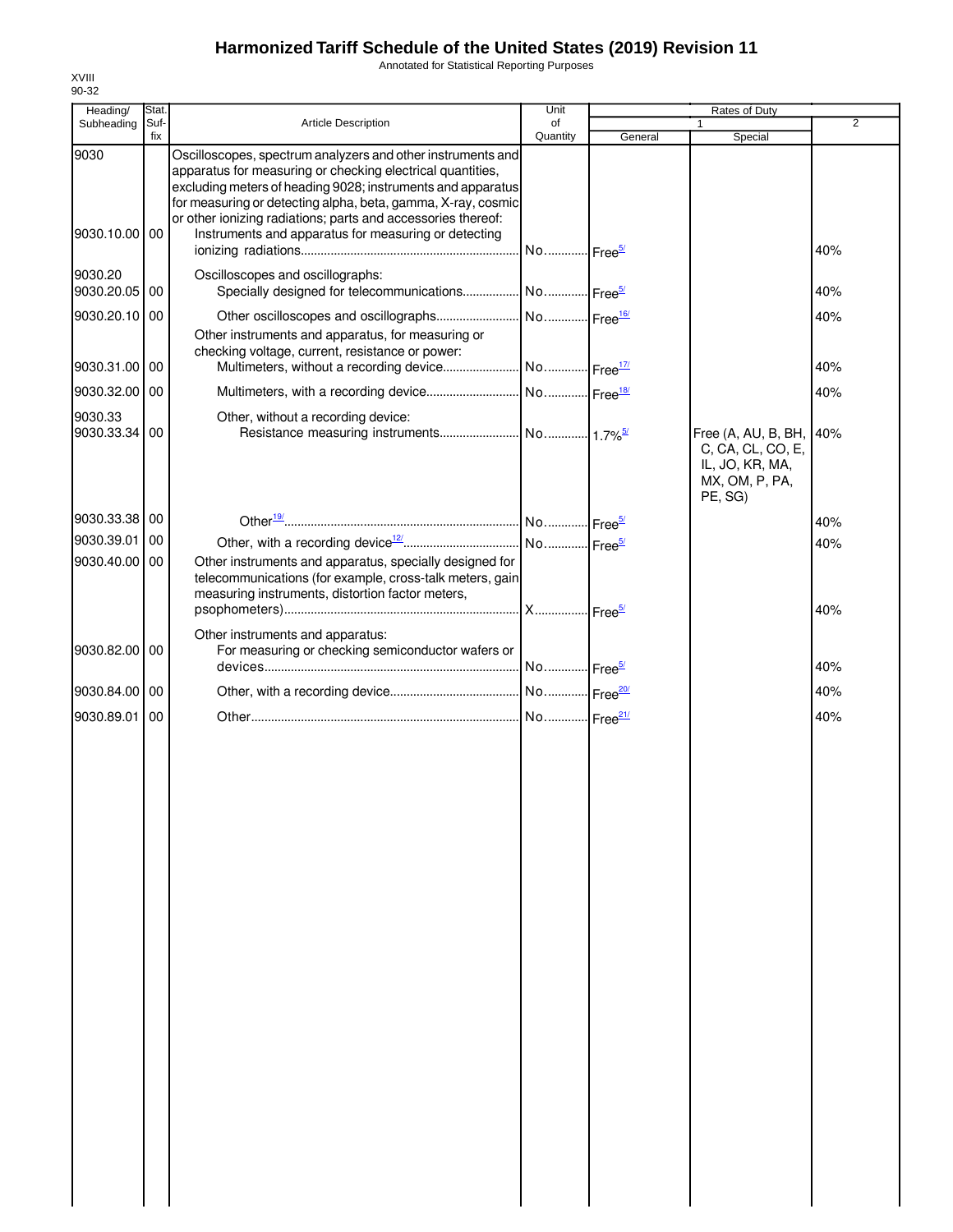Annotated for Statistical Reporting Purposes

| Heading/      | Stat.       |                                                                                                                                                                                                                                                                                                                          | Unit           |         | Rates of Duty |                |
|---------------|-------------|--------------------------------------------------------------------------------------------------------------------------------------------------------------------------------------------------------------------------------------------------------------------------------------------------------------------------|----------------|---------|---------------|----------------|
| Subheading    | Suf-<br>fix | Article Description                                                                                                                                                                                                                                                                                                      | of<br>Quantity | General | 1<br>Special  | $\overline{2}$ |
| 9030 (con.)   |             | Oscilloscopes, spectrum analyzers and other instruments and<br>apparatus for measuring or checking electrical quantities,<br>excluding meters of heading 9028; instruments and apparatus<br>for measuring or detecting alpha, beta, gamma, X-ray, cosmic<br>or other ionizing radiations; parts and accessories thereof: |                |         |               |                |
| 9030.90       |             | (con.)<br>Parts and accessories:<br>For articles of subheading 9030.10:                                                                                                                                                                                                                                                  |                |         |               |                |
| 9030.90.25 00 |             |                                                                                                                                                                                                                                                                                                                          |                |         |               | 40%            |
| 9030.90.46 00 |             |                                                                                                                                                                                                                                                                                                                          |                |         |               | 40%            |
| 9030.90.66 00 |             | Other:<br>Printed circuit assemblies:<br>Of instruments and apparatus of subheading                                                                                                                                                                                                                                      |                |         |               | 40%            |
| 9030.90.68 00 |             |                                                                                                                                                                                                                                                                                                                          |                |         |               | 40%            |
| 9030.90.84 00 |             | Other:<br>Of instruments and apparatus of subheading                                                                                                                                                                                                                                                                     |                |         |               |                |
|               |             |                                                                                                                                                                                                                                                                                                                          |                |         |               | 40%            |
| 9030.90.89    | 11          |                                                                                                                                                                                                                                                                                                                          |                |         |               | 40%            |
|               |             |                                                                                                                                                                                                                                                                                                                          |                |         |               |                |
|               | 21          |                                                                                                                                                                                                                                                                                                                          |                |         |               |                |
|               | 22          |                                                                                                                                                                                                                                                                                                                          |                |         |               |                |
|               | 23          | Of articles of subheading 9030.33 X                                                                                                                                                                                                                                                                                      |                |         |               |                |
|               | 31          | Of articles of subheading 9030.39 X                                                                                                                                                                                                                                                                                      |                |         |               |                |
|               | 40          | Of articles of subheading 9030.40 X                                                                                                                                                                                                                                                                                      |                |         |               |                |
|               |             |                                                                                                                                                                                                                                                                                                                          |                |         |               |                |
|               | 56          |                                                                                                                                                                                                                                                                                                                          |                |         |               |                |
|               | 61          |                                                                                                                                                                                                                                                                                                                          |                |         |               |                |
|               |             |                                                                                                                                                                                                                                                                                                                          |                |         |               |                |
|               |             |                                                                                                                                                                                                                                                                                                                          |                |         |               |                |
|               |             |                                                                                                                                                                                                                                                                                                                          |                |         |               |                |
|               |             |                                                                                                                                                                                                                                                                                                                          |                |         |               |                |
|               |             |                                                                                                                                                                                                                                                                                                                          |                |         |               |                |
|               |             |                                                                                                                                                                                                                                                                                                                          |                |         |               |                |
|               |             |                                                                                                                                                                                                                                                                                                                          |                |         |               |                |
|               |             |                                                                                                                                                                                                                                                                                                                          |                |         |               |                |
|               |             |                                                                                                                                                                                                                                                                                                                          |                |         |               |                |
|               |             |                                                                                                                                                                                                                                                                                                                          |                |         |               |                |
|               |             |                                                                                                                                                                                                                                                                                                                          |                |         |               |                |
|               |             |                                                                                                                                                                                                                                                                                                                          |                |         |               |                |
|               |             |                                                                                                                                                                                                                                                                                                                          |                |         |               |                |
|               |             |                                                                                                                                                                                                                                                                                                                          |                |         |               |                |
|               |             |                                                                                                                                                                                                                                                                                                                          |                |         |               |                |
|               |             |                                                                                                                                                                                                                                                                                                                          |                |         |               |                |
|               |             |                                                                                                                                                                                                                                                                                                                          |                |         |               |                |
|               |             |                                                                                                                                                                                                                                                                                                                          |                |         |               |                |
|               |             |                                                                                                                                                                                                                                                                                                                          |                |         |               |                |
|               |             |                                                                                                                                                                                                                                                                                                                          |                |         |               |                |
|               |             |                                                                                                                                                                                                                                                                                                                          |                |         |               |                |
|               |             |                                                                                                                                                                                                                                                                                                                          |                |         |               |                |
|               |             |                                                                                                                                                                                                                                                                                                                          |                |         |               |                |
|               |             |                                                                                                                                                                                                                                                                                                                          |                |         |               |                |
|               |             |                                                                                                                                                                                                                                                                                                                          |                |         |               |                |
|               |             |                                                                                                                                                                                                                                                                                                                          |                |         |               |                |
|               |             |                                                                                                                                                                                                                                                                                                                          |                |         |               |                |
|               |             |                                                                                                                                                                                                                                                                                                                          |                |         |               |                |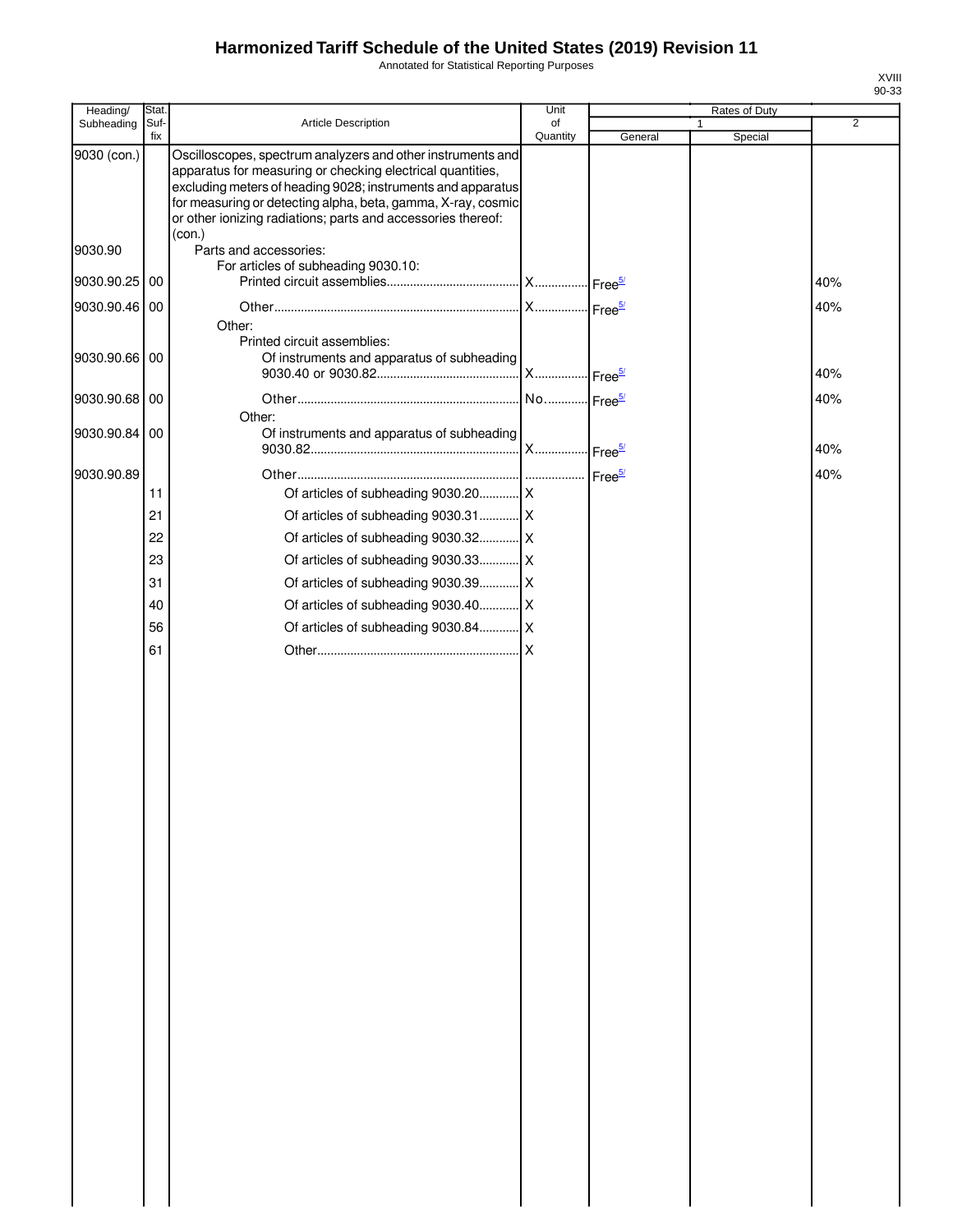Annotated for Statistical Reporting Purposes

| Heading/                 | Stat.       |                                                                                                                                                                           | Unit           |                    | Rates of Duty                                                     |                |
|--------------------------|-------------|---------------------------------------------------------------------------------------------------------------------------------------------------------------------------|----------------|--------------------|-------------------------------------------------------------------|----------------|
| Subheading               | Suf-<br>fix | <b>Article Description</b>                                                                                                                                                | of<br>Quantity | General            | 1<br>Special                                                      | $\overline{2}$ |
| 9031                     |             | Measuring or checking instruments, appliances and machines,<br>not specified or included elsewhere in this chapter; profile<br>projectors; parts and accessories thereof: |                |                    |                                                                   |                |
| 9031.10.00 00            |             |                                                                                                                                                                           |                |                    |                                                                   | 40%            |
| 9031.20.00               | 00          |                                                                                                                                                                           |                |                    | Free (A*, AU, BH,                                                 | 45%            |
|                          |             |                                                                                                                                                                           |                |                    | CA, CL, CO, D, E,<br>IL, JO, KR, MA,<br>MX, OM, P, PA,<br>PE, SG) |                |
| 9031.41.00               |             | Other optical instruments and appliances:<br>For inspecting semiconductor wafers or devices or for<br>inspecting photomasks or reticles used in                           |                |                    |                                                                   | 50%            |
|                          | 20          | For inspecting photomasks or reticles used in<br>manufacturing semiconductor devices No.                                                                                  |                |                    |                                                                   |                |
|                          | 40          | For inspecting semiconductor wafers or devices:                                                                                                                           |                |                    |                                                                   |                |
|                          | 60          |                                                                                                                                                                           |                |                    |                                                                   |                |
| 9031.49<br>9031.49.10 00 |             | Other:                                                                                                                                                                    |                |                    |                                                                   | 45%            |
|                          |             |                                                                                                                                                                           |                |                    |                                                                   | 50%            |
| 9031.49.40 00            |             |                                                                                                                                                                           |                |                    |                                                                   |                |
| 9031.49.70 00            |             | For inspecting masks (other than photomasks)<br>used in manufacturing semiconductor devices; for<br>measuring surface particulate contamination on                        |                |                    |                                                                   | 50%            |
|                          |             |                                                                                                                                                                           |                |                    |                                                                   |                |
| 9031.49.90 00<br>9031.80 |             | Other instruments, appliances and machines:                                                                                                                               |                |                    |                                                                   | 50%            |
| 9031.80.40 00            |             | Electron beam microscopes fitted with equipment<br>specifically designed for the handling and transport of                                                                |                |                    |                                                                   |                |
|                          |             |                                                                                                                                                                           |                |                    |                                                                   | 40%            |
| 9031.80.80               |             |                                                                                                                                                                           |                |                    |                                                                   | 40%            |
|                          | 60          | Equipment for testing the characteristics of internal<br>combustion engines:<br>For testing electrical characteristics kg                                                 |                |                    |                                                                   |                |
|                          | 70          |                                                                                                                                                                           |                |                    |                                                                   |                |
|                          | 85          | Other $\frac{9}{2}$ .                                                                                                                                                     |                |                    |                                                                   |                |
| 9031.90<br>9031.90.21 00 |             | Parts and accessories:                                                                                                                                                    |                |                    |                                                                   | 45%            |
|                          |             | Of other optical instruments and appliances, other than<br>test benches:                                                                                                  |                |                    |                                                                   |                |
| 9031.90.45 00            |             | Bases and frames for the coordinate-measuring                                                                                                                             |                |                    |                                                                   | 50%            |
| 9031.90.54 00            |             | Of optical instruments and appliances of                                                                                                                                  |                |                    |                                                                   | 50%            |
| 9031.90.59 00            |             | Other:                                                                                                                                                                    |                |                    |                                                                   | 50%            |
| 9031.90.70 00            |             |                                                                                                                                                                           |                |                    |                                                                   | 40%            |
| 9031.90.91               |             |                                                                                                                                                                           |                | Free <sup>5/</sup> |                                                                   | 40%            |
|                          | 30          | Of machines for balancing mechanical                                                                                                                                      |                |                    |                                                                   |                |
|                          | 60          |                                                                                                                                                                           |                |                    |                                                                   |                |
|                          | 95          |                                                                                                                                                                           |                |                    |                                                                   |                |
|                          |             |                                                                                                                                                                           |                |                    |                                                                   |                |
|                          |             |                                                                                                                                                                           |                |                    |                                                                   |                |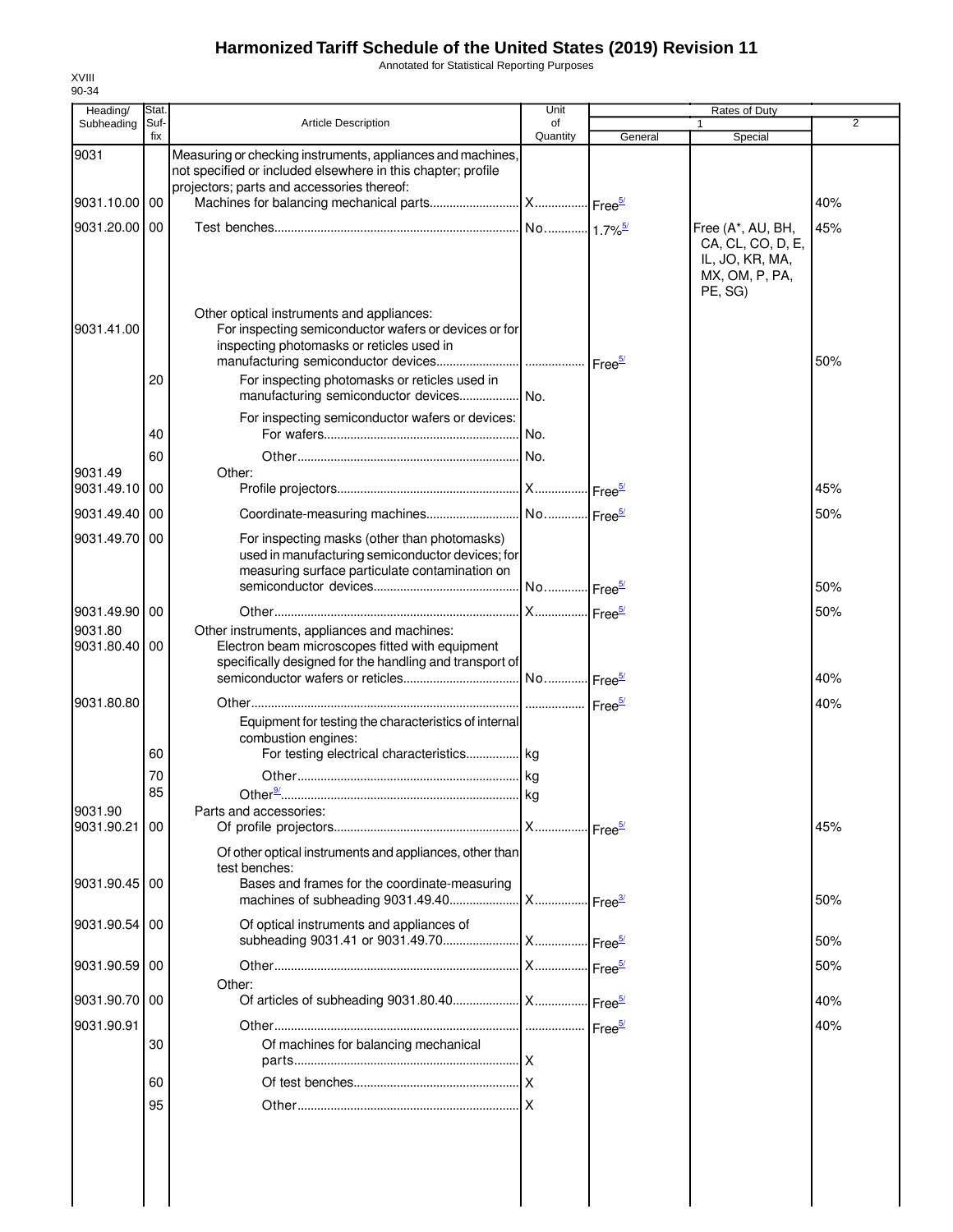Annotated for Statistical Reporting Purposes

| Heading/      | Stat.       |                                                                | Unit           | <b>Rates of Duty</b>  |                                              |                |
|---------------|-------------|----------------------------------------------------------------|----------------|-----------------------|----------------------------------------------|----------------|
| Subheading    | Suf-<br>fix | Article Description                                            | of<br>Quantity | General               | 1<br>Special                                 | $\overline{2}$ |
| 9032          |             | Automatic regulating or controlling instruments and apparatus; |                |                       |                                              |                |
|               |             | parts and accessories thereof:                                 |                |                       |                                              |                |
| 9032.10.00    |             |                                                                |                | $1.7\%$ <sup>5/</sup> | Free (A, AU, B, BH, 40%                      |                |
|               |             |                                                                |                |                       | C, CA, CL, CO, D,                            |                |
|               |             |                                                                |                |                       | E, IL, JO, KR, MA,                           |                |
|               |             |                                                                |                |                       | MX, OM, P, PA,<br>PE, SG)                    |                |
|               |             | For air conditioning, refrigeration or heating systems:        |                |                       |                                              |                |
|               | 30          |                                                                |                |                       |                                              |                |
|               | 60          |                                                                | No.            |                       |                                              |                |
|               | 90          |                                                                |                |                       |                                              |                |
| 9032.20.00    | 00          |                                                                |                | - Free <sup>5/</sup>  |                                              | 35%            |
|               |             | Other instruments and apparatus:                               |                |                       |                                              |                |
| 9032.81.00    |             |                                                                |                |                       |                                              | 35%            |
|               |             | Industrial process control instruments and                     |                |                       |                                              |                |
|               |             | apparatus:                                                     |                |                       |                                              |                |
|               | 20          |                                                                |                |                       |                                              |                |
|               | 60          |                                                                |                |                       |                                              |                |
|               | 80          |                                                                |                |                       |                                              |                |
| 9032.89       |             | Other:                                                         |                |                       |                                              |                |
| 9032.89.20    |             | Automatic voltage and voltage-current regulators:              |                |                       |                                              |                |
|               | 00          |                                                                |                |                       | Free (A, AU, B, BH, 25%<br>C, CA, CL, CO, D, |                |
|               |             |                                                                |                |                       | E, IL, JO, KR, MA,                           |                |
|               |             |                                                                |                |                       | MX, OM, P, PA,                               |                |
|               |             |                                                                |                |                       | PE, SG)                                      |                |
| 9032.89.40 00 |             |                                                                |                |                       | Free (A, AU, BH, C, 35%                      |                |
|               |             |                                                                |                |                       | CA, CL, CO, D, E,                            |                |
|               |             |                                                                |                |                       | IL, JO, KR, MA,                              |                |
|               |             |                                                                |                |                       | MX, OM, P, PA,<br>PE, SG)                    |                |
| 9032.89.60    |             |                                                                |                |                       | Free (A*, AU, B, BH, 40%                     |                |
|               |             |                                                                |                |                       | C, CA, CL, CO, D,                            |                |
|               |             |                                                                |                |                       | E, IL, JO, KR, MA,                           |                |
|               |             |                                                                |                |                       | MX, OM, P, PA,                               |                |
|               |             | Control instruments for air conditioning,                      |                |                       | PE, SG)                                      |                |
|               |             | refrigeration or heating systems:                              |                |                       |                                              |                |
|               | 15          |                                                                | I No.          |                       |                                              |                |
|               | 25          |                                                                | No.            |                       |                                              |                |
|               |             | Process control instruments and apparatus:                     |                |                       |                                              |                |
|               | 30          |                                                                | No.            |                       |                                              |                |
|               |             | Other:                                                         |                |                       |                                              |                |
|               | 40          | Temperature control instruments No.                            |                |                       |                                              |                |
|               | 50          | Pressure and draft control                                     |                |                       |                                              |                |
|               |             |                                                                | No.            |                       |                                              |                |
|               | 60          | Flow and liquid level control                                  |                |                       |                                              |                |
|               |             |                                                                | No.            |                       |                                              |                |
|               | 70          | Humidity control instruments <sup>12</sup>                     | No.            |                       |                                              |                |
|               | 75          |                                                                | kg             |                       |                                              |                |
|               | 85          |                                                                |                |                       |                                              |                |
|               |             |                                                                |                |                       |                                              |                |
|               |             |                                                                |                |                       |                                              |                |
|               |             |                                                                |                |                       |                                              |                |
|               |             |                                                                |                |                       |                                              |                |
|               |             |                                                                |                |                       |                                              |                |
|               |             |                                                                |                |                       |                                              |                |
|               |             |                                                                |                |                       |                                              |                |
|               |             |                                                                |                |                       |                                              |                |
|               |             |                                                                |                |                       |                                              |                |
|               |             |                                                                |                |                       |                                              |                |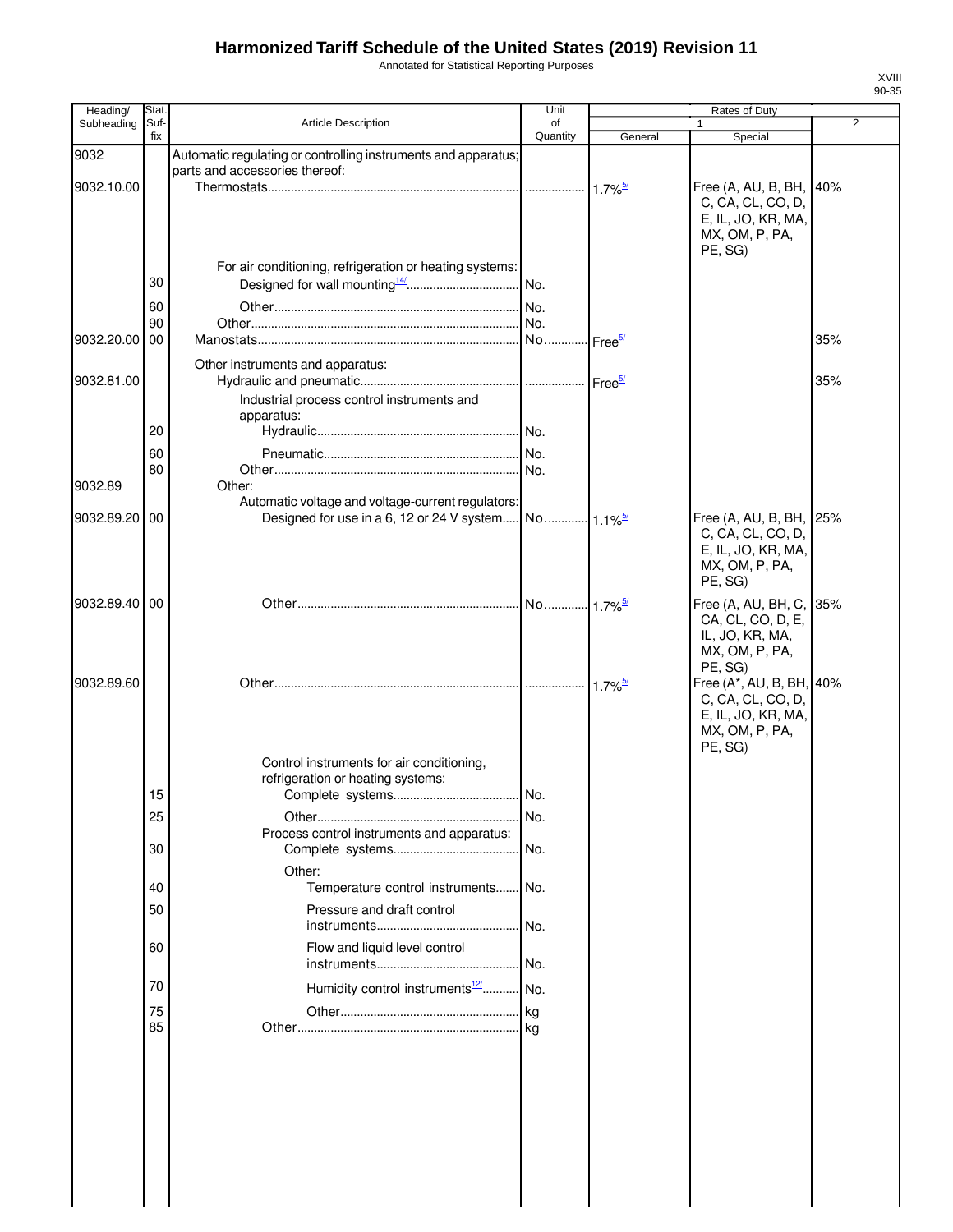Annotated for Statistical Reporting Purposes

| Heading/      | Stat.       |                                                                                                                     | Unit                  |         | Rates of Duty                        |                |
|---------------|-------------|---------------------------------------------------------------------------------------------------------------------|-----------------------|---------|--------------------------------------|----------------|
| Subheading    | Suf-<br>fix | <b>Article Description</b>                                                                                          | of<br>Quantity        | General | 1                                    | $\overline{2}$ |
| 9032 (con.)   |             | Automatic regulating or controlling instruments and apparatus;                                                      |                       |         | Special                              |                |
|               |             | parts and accessories thereof: (con.)                                                                               |                       |         |                                      |                |
| 9032.90       |             | Parts and accessories:                                                                                              |                       |         |                                      |                |
|               |             | Of automatic voltage and voltage-current regulators:                                                                |                       |         |                                      |                |
| 9032.90.21    | 00          |                                                                                                                     |                       |         | Free (A, AU, B, BH, 25%              |                |
|               |             |                                                                                                                     |                       |         | C, CA, CL, CO, E,                    |                |
|               |             |                                                                                                                     |                       |         | IL, JO, KR, MA,<br>MX, OM, P, PA,    |                |
|               |             |                                                                                                                     |                       |         | PE, SG)                              |                |
| 9032.90.41    | 00          |                                                                                                                     |                       |         | Free (A, AU, BH, C, 35%              |                |
|               |             |                                                                                                                     |                       |         | CA, CL, CO, E, IL,                   |                |
|               |             |                                                                                                                     |                       |         | JO, KR, MA, MX,                      |                |
|               |             |                                                                                                                     |                       |         | OM, P, PA, PE,                       |                |
|               |             |                                                                                                                     |                       |         | SG)                                  |                |
| 9032.90.61    |             |                                                                                                                     |                       | $1.7\%$ | Free (A, AU, B, BH, 40%              |                |
|               |             |                                                                                                                     |                       |         | C, CA, CL, CO, E,<br>IL, JO, KR, MA, |                |
|               |             |                                                                                                                     |                       |         | MX, OM, P, PA,                       |                |
|               |             |                                                                                                                     |                       |         | PE, SG)                              |                |
|               | 20          |                                                                                                                     | . kg                  |         |                                      |                |
|               | 40          |                                                                                                                     |                       |         |                                      |                |
|               | 60          | Of instruments and apparatus of subheading                                                                          |                       |         |                                      |                |
|               |             |                                                                                                                     | kg                    |         |                                      |                |
|               | 80          |                                                                                                                     |                       |         |                                      |                |
|               |             |                                                                                                                     |                       |         |                                      |                |
| 9033.00       |             | Parts and accessories (not specified or included elsewhere in                                                       |                       |         |                                      |                |
|               |             | this chapter) for machines, appliances, instruments or<br>apparatus of chapter 90:                                  |                       |         |                                      |                |
| 9033.00.20    | 00          | Light-emitting diode (LED) backlights modules, the                                                                  |                       |         |                                      |                |
|               |             | foregoing which are lighting sources that consist of one or                                                         |                       |         |                                      |                |
|               |             | more LEDs and one or more connectors and are mounted                                                                |                       |         |                                      |                |
|               |             | on a printed circuit or other similar substrate, and other                                                          |                       |         |                                      |                |
|               |             | passive components, whether or not combined with optical<br>components or protective diodes, and used as backlights |                       |         |                                      |                |
|               |             | illumination for liquid crystal displays (LCDs)                                                                     | No Free <sup>5/</sup> |         |                                      | 40%            |
|               |             |                                                                                                                     |                       |         |                                      |                |
| 9033.00.30    | 00          | Touch-sensitive data input devices (so-called "touch<br>screens") without display capabilities, for incorporation   |                       |         |                                      |                |
|               |             | into apparatus having a display, which function by detecting                                                        |                       |         |                                      |                |
|               |             | the presence and location of a touch within the display                                                             |                       |         |                                      |                |
|               |             | area (such sensing may be obtained by means of                                                                      |                       |         |                                      |                |
|               |             | resistance, electrostatic capacity, acoustic pulse                                                                  |                       |         |                                      |                |
|               |             | recognition, infrared lights or other touch-sensitive                                                               |                       |         |                                      |                |
|               |             |                                                                                                                     | No Free <sup>5/</sup> |         |                                      | 40%            |
| 9033.00.90 00 |             |                                                                                                                     |                       |         | Free (A, AU, B, BH, 40%              |                |
|               |             |                                                                                                                     |                       |         | C, CA, CL, CO, E,                    |                |
|               |             |                                                                                                                     |                       |         | IL, JO, KR, MA,                      |                |
|               |             |                                                                                                                     |                       |         | MX, OM, P, PA,<br>PE, SG)            |                |
|               |             |                                                                                                                     |                       |         |                                      |                |
|               |             |                                                                                                                     |                       |         |                                      |                |
|               |             |                                                                                                                     |                       |         |                                      |                |
|               |             |                                                                                                                     |                       |         |                                      |                |
|               |             |                                                                                                                     |                       |         |                                      |                |
|               |             |                                                                                                                     |                       |         |                                      |                |
|               |             |                                                                                                                     |                       |         |                                      |                |
|               |             |                                                                                                                     |                       |         |                                      |                |
|               |             |                                                                                                                     |                       |         |                                      |                |
|               |             |                                                                                                                     |                       |         |                                      |                |
|               |             |                                                                                                                     |                       |         |                                      |                |
|               |             |                                                                                                                     |                       |         |                                      |                |
|               |             |                                                                                                                     |                       |         |                                      |                |
|               |             |                                                                                                                     |                       |         |                                      |                |
|               |             |                                                                                                                     |                       |         |                                      |                |